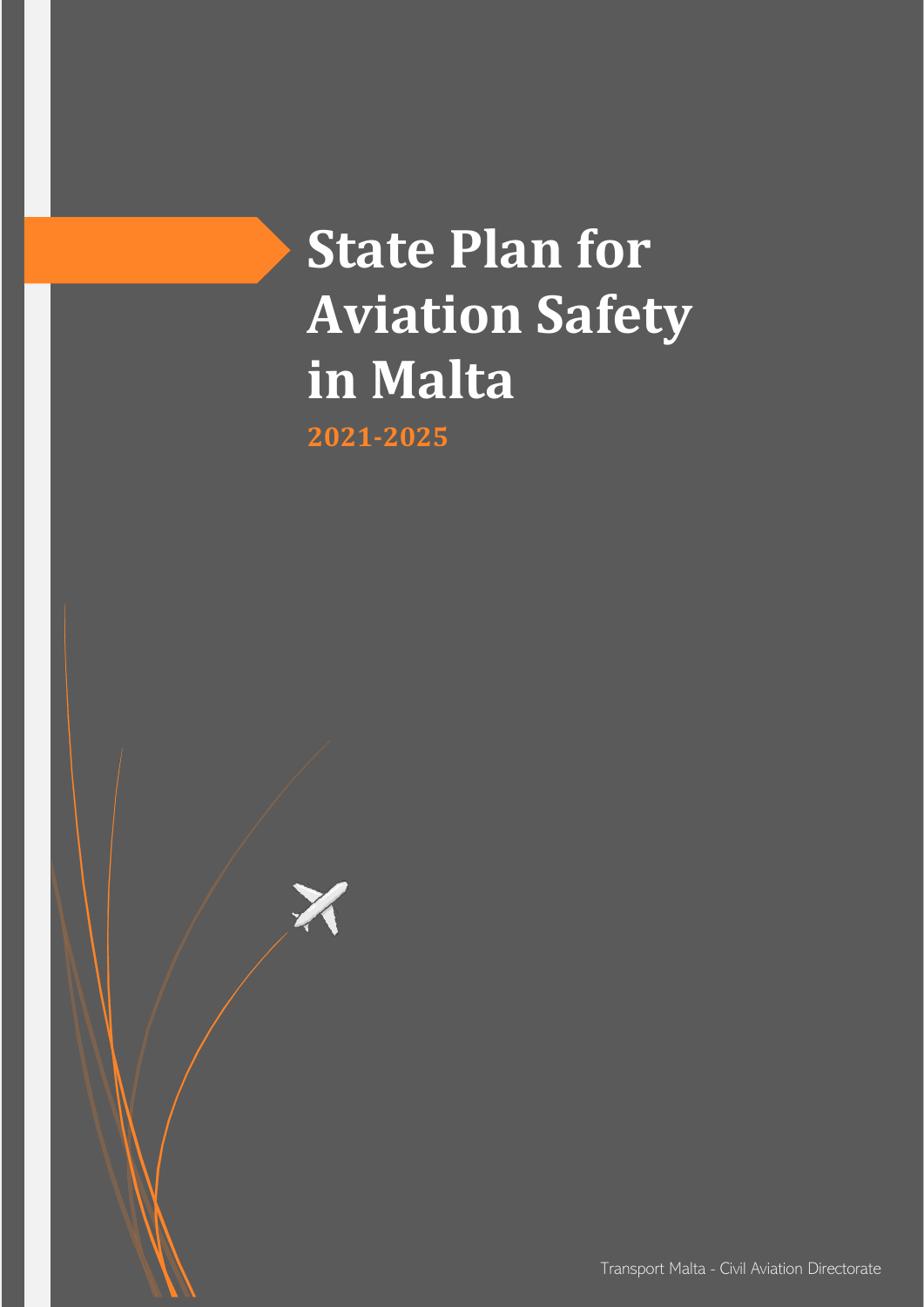**Publisher:** Civil Aviation Directorate Safety and Compliance Unit, Malta Transport Centre, Pantar Road, Lija. LJA 2021

**w:** https://www.transport.gov.mt/aviation-502 **e:** aviationsafety.tm@transport.gov.mt

**November 2021 Issue 03/2021**

#### **Disclaimer**

#### *Accuracy of Information*

This document contains information prepared by Transport Malta Civil Aviation Directorate (TM-CAD) and extracted from multiple data sources. While the information contained in this document has been presented with all due care, TM-CAD does not warrant or represent that the information is free from errors or omission.

The published information may change depending on the aviation environment and TM-CAD is not in any way liable for the accuracy of any information, printed and stored, or in any way interpreted and used by the user.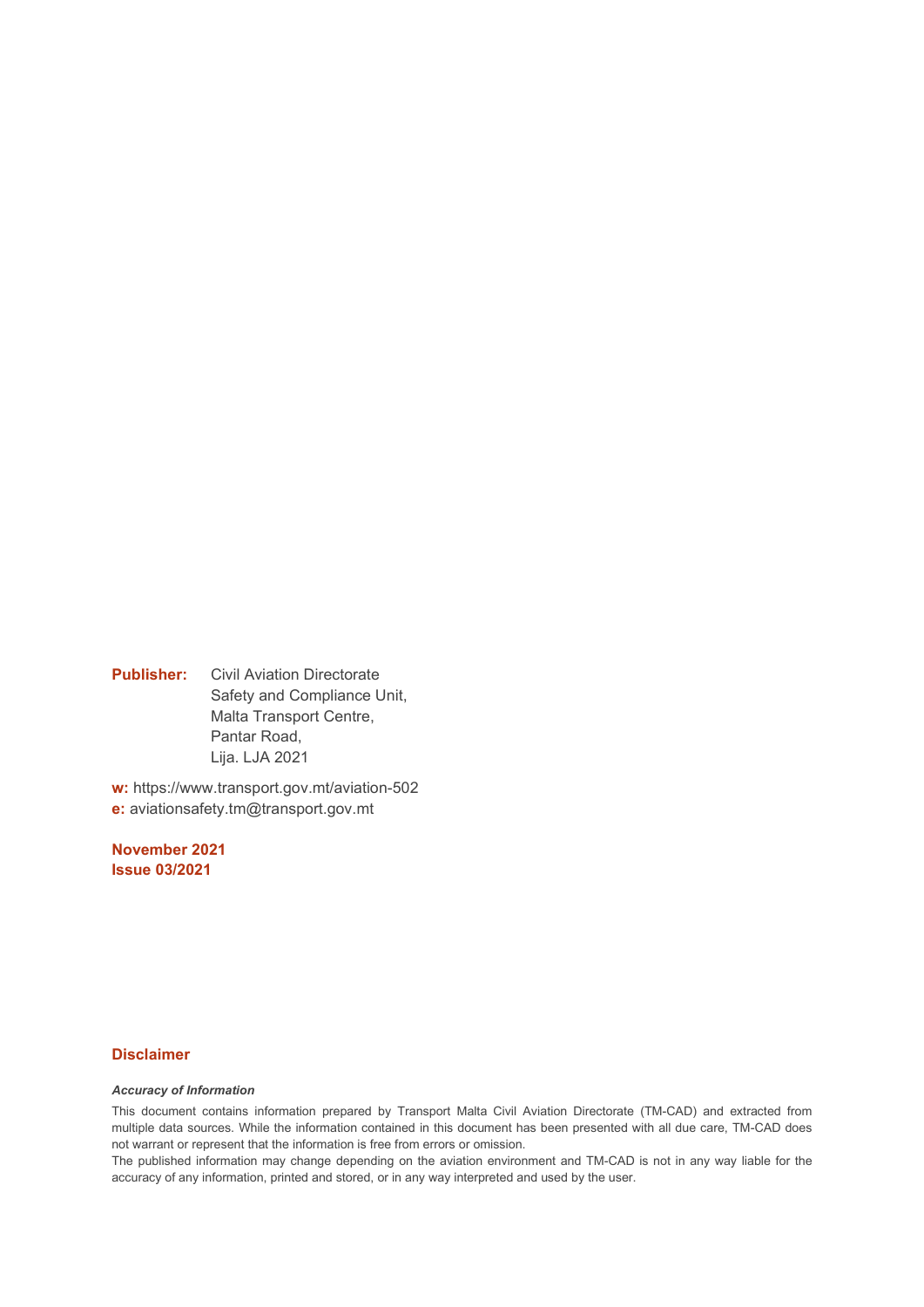# **Contents**

| 1.  |                                                                                                                                                  |  |
|-----|--------------------------------------------------------------------------------------------------------------------------------------------------|--|
| 2.  |                                                                                                                                                  |  |
| 2.1 |                                                                                                                                                  |  |
|     |                                                                                                                                                  |  |
| 3.  |                                                                                                                                                  |  |
|     |                                                                                                                                                  |  |
|     | SYS.MST.001 - Implementation of State Safety Programme (SSP) 4                                                                                   |  |
|     |                                                                                                                                                  |  |
|     |                                                                                                                                                  |  |
|     |                                                                                                                                                  |  |
|     | SYS.MST.028 - Implementation of State Plan for Aviation Safety in Malta 9                                                                        |  |
|     |                                                                                                                                                  |  |
|     |                                                                                                                                                  |  |
|     | SYS.MST.037 - Human Factors Competence for Regulator Staff  11                                                                                   |  |
|     | SYS.MST.033 - Sharing of best practices for language proficiency requirements  12                                                                |  |
|     |                                                                                                                                                  |  |
|     |                                                                                                                                                  |  |
|     | SYS.MST.035 - Oversight capabilities/focus area: fraud cases in Part-147 15                                                                      |  |
|     | SYS.CAD.071 - Strategy for Cybersecurity in aviation and risks  16                                                                               |  |
|     |                                                                                                                                                  |  |
|     | 3.2.1                                                                                                                                            |  |
|     | OPS.MST.024 - Loss of separation between civil and military aircraft 18                                                                          |  |
|     | OPS.MST.030 – Implementation of SESAR solutions aiming to reduce the risk of mid-<br>air collision en-route and in terminal manoeuvring areas 19 |  |
|     | OPS.MST.003 – Maintain regular dialogue with aircraft operators on FDM programmes                                                                |  |
|     | OPS.MST.019 – Better understanding of operators' governance structure  21                                                                        |  |
|     | OPS.MST.034 - Oversight capabilities/focus area: flight time specification schemes 22                                                            |  |
|     |                                                                                                                                                  |  |
|     |                                                                                                                                                  |  |
|     | ROT.MST.031 - Implementation of SESAR solutions aiming to facilitate safe                                                                        |  |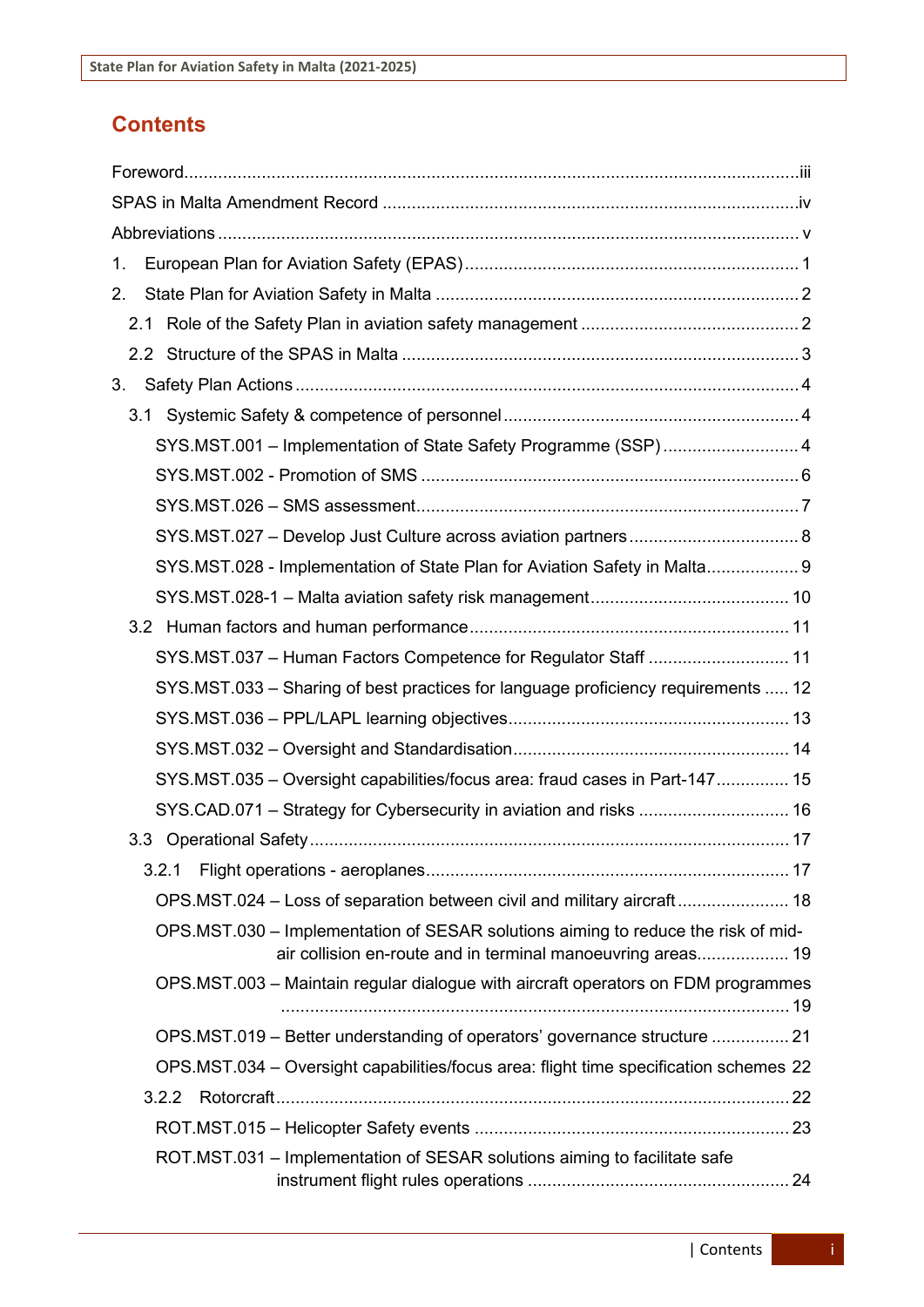| 3.2.3 |                                                               |  |
|-------|---------------------------------------------------------------|--|
|       |                                                               |  |
|       |                                                               |  |
| 3.2.4 |                                                               |  |
| 3.2.5 |                                                               |  |
|       |                                                               |  |
|       |                                                               |  |
|       |                                                               |  |
|       |                                                               |  |
|       |                                                               |  |
|       |                                                               |  |
|       |                                                               |  |
|       |                                                               |  |
|       |                                                               |  |
|       |                                                               |  |
|       |                                                               |  |
|       |                                                               |  |
|       | CAD.TM.004 - Safety promotion of Unmanned Aircraft Systems 36 |  |
|       |                                                               |  |
|       |                                                               |  |
| a.    | Compliance performance indicators monitored by TM-CAD 38      |  |
| b.    |                                                               |  |
| C.    |                                                               |  |
|       |                                                               |  |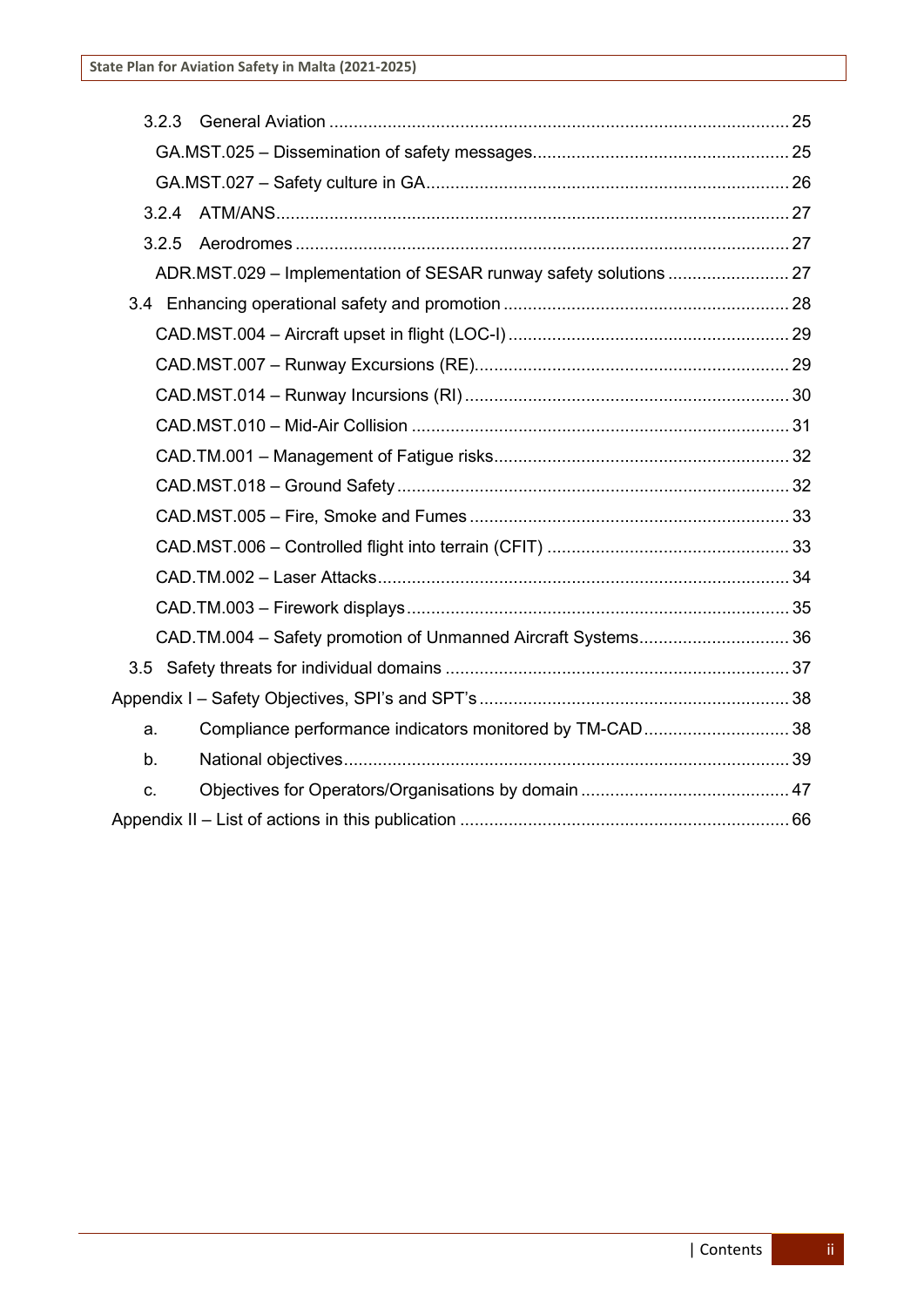# <span id="page-4-0"></span>**Foreword**

2020 has been an extraordinary year with unprecedented operational scenarios and an everchanging operational environment. The COVID-19 pandemic has hit the world in a way unknown to us before, and the aviation sector is no exception. The industry has experienced considerable negative impact, with widespread reduction in operations, job-losses, employee redeployment and company liquidation. Nevertheless, even in the face of such adverse realities, safety remains crucial in our daily operation as an aviation regulator. This has always been one of the values that Transport Malta Civil Aviation Directorate embraced and consider it as a key aspect in our growth strategy.

Aviation is now at a crossroad. One cannot look at a ramp-up of operations in isolation to aviation safety. Safe air travel plays an important role in the recovery of the aviation industry. Furthermore, we must consider a new variable – public health concerns. Governments and entities must work together to re-establish confidence in air travel among consumers. A holistic and coordinated approach is the way forward. The path is still uphill, but initiatives being presented at both international and regional level are encouraging and play a key role in rebuilding the aviation sector. We must all do our part.

The Malta State Plan for Aviation Safety is another significant document aimed at assisting the management of safety at a National level, in-line with regional and global targets. Together with our oversight programme, this document is an additional tool to offer guidance to our stakeholders, and part of a wider implementation of the Safety Management System.

The aviation industry operates in a very dynamic scenario and 2020 confirmed this. We must remain attentive to our operational environment and constantly identify operational risks and monitor the implemented mitigations for effectiveness. COVID-19 has required us to adapt our business models, oversight, hazards and risks. We must keep on striving to ensure that aviation remains on a growth path and industry safety standards kept at the highest levels.

Capt. Charles Pace

Director General for Civil Aviation Transport Malta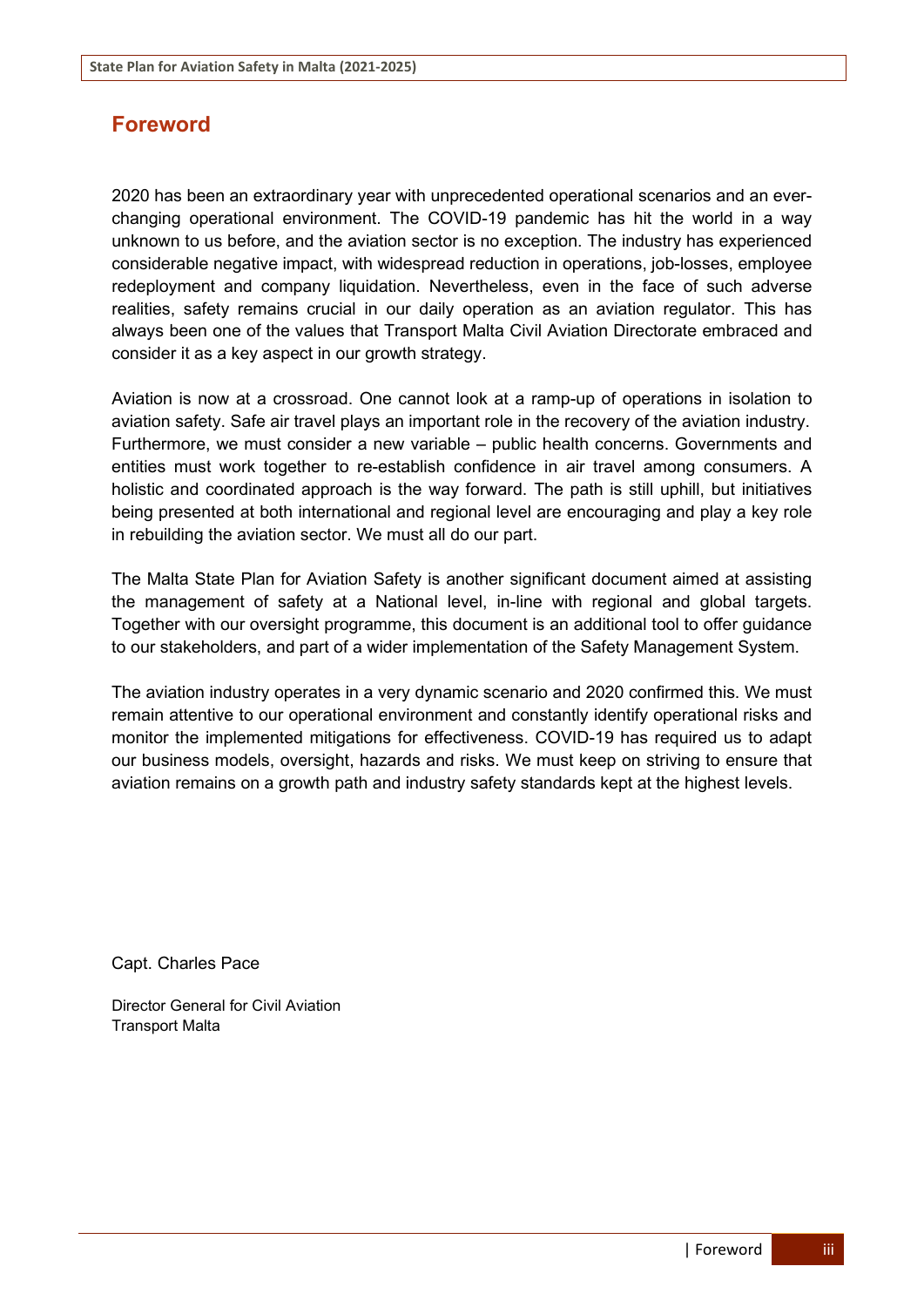# <span id="page-5-0"></span>**SPAS in Malta Amendment Record**

# **Current Version**

| Date of Issue:   | November 2021                                       |
|------------------|-----------------------------------------------------|
| <b>Issue No:</b> | 03/2021                                             |
| Validity:        | Until a new revision or issue is published          |
| Published by:    | <b>Transport Malta - Civil Aviation Directorate</b> |
| Prepared by:     | Safety and Compliance Unit                          |
| Approved by:     | <b>DGCA Capt. Charles Pace</b>                      |

# **Third-party documents relevant to this Issue**

- European Plan for Aviation Safety (EPAS) 2021-2025
- European Aviation Safety Programme
- ICAO Global Aviation Safety Plan (GASP)
- Annex 19 to the Convention on International Civil Aviation (Safety Management)

# **Revision details**

| <b>Issue No</b>                                                                                              | Date     | <b>Details</b>                                                                                                                                                                          |
|--------------------------------------------------------------------------------------------------------------|----------|-----------------------------------------------------------------------------------------------------------------------------------------------------------------------------------------|
| 01/2014                                                                                                      | May 2014 | Publication of TM-CAD State Safety Plan 2014-2017                                                                                                                                       |
| December 2020<br>02/2020<br>included.<br>November 2021<br>03/2021<br>actions from previous EPAS publications |          | Publication of State Plan for Aviation Safety in Malta 2020-2024 to<br>reflect MST actions published in EPAS 2020-2024.<br>Specific actions from EPAS 2018-2022 and 2019-2023 were also |
|                                                                                                              |          | Publication of State Plan for Aviation Safety in Malta 2021-2025 to<br>reflect MST actions published in EPAS 2021-2025, including specific                                              |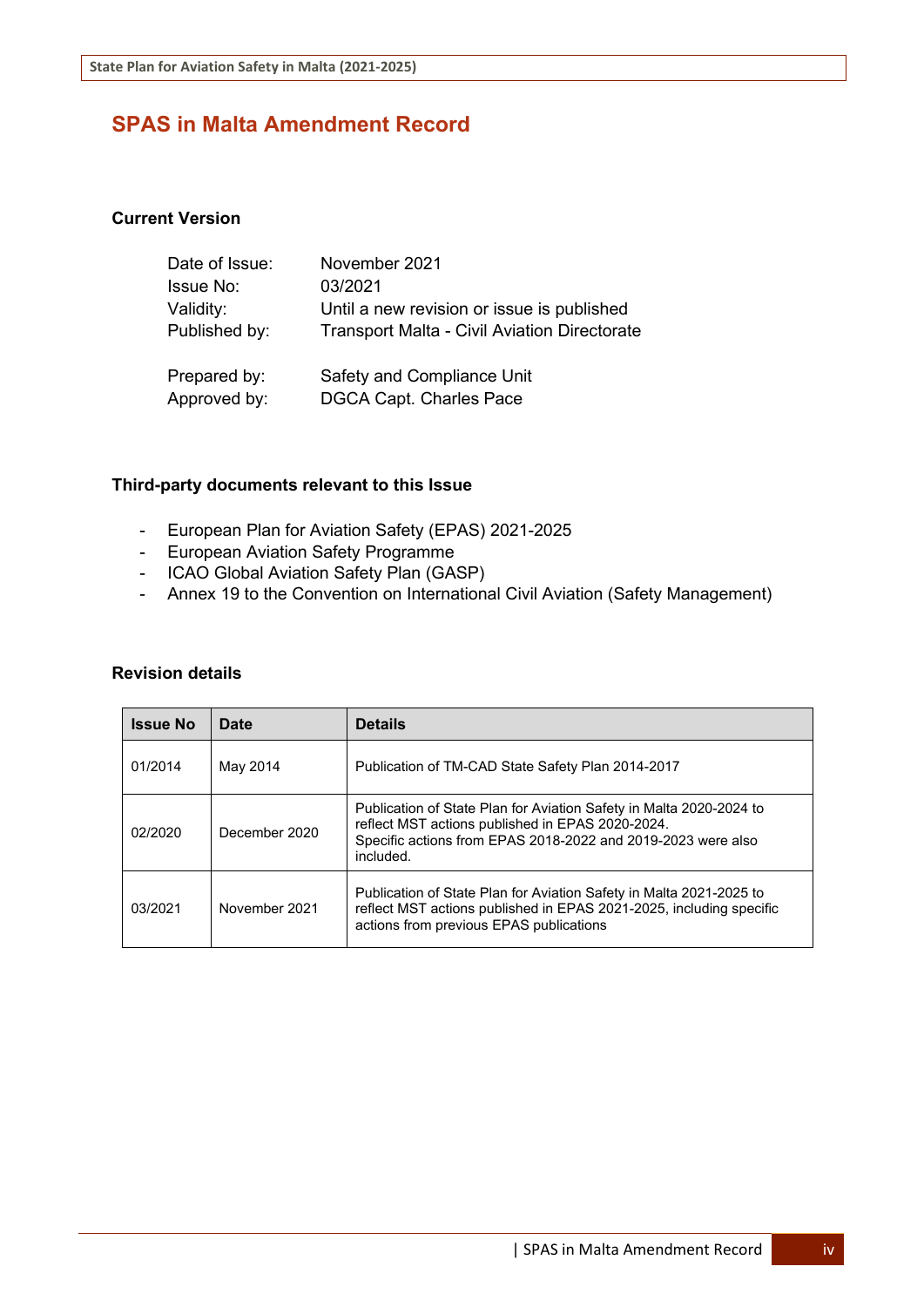# <span id="page-6-0"></span>**Abbreviations**

| ALoS                 | Acceptable Level of Safety                                                |
|----------------------|---------------------------------------------------------------------------|
| <b>AOC</b>           | Air Operator's Certificate                                                |
| <b>ASR</b>           | <b>Annual Safety Report</b>                                               |
| CA                   | <b>Competent Authority</b>                                                |
| <b>CAD</b>           | <b>Civil Aviation Directorate</b>                                         |
| CAT                  | <b>Commercial Air Transport</b>                                           |
| <b>CFIT</b>          | Controlled Flight Into Terrain                                            |
| EASA                 | <b>European Aviation Safety Agency</b>                                    |
| <b>EC</b>            | <b>European Commission</b>                                                |
| <b>EPAS</b>          | European Plan for Aviation Safety                                         |
| <b>FDM</b>           | <b>Flight Data Monitoring</b>                                             |
| <b>FOD</b>           | Foreign Object Debris / Foreign Object Damage                             |
| <b>GA</b>            | <b>General Aviation</b>                                                   |
| <b>GCOL</b>          | <b>Ground Collision</b>                                                   |
| GH                   | <b>Ground Handling</b>                                                    |
| <b>GHSP</b>          | <b>Ground Handling Service Provider</b>                                   |
| <b>ICAO</b>          | International Civil Aviation Organisation                                 |
| <b>KRA</b>           | Key Risk Areas                                                            |
| LOC-I                | Loss of Control In-flight                                                 |
| <b>MAC</b>           | Mid-Air Collision                                                         |
| <b>MOR</b>           | <b>Mandatory Occurrence Report</b>                                        |
| МS                   | <b>Member State</b>                                                       |
| <b>NCO</b>           | <b>Non-Commercial Operations</b>                                          |
| <b>NoA</b>           | Network of Analysts                                                       |
| <b>RE</b>            | <b>Runway Excursion</b>                                                   |
| RI                   | Runway Incursion                                                          |
| <b>RNO</b>           | Return to Normal Operations                                               |
| <b>SMM</b>           | Safety Management Manual                                                  |
| <b>SMS</b>           | <b>Safety Management System</b>                                           |
| <b>SPAS</b>          | <b>State Plan for Aviation Safety</b>                                     |
| <b>SPAS</b> in Malta | State Plan for Aviation Safety in Malta                                   |
| SPI                  | Safety Performance Indicator                                              |
| <b>SPO</b>           | <b>Specialised Operations</b>                                             |
| <b>SPT</b>           | <b>Safety Performance Target</b>                                          |
| <b>SSP</b>           | <b>State Safety Programme</b>                                             |
| TM-CAD               | <b>Transport Malta Civil Aviation Directorate</b>                         |
| <b>UAS</b>           | <b>Unmanned Aircraft Systems</b>                                          |
| USOAP CMA            | Universal Safety Oversight Audit Programme Continuous Monitoring Approach |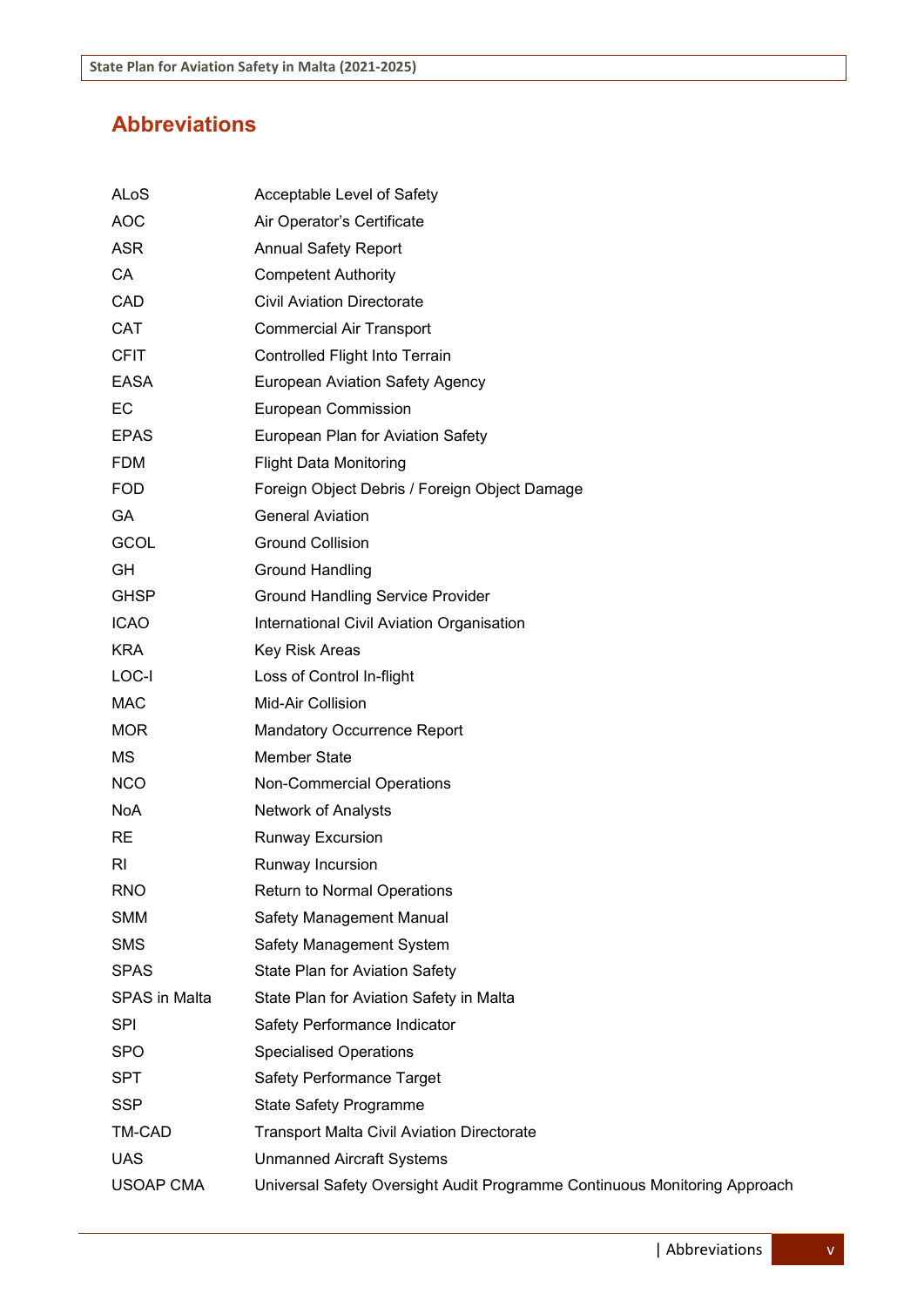# <span id="page-7-0"></span>**1. European Plan for Aviation Safety (EPAS)**

The European Plan for Aviation Safety (EPAS) is the instrument to prioritise and manage actions to maintain and further improve aviation safety and environmental protection, while ensuring efficiency, proportionality and level playing field.

EPAS is the aviation safety action plan derived from the main safety risks identified at European level and a key element of the European aviation safety strategy. EPAS is built on a proactive approach to support the future growth of aviation while securing a high and uniform level of safety for all Member States (MSs). This proactive approach allows the European Commission (EC), the European Aviation Safety Agency (EASA) and MSs to take the necessary actions at the right time in order to prioritise the risks to be managed and to face the challenges posed by the increasing complexity and continued growth in civil aviation, as well as to ensure safe, secure and environmentally friendly implementation of new business models and new technologies.

The overall safety objective is to maintain and whenever feasible to further improve the present safety performance level of the European aviation system in the face of upcoming changes. EPAS is a five-year plan that is constantly being reviewed and improved through annual updates. The plan is an integral part of EASA's work programme and is developed by EASA, in close consultation with the EASA MSs and industry. It is consistent with the ICAO Global Aviation Safety Plan (GASP). A copy of the EPAS can be downloaded from the EASA website under the Safety Management & Promotion page.

The EPAS actions assigned to the Member States are included in the State Plan for Aviation Safety in Malta. Aviation stakeholders must process, document, and implement the actions where applicable to their operation.



**Figure 1 -** Flow of EPAS Strategic Priorities Adapted from (EASA, 2020)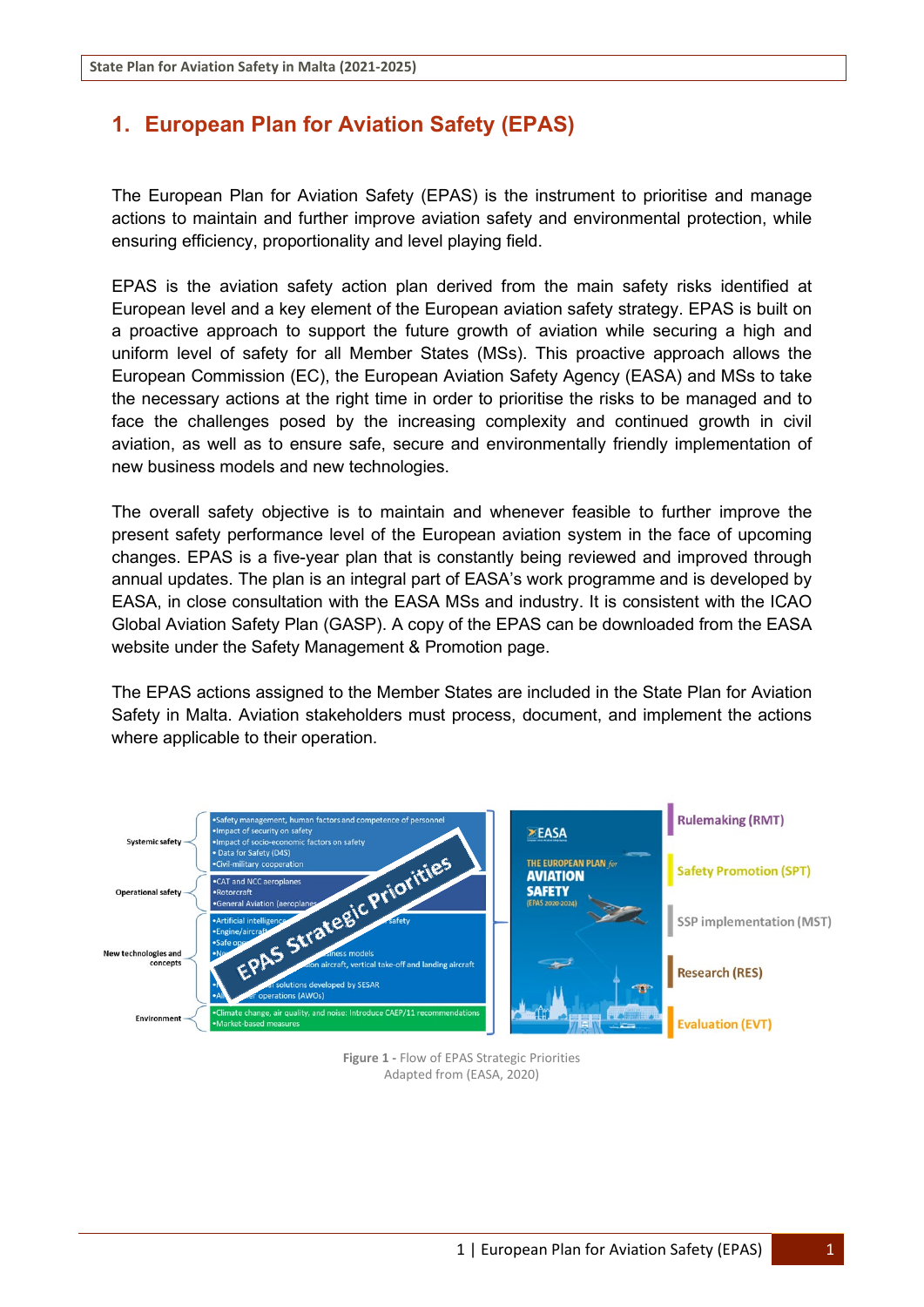# <span id="page-8-0"></span>**2. State Plan for Aviation Safety in Malta**

# <span id="page-8-1"></span>**2.1 Role of the Safety Plan in aviation safety management**

The State Plan for Aviation Safety in Malta (SPAS in Malta) is the master planning document containing the strategic direction of a State for the management of aviation safety for a set period. This plan contains the actions identified in the EPAS and also lists national safety issues with respective SPI's and SPT's to help address identified safety deficiencies and maintain/achieve an acceptable level of aviation safety. The SSP and SPAS in Malta take into consideration the appropriate actions and procedures needed to ensure that functions are appropriately addressed and executed. All documentations are considered as 'livedocuments' and are updated periodically to reflect changing scenarios.

Aviation is a global business and hence requires States to work together and in a coordinated effort to ensure that safety is achieved across the different domains of the industry. In view of this, the major international and regional bodies provide various initiatives, documents and policies to help coordination at various levels.



**Figure 2 -** Top-down and bottom-up approach of safety-management.

The SPAS in Malta is compiled and published by Transport Malta Civil Aviation Directorate and is reviewed annually to ensure that the safety priorities reflect the changing scenario within aviation world. These safety priorities are developed from the various data sources of TM-CAD, such as the occurrence reporting system, organisation oversight and information sharing. Additionally, any new actions identified in the EPAS which are relevant to the aviation scenario of Malta will also be updated. Ultimately, safety management is implemented by the aviation stakeholder through their own safety management system.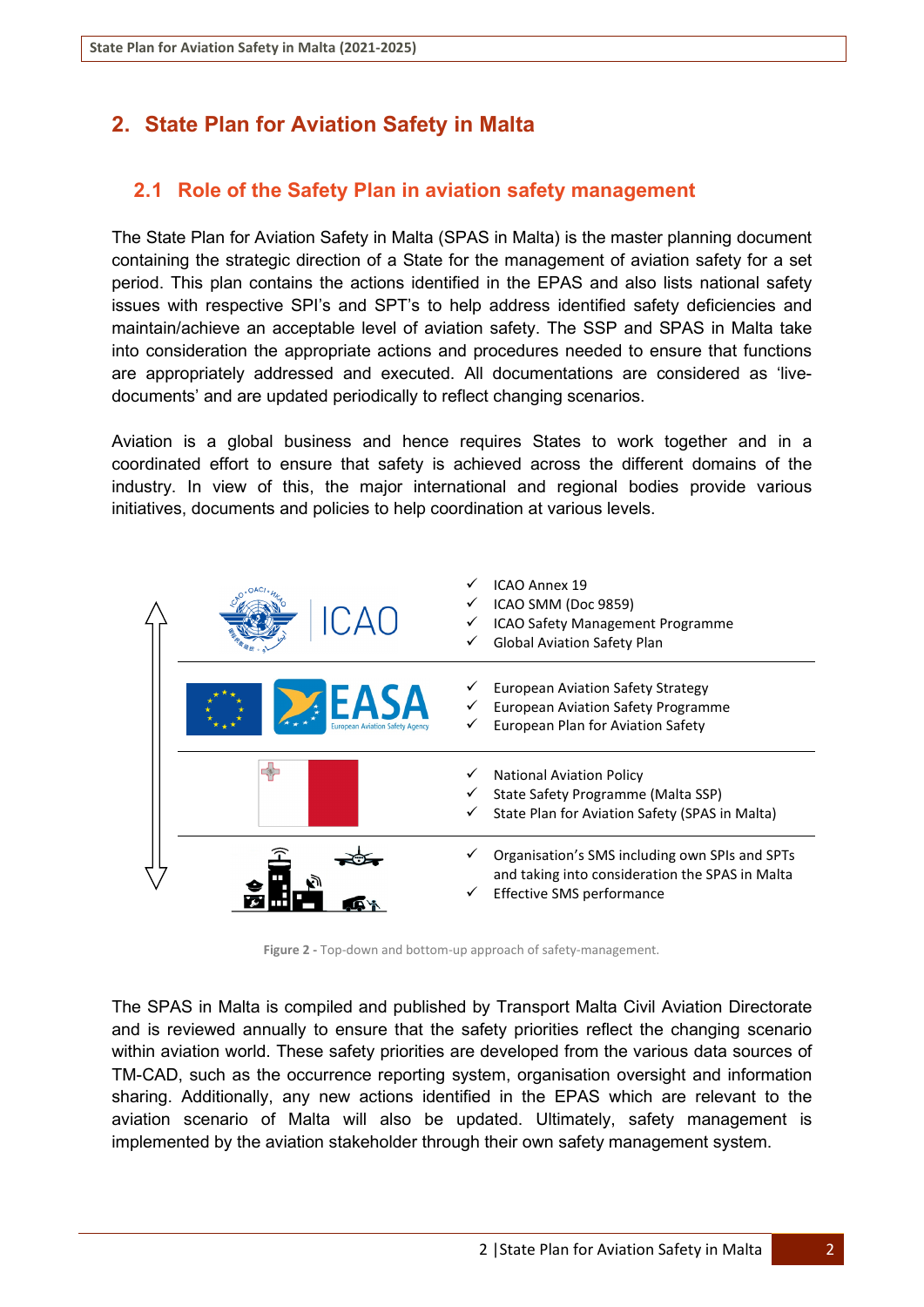# <span id="page-9-0"></span>**2.2 Structure of the SPAS in Malta**

The SPAS in Malta is divided into four sections including appendices, whereby each section is addressing specific matters of information. The two noteworthy action areas can be found in Section 3 and in the relevant Appendices.

**Section 1** and **Section 2** provide a general overview of the EPAS framework, the role of the SPAS and the approach adopted towards safety management by the various levels of the aviation industry.

**Section 3** is divided into four sub-sections. **Sub-section 3.1 and 3.2** deals with the Systemic and Operational safety actions, mostly as identified in Volume II of the EPAS and address the actions referenced as 'MST'. Each task identified in these two sub-sections has been identified with a unique SPAS in Malta reference number. A correlation list for these references can be found in **Appendix II.**

Each action includes a brief rationale and the objective the State would like to achieve. The objective is supported with deliverables, specific actions and a timeline. The effective stakeholder's and responsibilities are also identified in these sections.

**Sub-section 3.3** provides insight on the specific operational risks which are deemed crucial in enhancing operational safety and promotion of safety among the various domains. The data sources are mainly from the EPAS publications and following the analysis of reports submitted via the mandatory occurrence reporting system.

**Sub-section 3.4** presents the individual domain data which is tabulated in **Appendix I**. This section is based on the information presented in the EPAS and data gathered from occurrence reports received by TM-CAD and assessed as additional safety operational risks in relation to Maltese aviation activity.

The **Appendices** section is made up of two parts. **Appendix I** provides information about the State Safety Objectives and related SPI's and SPT's. Information effective for each aviation domain is addressed in these appendices and are be processed in relation to the organisation's operation and adapted as required. **Appendix II** tabulates all actions in this publication.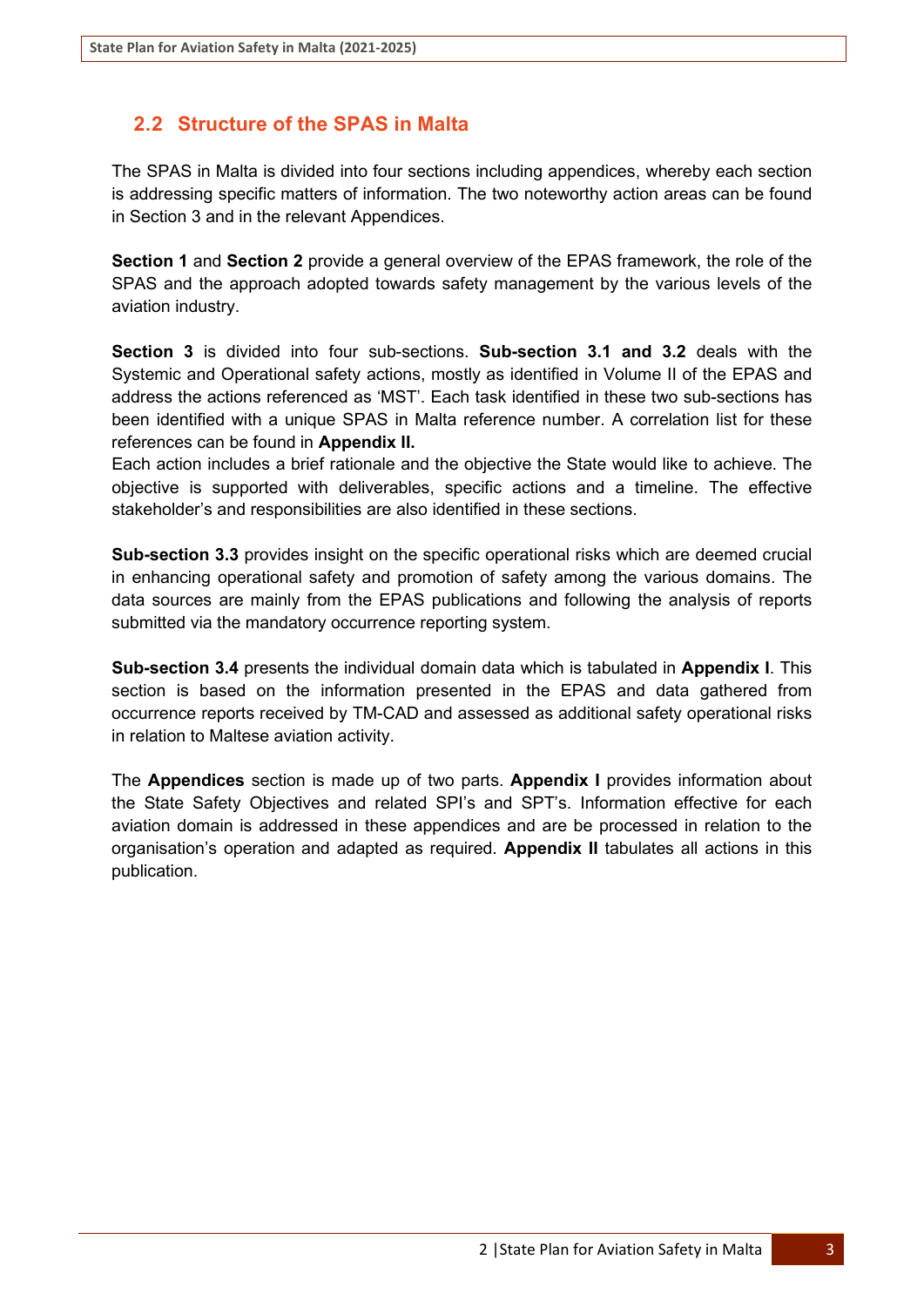# <span id="page-10-0"></span>**3. Safety Plan Actions**

The actions provided in this section are linked to priorities assigned to Member States as identified in Volume II of the EPAS 2021-2025. The actions identified in the EPAS are specific to areas where they can have the largest positive impact and ensure that safety standards are not compromised as air traffic density, and the safety risks associated with that, continue to grow.

# <span id="page-10-1"></span>**3.1 Systemic Safety & competence of personnel**

*EPAS (2021-2025), Vol II, Chapter 5*

Systemic issues are system-wide problems that affect the aviation system as a whole. These problems may be related to an array of factors, including but not limited to human performance, competence of personnel, socio-economic factors or to deficiencies in organisational processes and procedures, whether at authority or industry level. Any such problems might contribute towards unwanted incidents or accidents if kept unnoticed and unmanaged.

Identifying systemic threats is an important part of the whole aviation safety chain. In most scenarios, such threats become evident by various triggering factors and play a significant role in the development of safety occurrences.

# <span id="page-10-2"></span>**SYS.MST.001 – Implementation of State Safety Programme (SSP)**

*EPAS (2021-2025) reference: MST.0001 - Member States to give priority to the work on SSPs.*

#### Rationale:

As defined by ICAO, the State Safety Programme (SSP) is an integrated set of regulations and activities aimed at improving safety. The programme is part of a comprehensive management system for the administration of safety by the State. It is the responsibility of the State to create and implement an effective SSP.

#### State Objective:

TM-CAD strives to ensure that Regional and International aviation safety standards are observed, implement an effective SSP and maintain up-to-date safety management policies.

| Deliverable(s)               | <b>Timeline</b> |
|------------------------------|-----------------|
| SSP document made available. | 2021            |
| SSP effectively implemented. | 2025            |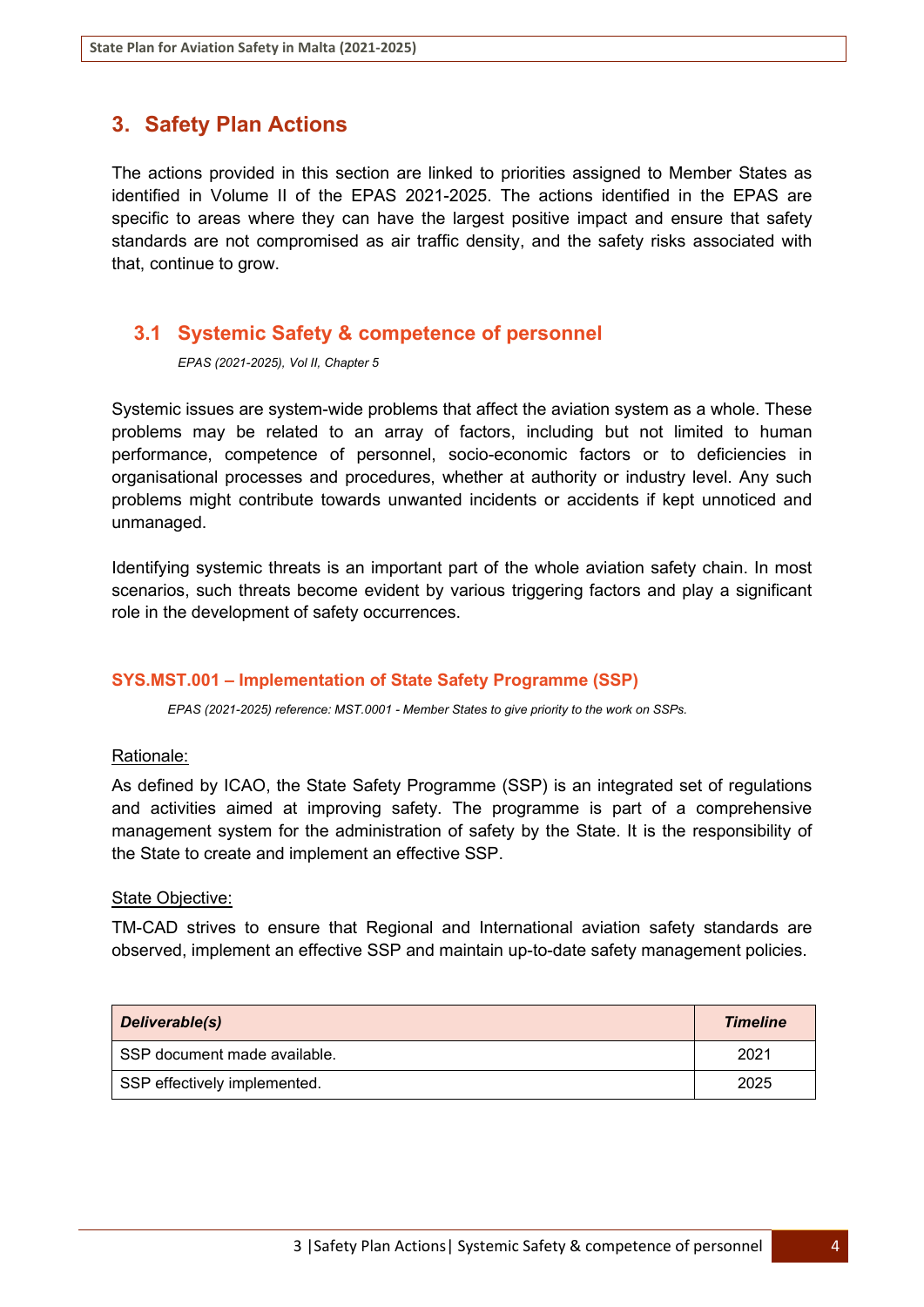| <b>Stakeholders - Roles and responsibilities</b> |                                                                                 |  |
|--------------------------------------------------|---------------------------------------------------------------------------------|--|
| <b>TM-CAD</b>                                    | SSP maintenance, development and implementation.                                |  |
| <b>Aviation</b><br>organisations                 | Analysis of the Malta SSP and SPAS and processed in-line with their operations. |  |

| <b>Actions</b> |                                                                                                                                                                             | <b>Target Date</b> |
|----------------|-----------------------------------------------------------------------------------------------------------------------------------------------------------------------------|--------------------|
| Ť              | TM-CAD will work with industry stakeholders, including State authorities<br>in order to ensure that there is effective safety management<br>coordination.                   | Continuous         |
|                | <b>MST.0001</b>                                                                                                                                                             |                    |
| ii.            | TM-CAD will ensure that it effectively implements its authority<br>requirements and address deficiencies in its oversight capabilities.                                     | Continuous         |
|                | <b>MST.0001</b>                                                                                                                                                             |                    |
| iii            | TM-CAD will ensure that it has the necessary resources to achieve the<br>oversight capabilities and management elements identified in the SSP.                              | Continuous         |
|                | <b>MST.0001</b>                                                                                                                                                             |                    |
| iv             | TM-CAD will ensure that inspectors have the right competencies to<br>support the evolution towards risk- and performance-based oversight.                                   | Continuous         |
|                | <b>MST.0001</b>                                                                                                                                                             |                    |
| v              | TM-CAD will ensure that policies and procedures are in place for RBO<br>and PBO.                                                                                            | Continuous         |
|                | <b>MST.0001</b>                                                                                                                                                             |                    |
| vi             | TM-CAD will ensure that its policies and procedures for safety data<br>collection, analysis, exchange, and protection are in accordance with<br>Regulation (EU) no 376/2014 | Continuous         |
|                | <b>MST.0001</b>                                                                                                                                                             |                    |
| vii            | Ensure that a process is established to determine SPIs at State-level.                                                                                                      | Continuous         |
|                | <b>MST.0001</b>                                                                                                                                                             |                    |
| viii           | Ensure that the Malta SSP is regularly reviewed and assessed. The<br>document shall be made available and shared with the other Member<br><b>States and EASA</b>            | Continuous         |
|                | <b>MST.0001</b>                                                                                                                                                             |                    |

The Malta SSP has been effective in its initial implementation stages and served as a good basis for the aviation community and growth on the Island. A revised version of the SSP has been published in August 2020, based on the ICAO Safety Management Manual Doc 9859 (4<sup>th</sup> Edition) and also taking into consideration information provided from other streams such as EASA publications and the ICAO GASP.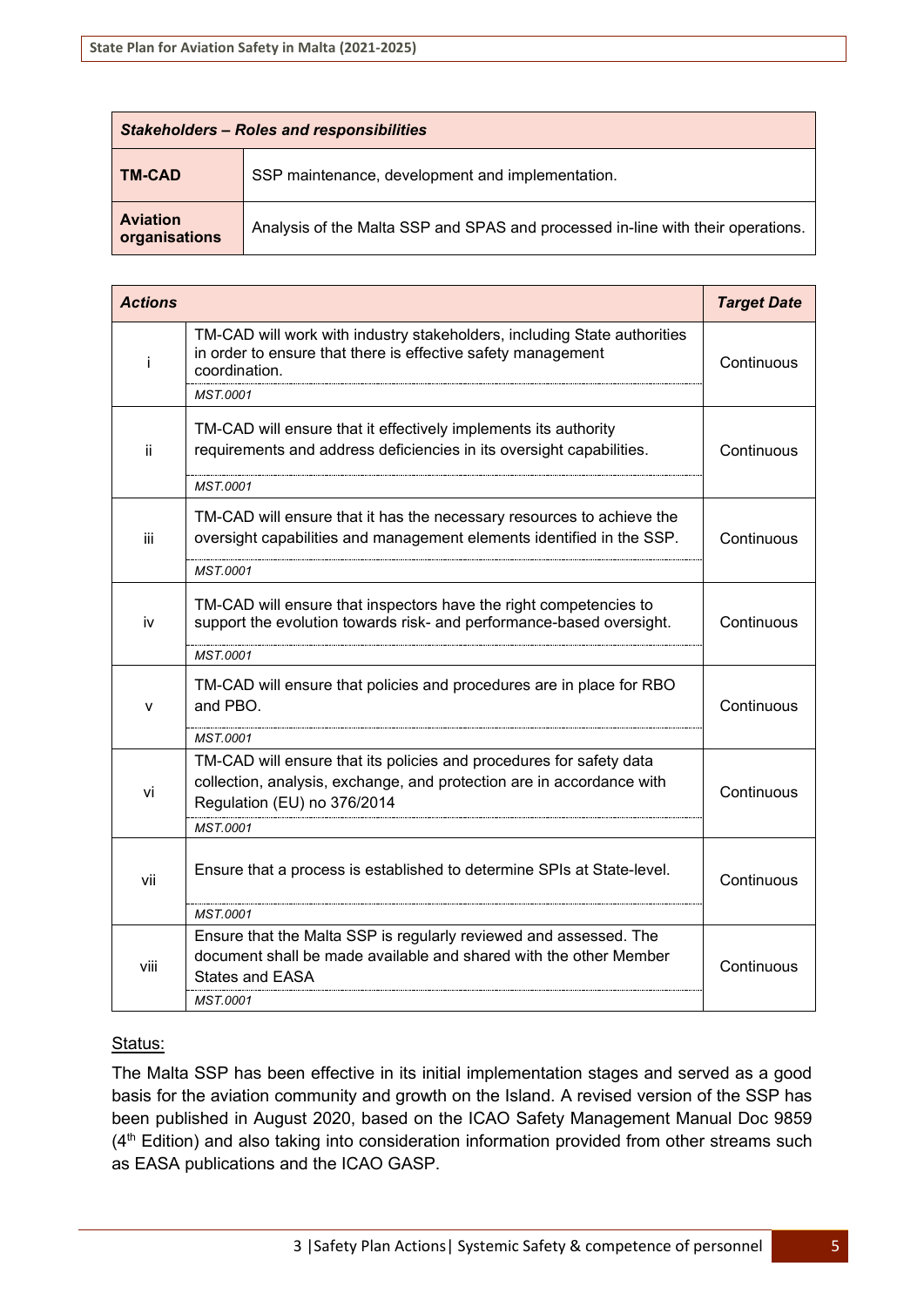TM-CAD will continuously strive to improve the documentation of the Malta SSP and its effectiveness within the aviation industry as a means to enhance the industry's overall safety management.

#### <span id="page-12-0"></span>**SYS.MST.002 - Promotion of SMS**

*EPAS (2021-2025) reference: MST.0002 - Promotion of SMS.*

#### Rationale:

As part of a holistic SMS framework, safety promotion plays a crucial part in aviation SMS. Safety promotion helps drive a healthy safety culture and contributes towards ensuring safety assurance activities stemming from an effective safety reporting system

Safety promotion is one of the key aspects embraced TM-CAD. This is primarily done by providing the necessary support during each phase of an organisation operation. Additionally, promotion and discussions are conducted during annual meeting organised by TM-CAD and during the general oversight of the organisations.

#### State Objective:

TM-CAD will continue supporting all organisations under its oversight in having an effective SMS as part of their framework. Additionally, TM-CAD encourages the implementation of promotional material developed by Regional and/or International aviation entities about safety management.

| Deliverable(s)                             | <b>Timeline</b> |
|--------------------------------------------|-----------------|
| Guidance/training material/best practices. | Continuous      |

| <b>Stakeholders - Roles and responsibilities</b> |                                                                                                                                                                                                                       |  |  |
|--------------------------------------------------|-----------------------------------------------------------------------------------------------------------------------------------------------------------------------------------------------------------------------|--|--|
| <b>TM-CAD</b>                                    | Dissemination of safety management information and continue offering support<br>to its industry partners, while ensuring that there are clear communication paths<br>between the CAD and the operators/organisations. |  |  |
| <b>Aviation</b><br>organisations                 | Implement SMS evaluation tools and adopt an effective safety culture.                                                                                                                                                 |  |  |

| <b>Actions</b> |                                                                                                                                                       | <b>Target Date</b> |
|----------------|-------------------------------------------------------------------------------------------------------------------------------------------------------|--------------------|
|                | Continuously raise safety awareness among the various levels of<br>aviation activities carried out in the State.<br>MST.0002. MST.027                 | Continuous         |
|                | Share information published by specialised groups such as SMICG to<br>provide further tools for organisations as assistance to their SMS.<br>MST 0002 | Continuous         |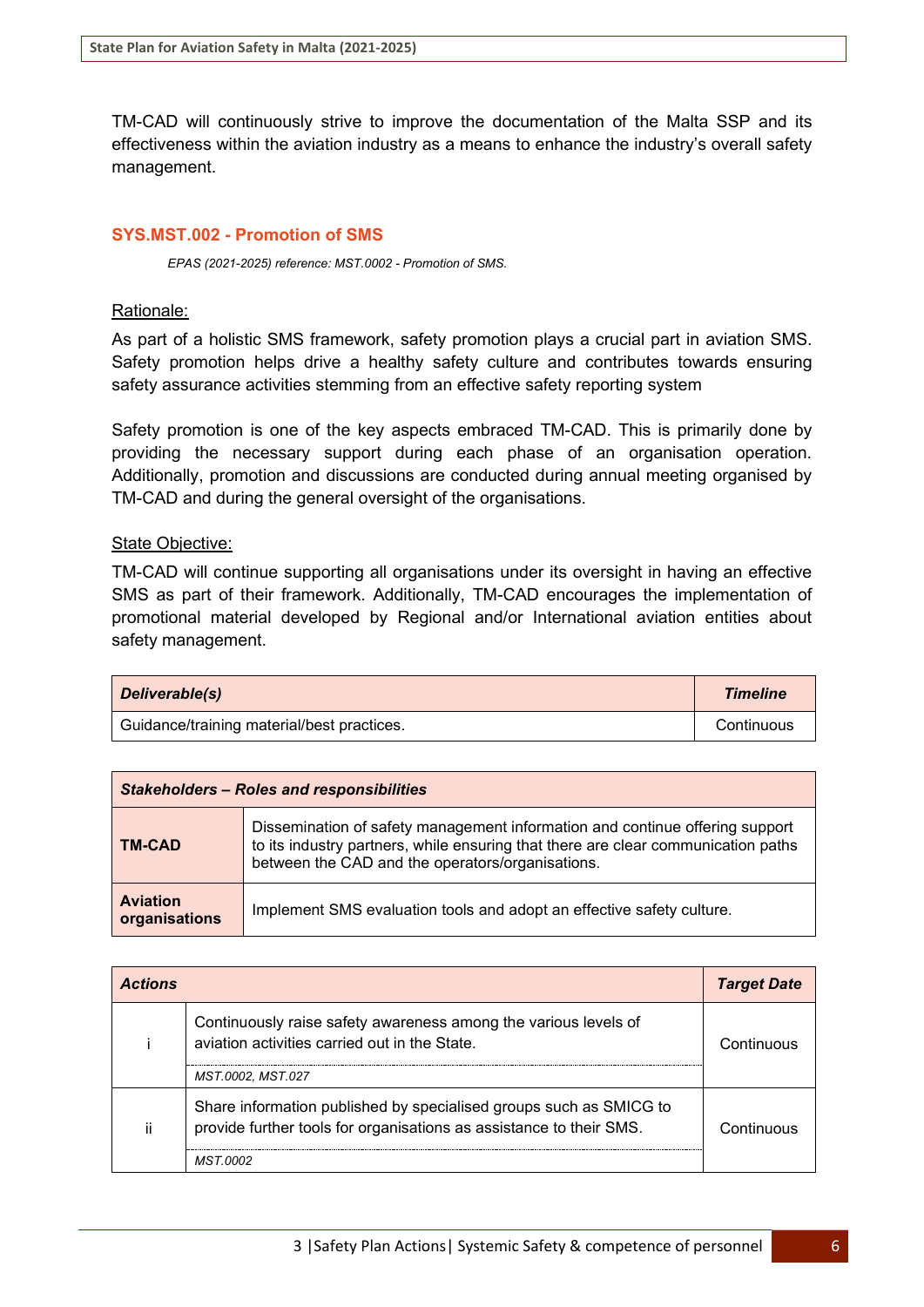| iii | Provide the necessary support and guidance to organisations/entities<br>under its oversight. | Continuous |
|-----|----------------------------------------------------------------------------------------------|------------|
|     | MST.0002                                                                                     |            |

Malta has always valued the importance of safety in the aviation industry and embraces new methods that enhance the overall SMS. TM-CAD will continue promoting SMS among operators/organisations under its oversight through various sharing methods and meetings.

#### <span id="page-13-0"></span>**SYS.MST.026 – SMS assessment**

*EPAS (2021-2025) reference: MST.0026 - SMS assessment.*

#### Rationale:

A safety management system (SMS) is defined as a systematic approach to managing safety, including the necessary organisational structures, accountabilities, policies and procedures. Such system is supported by a strong assurance function that monitors compliance and performance as well as change management.

TM-CAD conducts various oversight audits among its organisations as part of its monitoring programme and makes use of checklists and assessment methods in-line with EASA standards. The new EASA Management System assessment tool is also being taken into consideration.

#### State Objective:

TM-CAD will continue to pursue its performance-based oversight and harmonise evaluation criteria for SMS audits by means of adopting recommendations in relation to new assessment tools.

| Deliverable(s)                                            | <b>Timeline</b> |
|-----------------------------------------------------------|-----------------|
| Feedback on the use of the tool.                          | Continuous      |
| Feedback on the status of SMS compliance and performance. | Continuous      |

| <b>Stakeholders - Roles and responsibilities</b> |                                                                               |  |
|--------------------------------------------------|-------------------------------------------------------------------------------|--|
| TM-CAD                                           | Make use of SMS assessment tools in a drive to harmonise evaluation criteria. |  |

| <b>Action</b> |                                                                 | <b>Target Date</b>           |
|---------------|-----------------------------------------------------------------|------------------------------|
|               | Provide feedback on the EASA Management System assessment tool. | Continuous<br>with bi-annual |
|               | MST.0026                                                        | reporting                    |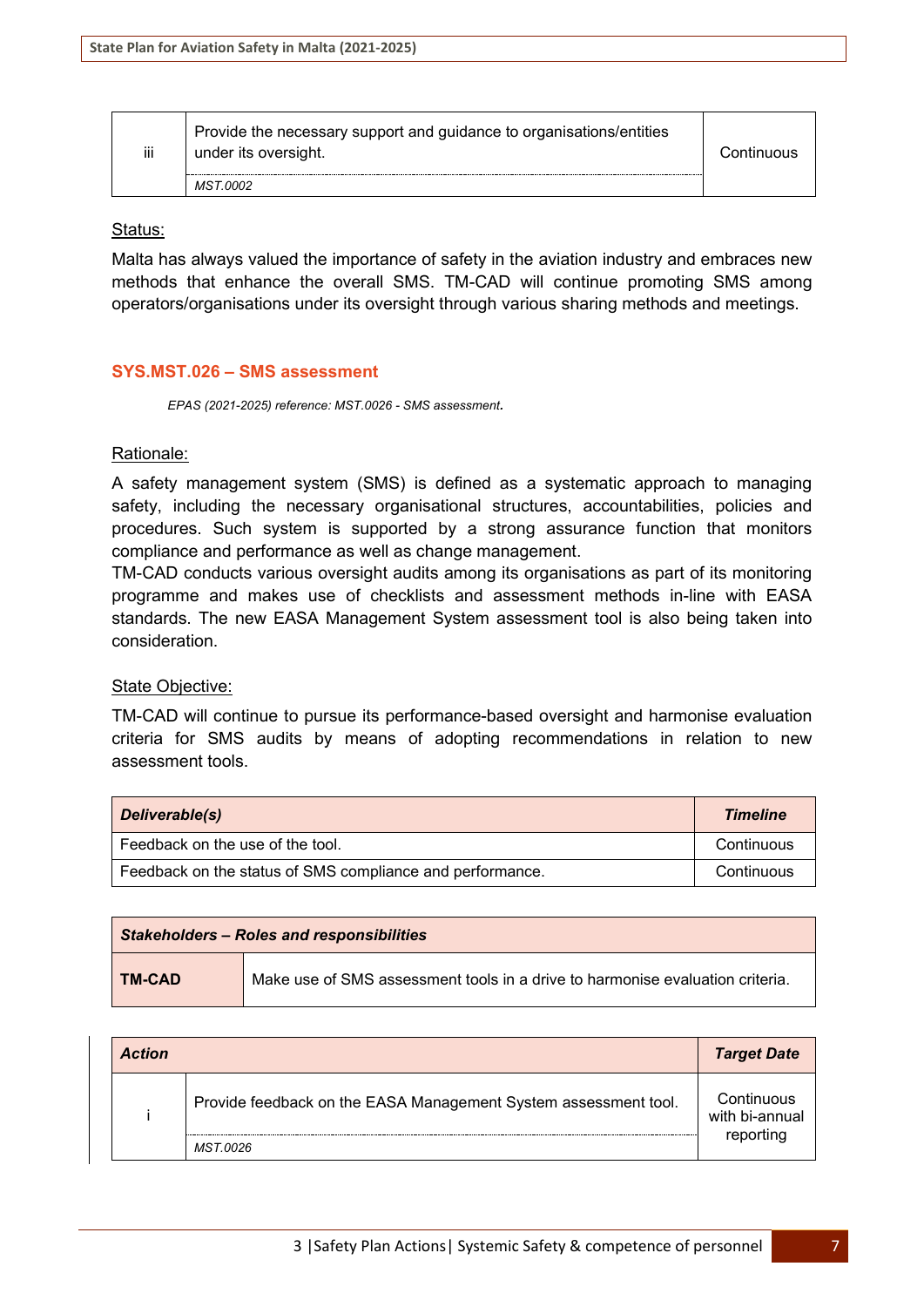| Provide feedback on the status of SMS compliance and performance. | Continuous<br>with bi-annual<br>reporting |
|-------------------------------------------------------------------|-------------------------------------------|
| MST.0026                                                          |                                           |

TM-CAD provides feedback on the SMS compliance of organisations/operators under its oversight as required in the appropriate channels (bi-annual reporting) and/or through standardisation visits.

# <span id="page-14-0"></span>**SYS.MST.027 – Develop Just Culture across aviation partners**

*EPAS (2018-2022) reference: MST.027 - Develop Just Culture in GA (this is extended to all aviation activities)*

# Rationale:

TM-CAD promotes a culture in which it aims, in particular, to ensure confidence of aviation professionals in occurrence reporting systems and encourages them to reports any relevant safety information with a view to contribute to the enhancement of aviation safety and accidents prevention. To this end, TM-CAD requires organisations to adopt Just Culture principles in their procedures and Safety Managements.

Nevertheless, Just Culture must not be used as a means to exonerate individuals from their responsibilities but rather to find a balance between full impunity and blame culture. However, TM-CAD and legislation provide exceptions to the principle of Just Culture. Exceptions are granted in cases of wilful misconduct, and situations where there has been a manifest, severe and serious disregard of an obvious risk and profound failure of professional responsibility to take such care as is evidently required in the circumstances, causing foreseeable damage to a person or property, or which seriously compromises the level of aviation safety.

#### State Objective:

To maintain a strong 'Just Culture' at all levels among all aviation industry stakeholders by means of appropriate regulatory frameworks, tool and processes.

| Deliverable(s)                                                                                                                 | <b>Timeline</b> |
|--------------------------------------------------------------------------------------------------------------------------------|-----------------|
| Greater cooperation and understanding of Just Culture to encourage reporting of<br>occurrences and enhance the safety culture. | Continuous      |

| <b>Stakeholders - Roles and responsibilities</b> |                                                                                                                                           |  |
|--------------------------------------------------|-------------------------------------------------------------------------------------------------------------------------------------------|--|
| <b>TM-CAD</b>                                    | Provide support and guidance on Just Culture, while ensuring that this is also<br>being implemented in organisations under its oversight. |  |
| <b>Aviation</b><br>organisations                 | Embrace Just Culture within their management systems.                                                                                     |  |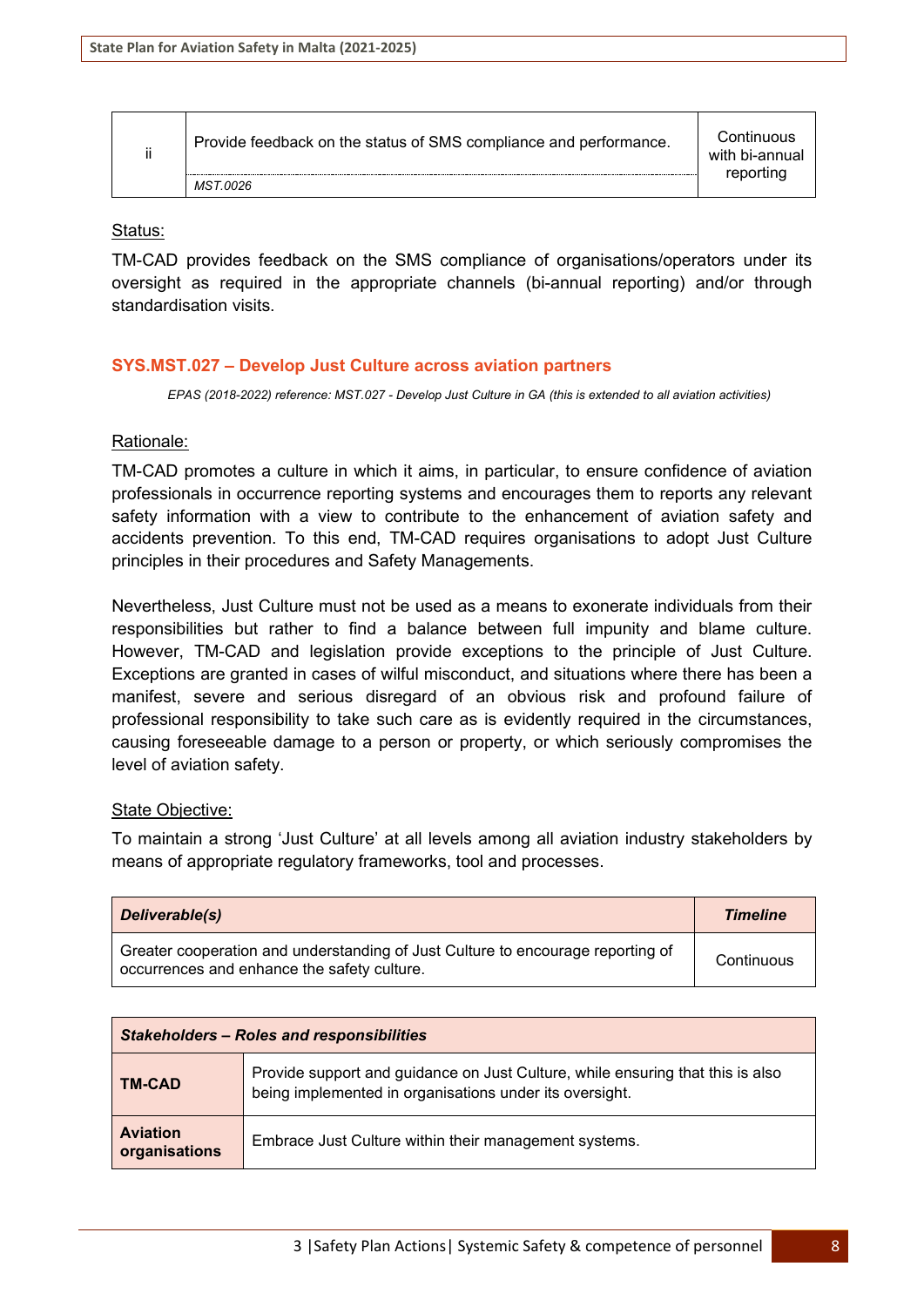| <b>Action</b> |                                                                     | <b>Target Date</b> |
|---------------|---------------------------------------------------------------------|--------------------|
|               | Provide guidance material on Just Culture and promote as necessary. | Continuous         |
|               | MST.027                                                             |                    |

TM-CAD continuously promotes Just culture among the organisations under its oversight. Additionally, the CAD will continue enhance any State functions to offer the necessary protection to aviation users as additional tools towards safeguard Just culture principles.

# <span id="page-15-0"></span>**SYS.MST.028 - Implementation of State Plan for Aviation Safety in Malta**

*EPAS (2021-2025) reference: MST.0028 - Member States to establish and maintain a State Plan for Aviation Safety.*

# Rationale:

A State Plan for Aviation Safety is the master planning document containing the strategic direction of a State for the management of aviation safety for a set time period. This plan lists national safety issues, sets national aviation safety goals and targets, and presents a series of initiatives to address identified safety deficiencies and achieve the national safety goals and targets.

#### State Objective:

TM-CAD maintains the Malta State Plan for Aviation Safety (SPAS) and carries responsibility for its publishing, promotion and implementation of actions assigned to it and to other industry stakeholders.

| Deliverable(s)    | <b>Timeline</b> |
|-------------------|-----------------|
| SPAS established. | Q4 2021         |

| <b>Stakeholders - Roles and responsibilities</b> |                                                                                    |  |
|--------------------------------------------------|------------------------------------------------------------------------------------|--|
| ∣ TM-CAD                                         | SPAS maintenance, development and implementation.                                  |  |
| <b>Aviation</b><br>organisations                 | Analysis of the Malta SPAS and implemented in accordance with their<br>operations. |  |

| <b>Action</b> |                                                       | <b>Target Date</b> |
|---------------|-------------------------------------------------------|--------------------|
|               | Identify SPIs and SPTs for the recently revised SPAS. | Q4 2021            |
|               | MST.001, MST.0028                                     |                    |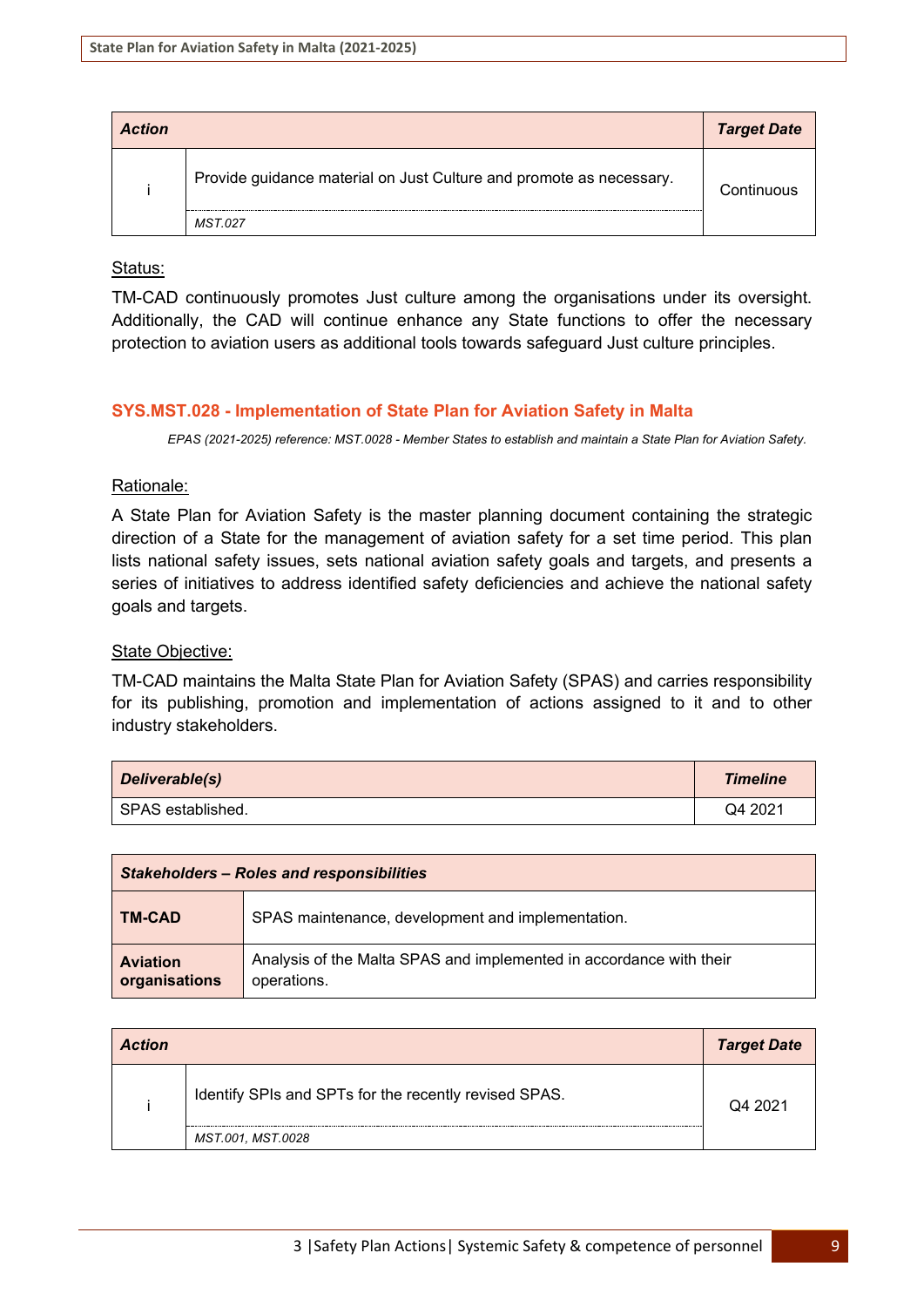| Ϊİ  | TM-CAD will publish the reviewed SPAS for the effective period and<br>made publicly available.<br>MST 0028                                                                | Q4 2021    |
|-----|---------------------------------------------------------------------------------------------------------------------------------------------------------------------------|------------|
| iii | TM-CAD will maintain and regularly review the SPAS and taking into<br>consider the pan-European safety risk areas identified in EPAS for the<br>various aviation domains. | Continuous |
|     | MST 0028                                                                                                                                                                  |            |
| iv  | TM-CAD will identify in SPAS the main safety risks affecting the national<br>civil aviation safety system and set out the necessary actions to mitigate<br>those risks.   | Continuous |
|     | <b>MST.0028</b>                                                                                                                                                           |            |
| v   | Review SPIs and SPTs for and published in each SPAS review.                                                                                                               | Continuous |
|     | MST.0001, MST.0028                                                                                                                                                        |            |

The first SPAS in Malta (formerly known as TM-CAD State Safety Plan) was published by TM-CAD in 2014, effective for period 2014-2017. This document has now evolved and known as SPAS in Malta and reflects the applicable elements identified in the EPAS publication/s.

# <span id="page-16-0"></span>**SYS.MST.028-1 – Malta aviation safety risk management**

*EPAS (2020-2024) reference: MST.028 - Member States to establish and maintain a State Plan for Aviation Safety.*

# Rationale:

Safety risk management will cover the different domains within the aviation industry and, which are part of the Maltese oversight, whereby acceptable levels of safety are identified to ensure that the aviation operational environment will be safe for all users. Nevertheless, each stakeholder is responsible for the safety of its own operations. Each aviation organisation, as part of their SMS, must identify their operational hazards/threats and assess their risks, determine an acceptable level of risk and implement any actions that contribute to eliminate or reduce the risks.

#### State Objective:

To maintain an effective safety risk management framework and comply with ICAO and EASA requirements in such domain.

| Deliverable(s)                                                                                 | <b>Timeline</b> |
|------------------------------------------------------------------------------------------------|-----------------|
| The identification of national aviation safety risks and included within the SPAS in<br>Malta. | Continuous      |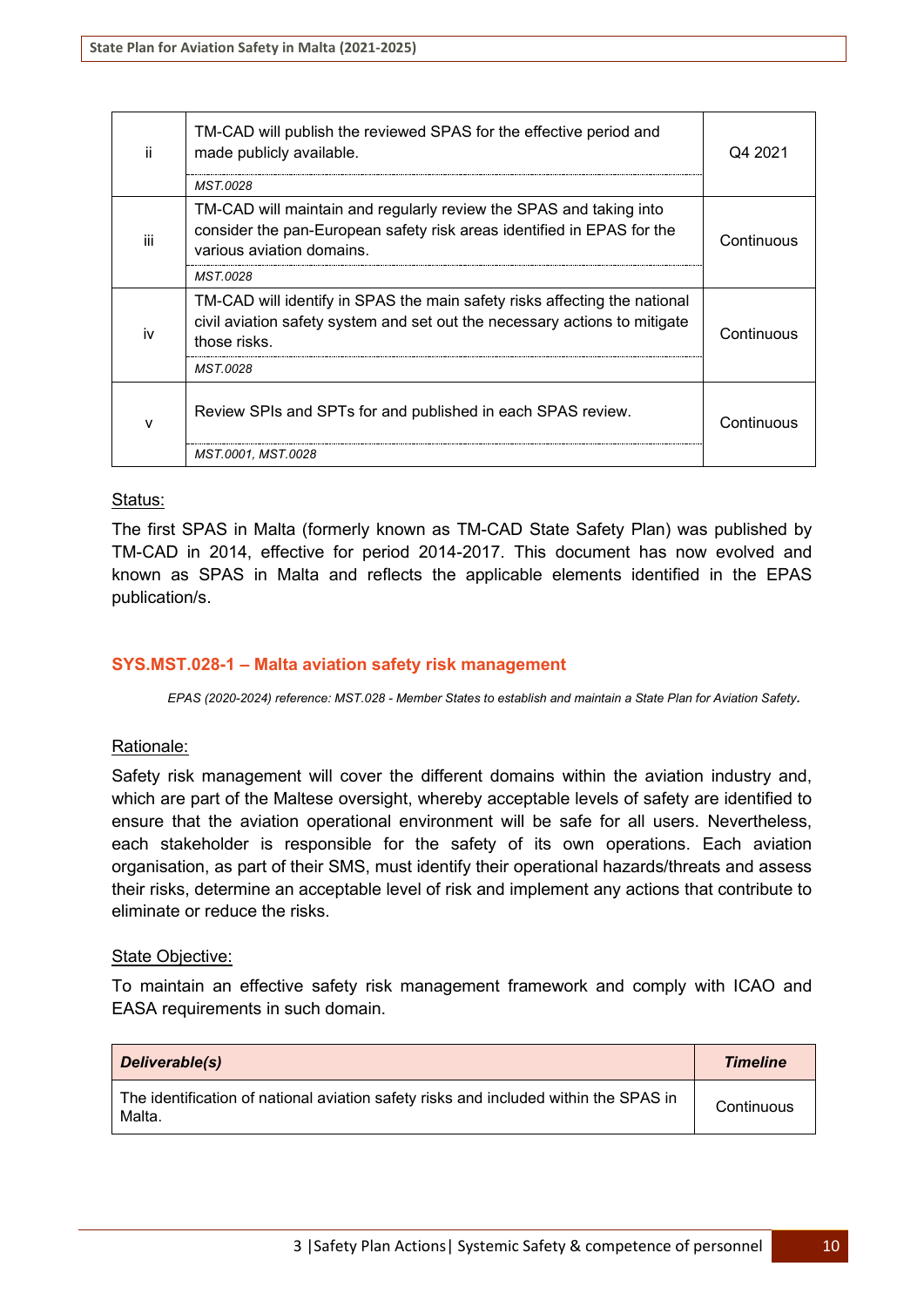| <b>Stakeholders - Roles and responsibilities</b> |                                                                                                                         |
|--------------------------------------------------|-------------------------------------------------------------------------------------------------------------------------|
| <b>TM-CAD</b>                                    | Implement a safety risk framework to identify operational risks across domains<br>and implemented in the SPAS in Malta. |
| <b>Aviation</b><br>organisations                 | Implement safety risk management frameworks relevant to their operation and<br>organisation.                            |

| <b>Action</b> |                                                           | <b>Target Date</b> |
|---------------|-----------------------------------------------------------|--------------------|
|               | Implement and maintain an aviation safety risk framework. | Continuous         |
|               | MST.028                                                   |                    |

The SPAS in Malta is updated annually. This element will be in continuous development to ensure that the risk management of the different domains remains up-to-date and reflects the real aviation environment.

# <span id="page-17-0"></span>**3.2 Human factors and human performance**

*EPAS (2021-2025), Vol II, Chapter 5*

As new technologies and/or operating concepts emerge, including the continuous evolving complexity of systems, it is of key importance to properly assess human factors and human performance. This assessment must encompass both its limitations and contribution towards safety, as part of the implementation of safety management.

# <span id="page-17-1"></span>**SYS.MST.037 – Human Factors Competence for Regulator Staff**

*EPAS (2021-2025) reference: MST.0037 - Foster a common understanding and oversight of Human Factors.*

# Rationale:

Common guidance material aimed at competent authorities will contribute towards a common understanding and oversight of Human Factors. This guidance material will assist in the organisation and implementation of the competency framework, planning and execution of the training for the respective regulatory staff.

# State Objective:

The objective of TM-CAD is to maintain a competent workforce to ensure its oversight and analysis function remain effective especially with regards to human factors and human performance.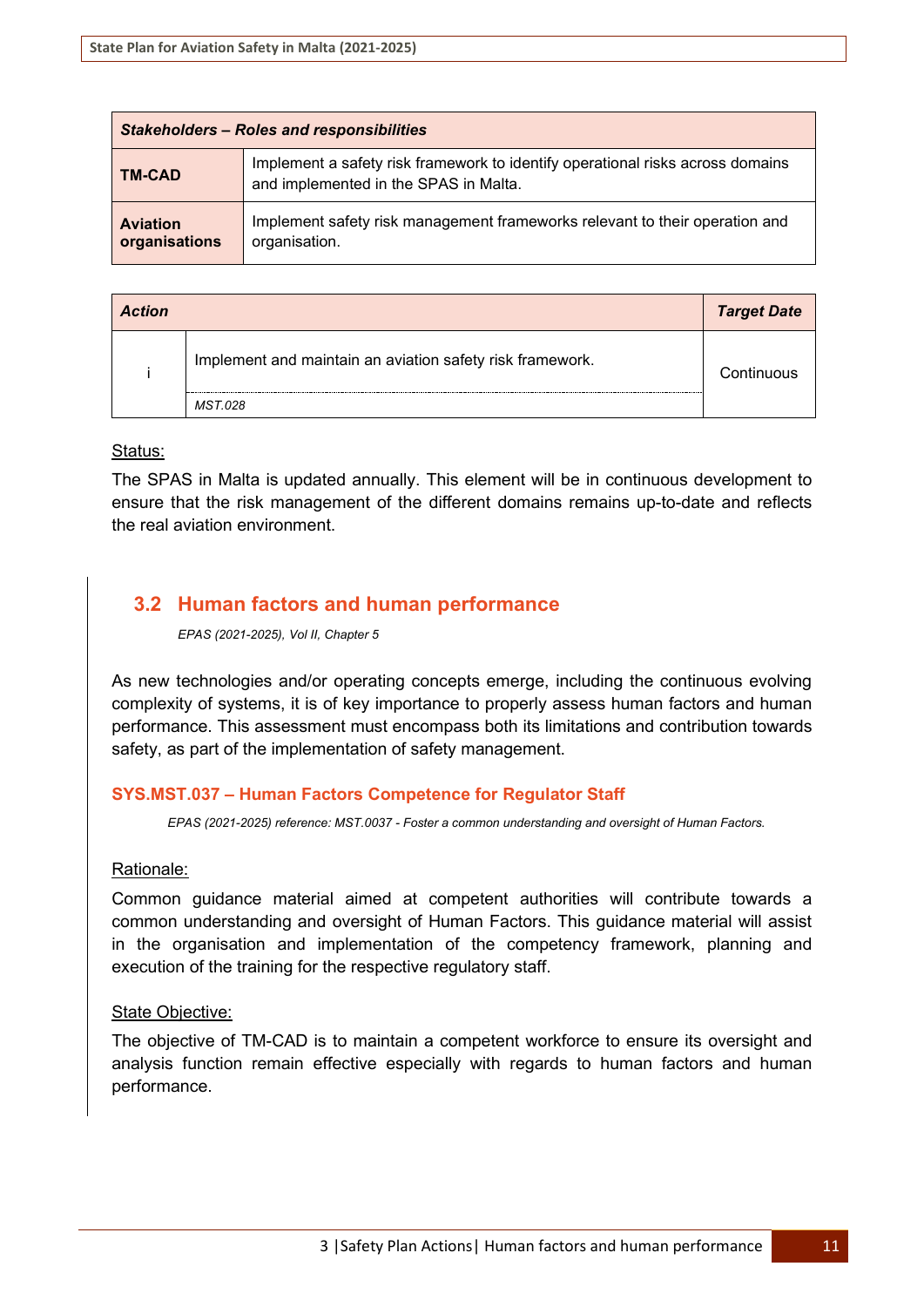| Deliverable(s)                                         | <b>Timeline</b> |
|--------------------------------------------------------|-----------------|
| Guidance for competency assessment of regulatory staff | 2023            |
| Guidance for competency for trainers                   | 2023            |

| <b>Stakeholders - Roles and responsibilities</b> |                                                                                                                                    |  |  |
|--------------------------------------------------|------------------------------------------------------------------------------------------------------------------------------------|--|--|
| <b>TM-CAD</b>                                    | Organise the implementation of the competency framework, and plan and<br>conduct the training for its respective regulatory staff. |  |  |

| <b>Action</b> |                                                                                                              | <b>Target Date</b> |
|---------------|--------------------------------------------------------------------------------------------------------------|--------------------|
|               | The importance and impact of human factors are constantly taken into<br>account in TM-CAD's regulatory work. | Continuous         |
|               | MST.0037                                                                                                     |                    |

Human factors knowledge is part of the competencies that staff engaged by TM-CAD should possess. In absence of such, the appropriate training is provided to assist them in their duties. Recurrent training is also part of each inspecting staff development programme. The CAD will evaluate any guidance material and tools provided in order to streamline competency in human factors oversight.

# <span id="page-18-0"></span>**SYS.MST.033 – Sharing of best practices for language proficiency requirements**

*EPAS (2021-2025) reference: MST.0033 - Language proficiency requirements — share best practices, to identify areas for improvement for the uniform and harmonised language proficiency requirements implementation.*

# Rationale:

The decision to address language proficiency requirements (LPRs) for pilots and air traffic controllers was first made by the 32nd Session of the ICAO Assembly in which the lack of proficiency in English was identified as a contributing factor to fatal accidents. The intent is to improve the level of language proficiency in aviation worldwide and reduce the communication breakdowns caused by a lack of language skills.

# State Objective:

To provide feedback to EASA on how the LPRI is implemented, including the uptake by ATOs to deliver training in English, for the purpose of harmonisation and uniform implementation.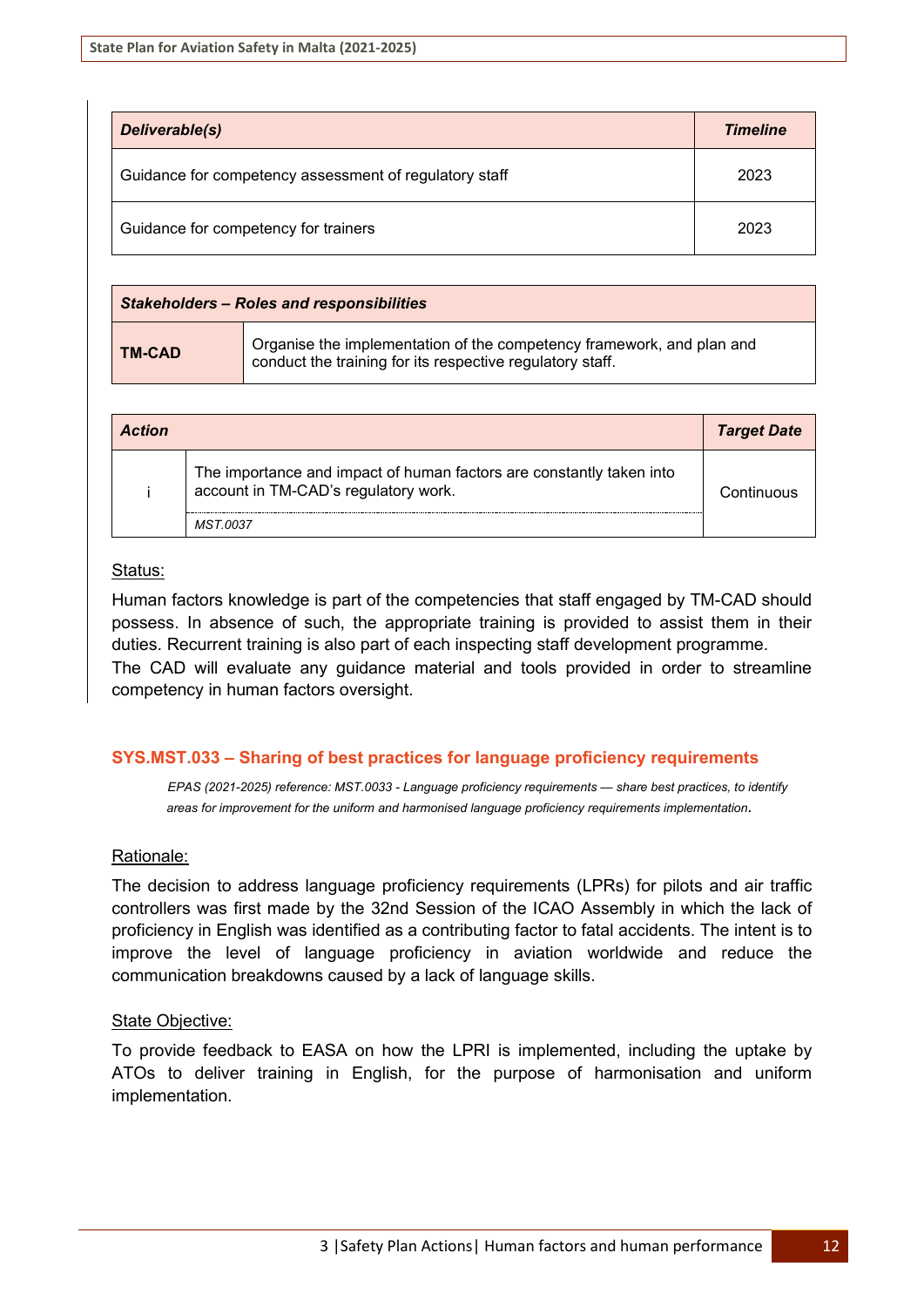| Deliverable(s)                                           | <b>Timeline</b> |
|----------------------------------------------------------|-----------------|
| Provide feedback to EASA on how the LPRI is implemented. | Continuous      |

| <b>Stakeholders - Roles and responsibilities</b> |                                                                                  |  |
|--------------------------------------------------|----------------------------------------------------------------------------------|--|
| <b>TM-CAD</b>                                    | Ensure that a proper feedback is recorded and provided to EASA as appropriate.   |  |
| <b>Aviation</b><br>organisations                 | Provide feedback to TM-CAD on training programmes and related<br>implementation. |  |

| <b>Action</b> |                                                                                                                            | <b>Target Date</b> |
|---------------|----------------------------------------------------------------------------------------------------------------------------|--------------------|
|               | Ensure that feedback channels are in place and that the related outcome<br>is shared with EASA when requested.<br>MST.0033 | Continuous         |
| п             | TM-CAD to ensure that examination procedures are effective and part of<br>its internal oversight function.                 | Continuous         |

TM-CAD utilises ICAO Doc 9835 and FCL.055 as its basis for guidelines in relation to the implementation of Language Proficiency Requirements. Nevertheless, procedures are in place for continuous monitoring of such language proficiency and to ensure that an adequate level of clear communication is obtained.

# <span id="page-19-0"></span>**SYS.MST.036 – PPL/LAPL learning objectives**

*EPAS (2021-2025) reference: MST.0036 - PPL/LAPL learning objectives in the Meteorological Information part of the PPL/LAPL syllabus.*

# Rationale:

Member States should develop proportionate learning objectives in the 'Meteorological Information' part of the PPL/LAPL syllabus.

# State Objective:

To develop learning objectives of a basic, non-academic nature and address key learning objectives in relation to:

- practical interpretation of ground-based weather radar, strengths and weaknesses;
- practical interpretation of meteorological satellite imagery, strengths and weaknesses;
- forecasts from numerical weather prediction models, strengths and weaknesses.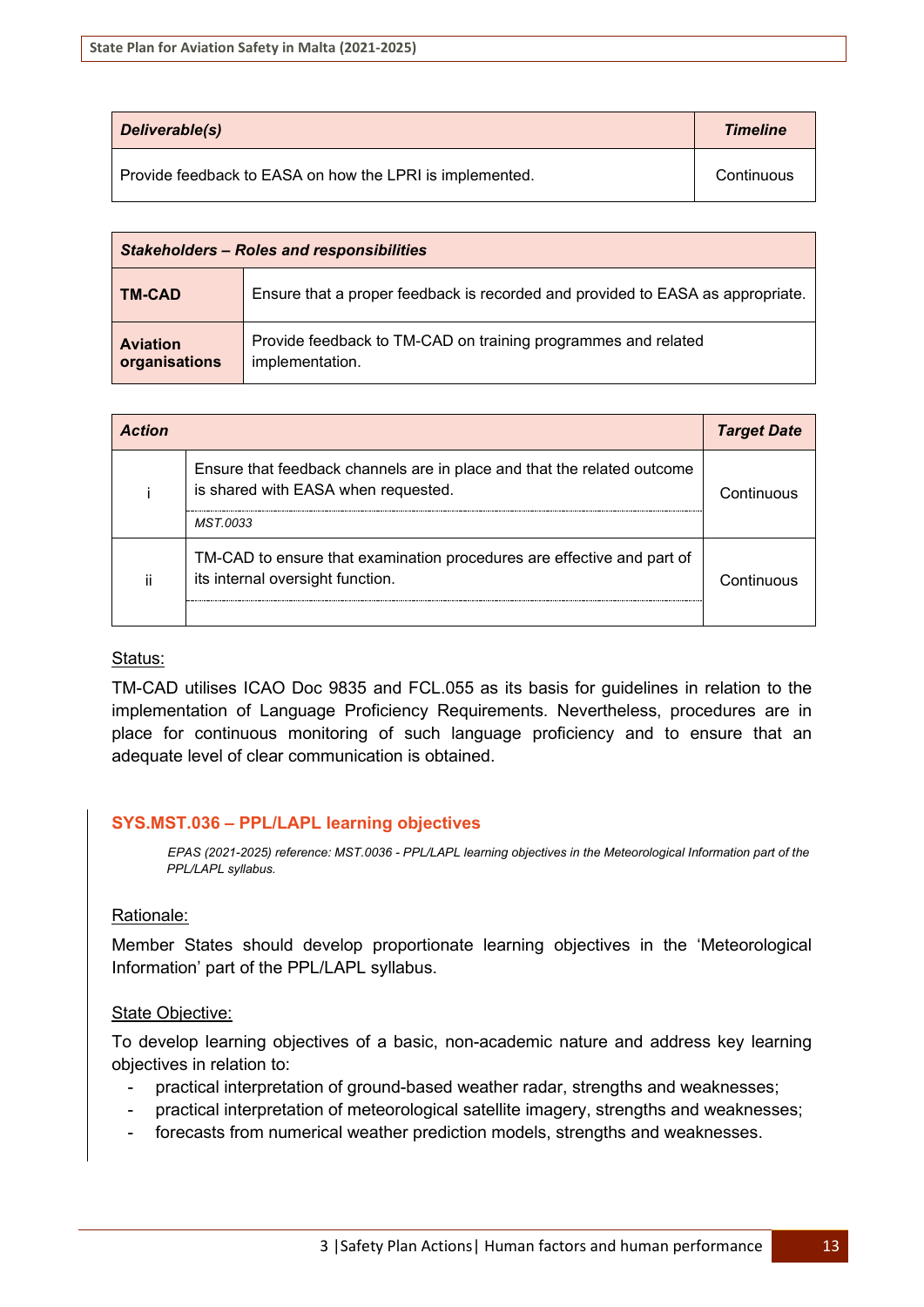| Deliverable(s)                                   | <b>Timeline</b> |
|--------------------------------------------------|-----------------|
| Learning objectives, with related question bank. | Q4 2021         |

| <b>Stakeholders - Roles and responsibilities</b> |                                                                                                                                    |  |
|--------------------------------------------------|------------------------------------------------------------------------------------------------------------------------------------|--|
| <b>TM-CAD</b>                                    | To develop proportionate learning objectives to strengthen the competency of<br>PPL and LAPL pilots in meteorological information. |  |

| <b>Action</b> |                                                                                                                         | <b>Target Date</b> |
|---------------|-------------------------------------------------------------------------------------------------------------------------|--------------------|
|               | PPL and LAPL training programmes updated with learning objectives<br>concerning meteorological information.<br>MST.0036 | Continuous         |

# <span id="page-20-0"></span>**SYS.MST.032 – Oversight and Standardisation**

*EPAS (2021-2025) reference: MST.0032 - Oversight capabilities/focus areas.*

# Rationale:

The capability and ability to conduct oversight and standardisation is a critical element of any competent authority, and EASA as the regional oversight agency. It is therefore necessary that for CAD, as the competent authority to have the necessary resources to allow it to perform its oversight function in a safe and effective way. The aim is to achieve an effective risk-based and compliance-based oversight to address operational and safety-related issues.

# State Objective:

The objective of TM-CAD is to maintain an effective level of oversight and continuous ability to conduct its responsibilities within a robust EASA oversight system. Such objective can be achieved with particular focus on:

- adequate personnel employed/contracted with TM-CAD;
- cooperative oversight in all sectors (as required)
- organisation's management system in all sectors

| <b>Deliverable(s)</b>                                                                                                                  | <b>Timeline</b> |
|----------------------------------------------------------------------------------------------------------------------------------------|-----------------|
| Effective plan and allocation of tasks to ensure the adequate availability of<br>personnel.                                            | Continuous      |
| Where necessary, cooperation agreements with other competent authorities are in<br>place to ensure sufficient and effective oversight. | Continuous      |
| Ability of TM-CAD to assess and oversee the organisations' management system<br>in all sectors                                         | Continuous      |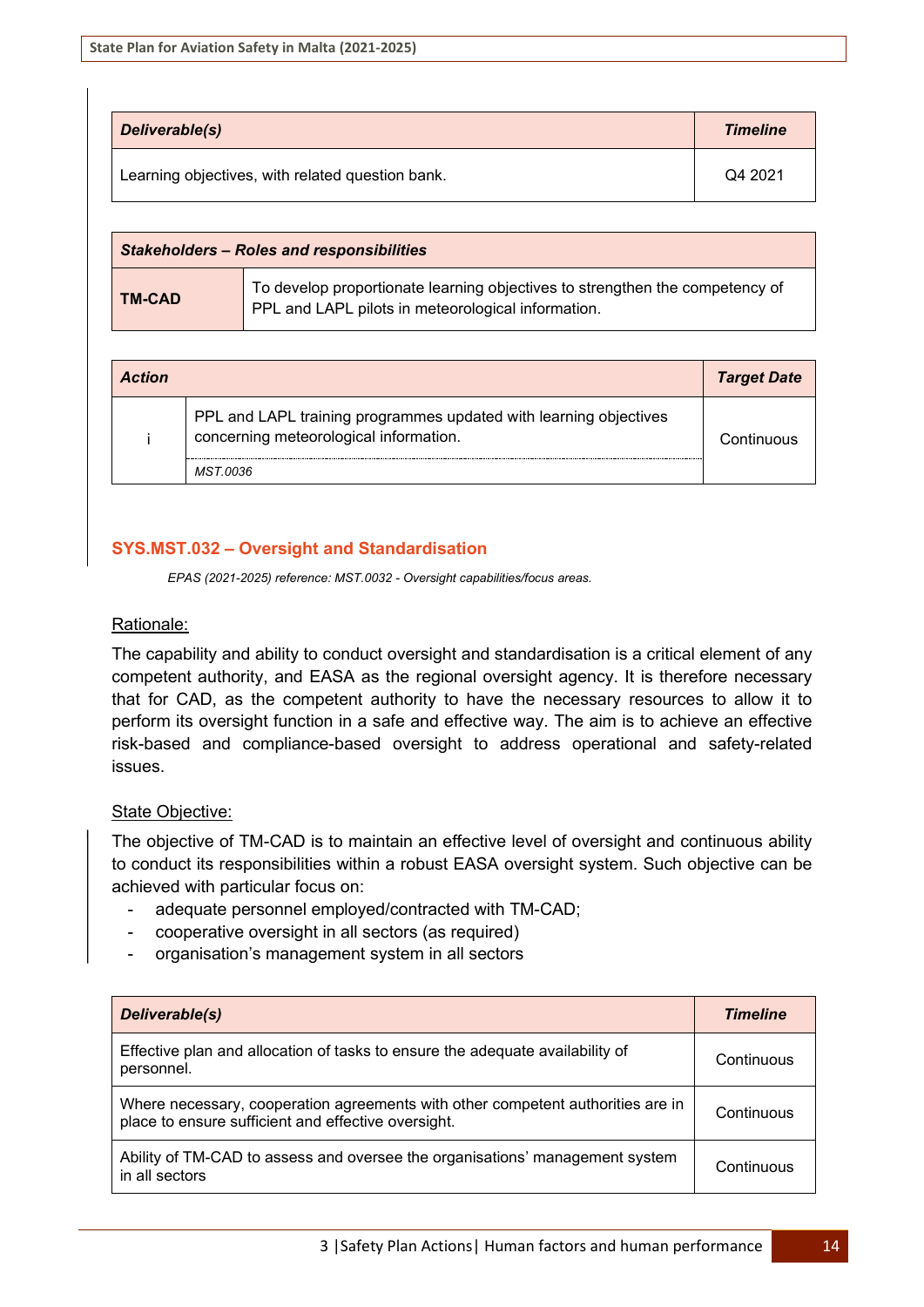| <b>Stakeholders - Roles and responsibilities</b> |                                                                                                                            |  |
|--------------------------------------------------|----------------------------------------------------------------------------------------------------------------------------|--|
| <b>TM-CAD</b>                                    | Create procedures and measurement tools to ensure that its oversight functions<br>can be conducted in an effective manner. |  |

| <b>Action</b> |                                                                                                                                      | <b>Target Date</b> |
|---------------|--------------------------------------------------------------------------------------------------------------------------------------|--------------------|
|               | Member States to ensure that adequate personnel are available to<br>discharge their safety oversight responsibilities.               | Continuous         |
|               | MST.0032                                                                                                                             |                    |
| ii.           | Assessment, monitoring and improvement of knowledge and capabilities                                                                 |                    |
|               | of TM-CAD workforce in a modern aviation environment.                                                                                | Continuous         |
|               | MST.0032                                                                                                                             |                    |
|               | Provisions are in place for cooperative oversight in all sectors. Ensure                                                             |                    |
| iii           | that each organisation's activities are duly assessed and adequately<br>overseen.                                                    | Continuous         |
|               | <b>MST.0032</b>                                                                                                                      |                    |
| iv            | Oversight activities for organisations under TM-CAD's oversight and<br>monitoring and analysis of organisational safety performance. | Continuous         |
|               | MST.0032                                                                                                                             |                    |
| v             | SPAS is established.                                                                                                                 | Q4 2021            |
|               | <b>MST.0032</b>                                                                                                                      |                    |

TM-CAD has procedures in place to ensure that the oversight programme is planned as stipulated by regulation and conducted rigorously to a high standard. The CAD is continuously investing in personnel and oversight tools as one of the means to maintain an effective and standardised oversight function across different domains.

# <span id="page-21-0"></span>**SYS.MST.035 – Oversight capabilities/focus area: fraud cases in Part-147**

*EPAS (2021-2025) reference: MST.0035 - Oversight capabilities/focus area: fraud cases in Part-147.*

# Rationale:

Part-147 organisations play a crucial role in aviation training for maintenance personnel. It is therefore essential that such organisations and oversight authorities ensure that the competence level is achieved in a fair and correct way. Stakeholders must ensure that necessary control measures are in place, and any changes are conducted in a controlled manner.

#### State Objective: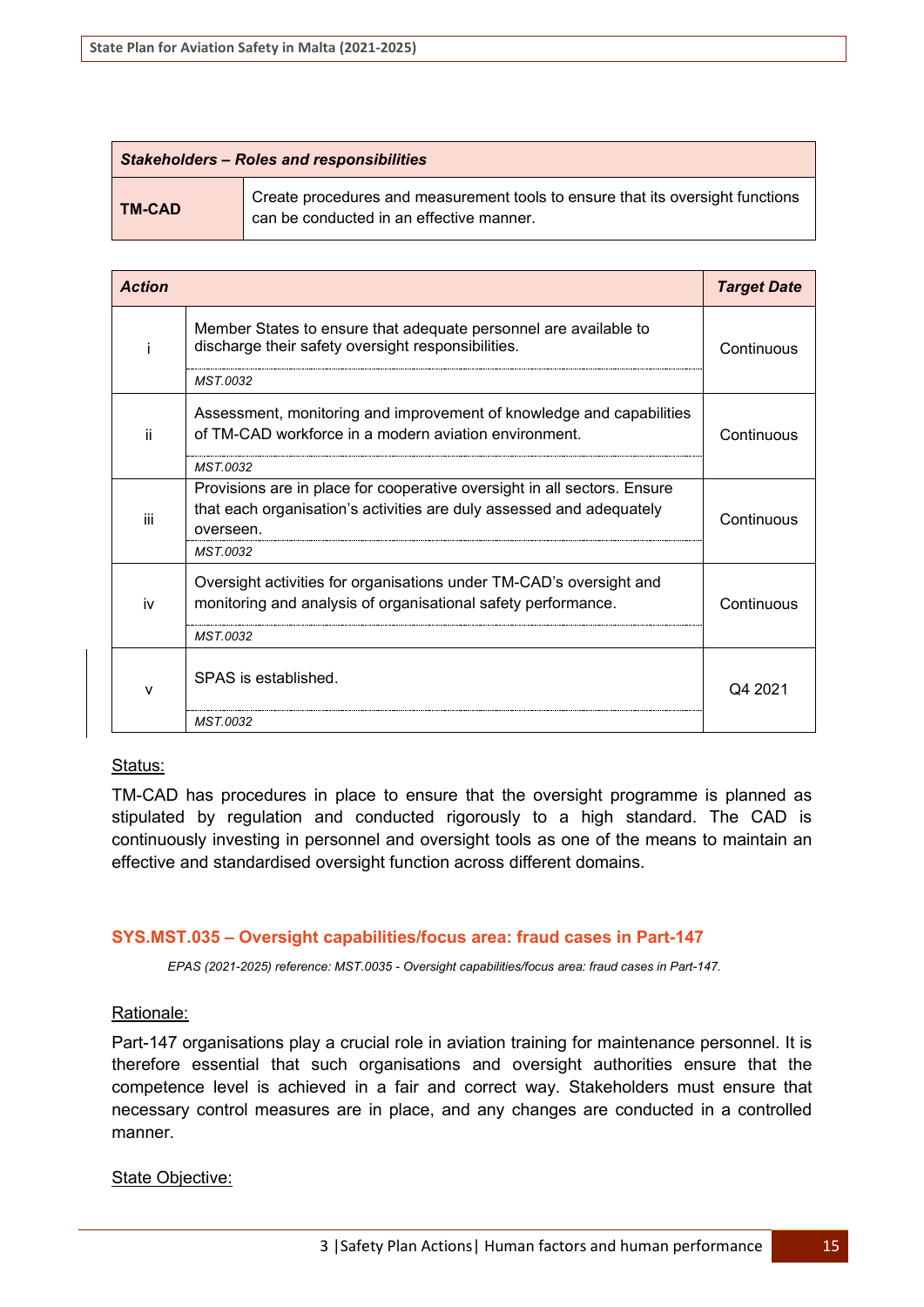To focus on mitigating the risk of fraud in examinations, including by adding specific items in audit checklists and collecting data on the actual cases of fraud. Exchanging and sharing information about known cases will also contribute towards achieving wider knowledge and implementation of best practices during oversight.

| Deliverable(s)                                 | <b>Timeline</b> |
|------------------------------------------------|-----------------|
| Provide feedback on the implementation status. | Continuous      |

| <b>Stakeholders - Roles and responsibilities</b> |                                                                                |  |
|--------------------------------------------------|--------------------------------------------------------------------------------|--|
| ∣ TM-CAD                                         | Ensure that a proper feedback is recorded and provided to EASA as appropriate. |  |
| <b>Aviation</b><br>organisations                 | Provide feedback to TM-CAD on known cases of examination frauds.               |  |

| <b>Action</b> |                                                                                                                | <b>Target Date</b> |
|---------------|----------------------------------------------------------------------------------------------------------------|--------------------|
|               | Ensure that feedback channels are in place and that the related outcome<br>is shared with EASA when requested. | Continuous         |
|               | MST.0035                                                                                                       |                    |

#### Status:

TM-CAD treats cases of fraud or tentative fraud in a serious manner. Reporting channels are available for organisations that identify any wrongdoings. In addition, as part of its oversight cycle, the CAD conducts checks at examination locations from among its approved organisations.

# <span id="page-22-0"></span>**SYS.CAD.071 – Strategy for Cybersecurity in aviation and risks**

*EPAS (2019-2023) reference: SPT.071, RMT.0720.*

# Rationale:

The new generation of aircraft have their systems connected to the ground in real time. Air traffic management technologies rely on internet and wireless connections between the various ground centres and the aircraft. The multiplication of network connections increases the vulnerability of the whole system. In order to address those concerns, a strategy for cybersecurity in aviation was developed by the EC and EASA and first published in September 2019 by the European Strategic Coordination Platform (ESCP).

Identifying cybersecurity risks will help contribute to the protection of aviation systems from unlawful cyber-attacks and their related consequences. To achieve this objective, it is proposed to introduce provisions for the management of information security risks by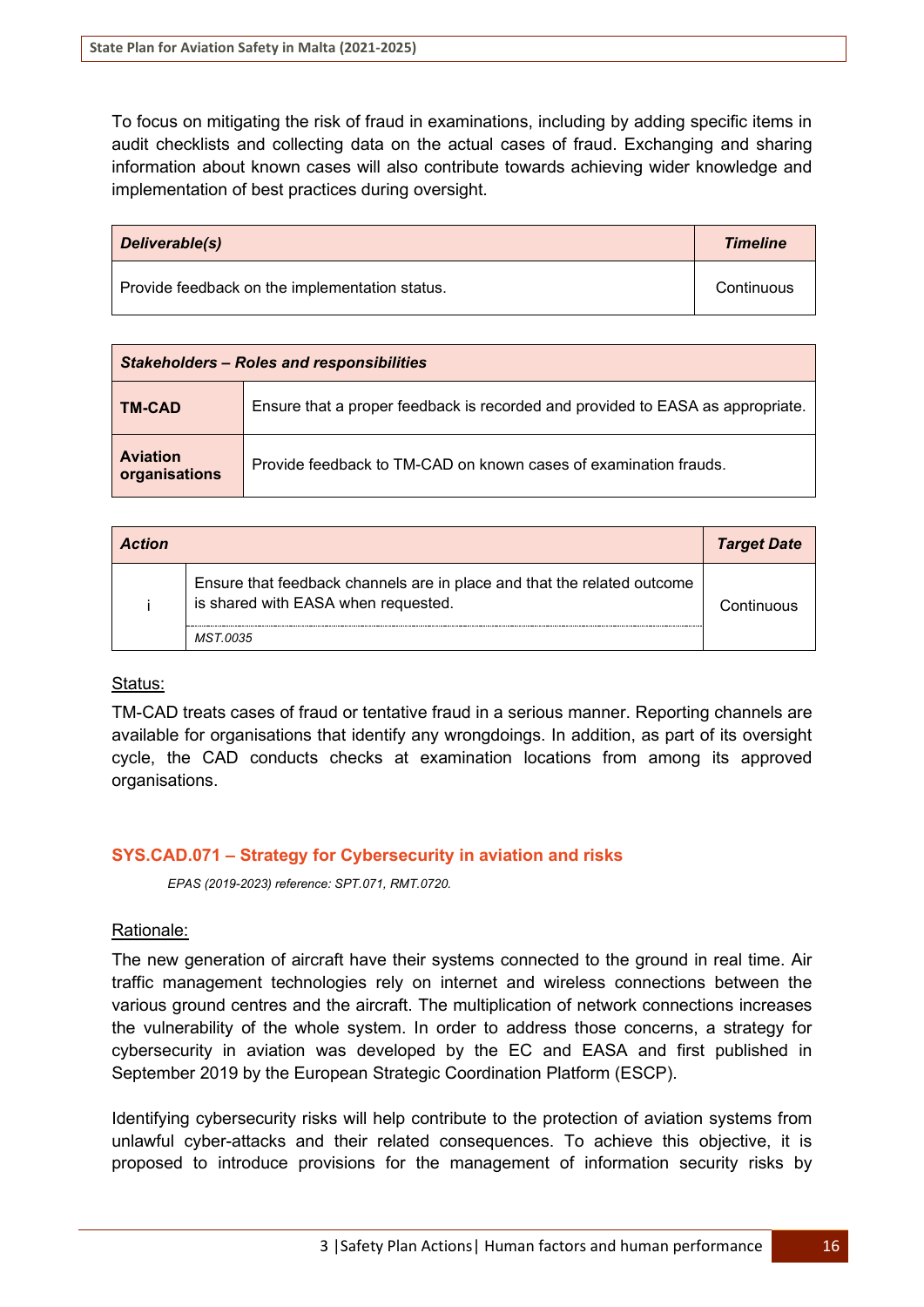organisations in all the aviation domains (design, production, continuing airworthiness management, maintenance, operations, aircrew, ATM/ANS, aerodromes). These provisions would include high-level, performance-based requirements, and would be supported by AMC & GM and industry standards.

#### State Objective:

To monitor developments and participate in regional and international consultations on cybersecurity strategy and related risks. The aim is to ensure that cybersecurity threats are identified and manage the threats and risks caused by them in an effective manner.

#### Measurable deliverable/s:

Cybersecurity is included in the SPAS in Malta and further developed based on the information gathering and sharing at a European level.

Stakeholders shall have methods for identifying threats and managing risks related to cybersecurity.

| <b>Stakeholders - Roles and responsibilities</b> |                                                                                                          |  |
|--------------------------------------------------|----------------------------------------------------------------------------------------------------------|--|
| <b>TM-CAD</b>                                    | Integrating cybersecurity in the SPAS in Malta.<br>Monitor any consultation publications issued by EASA. |  |
| <b>Aviation</b><br>organisations                 | Identify cybersecurity threats to their operation and manage the related risks.                          |  |

| <b>Action</b> |                                                                                                                               | <b>Target Date</b> |
|---------------|-------------------------------------------------------------------------------------------------------------------------------|--------------------|
|               | Implement a regulatory framework for cybersecurity risk management<br>covering all aviation domains.<br>Owner: EASA, RMT.0720 | Q4 2022            |

#### Status:

TM-CAD will gather the necessary data both on a National level and among local aviation stakeholder in order to ensure the implementation of such important operational aspect. Correct coordination among aviation stakeholders and Local Authorities responsible of Cybersecurity management is crucial.

# <span id="page-23-0"></span>**3.3 Operational Safety**

*EPAS (2020-2024) Chapters 6-15* 

# <span id="page-23-1"></span>**3.2.1 Flight operations - aeroplanes**

*EPAS (2021-2025) reference: Vol II, Section 6 Flight operations - aeroplanes*

The operational domain CAT and NCC by aeroplane remains the greatest focus of the EASA safety activities. This sub-section provides insight on actions in the area of CAT by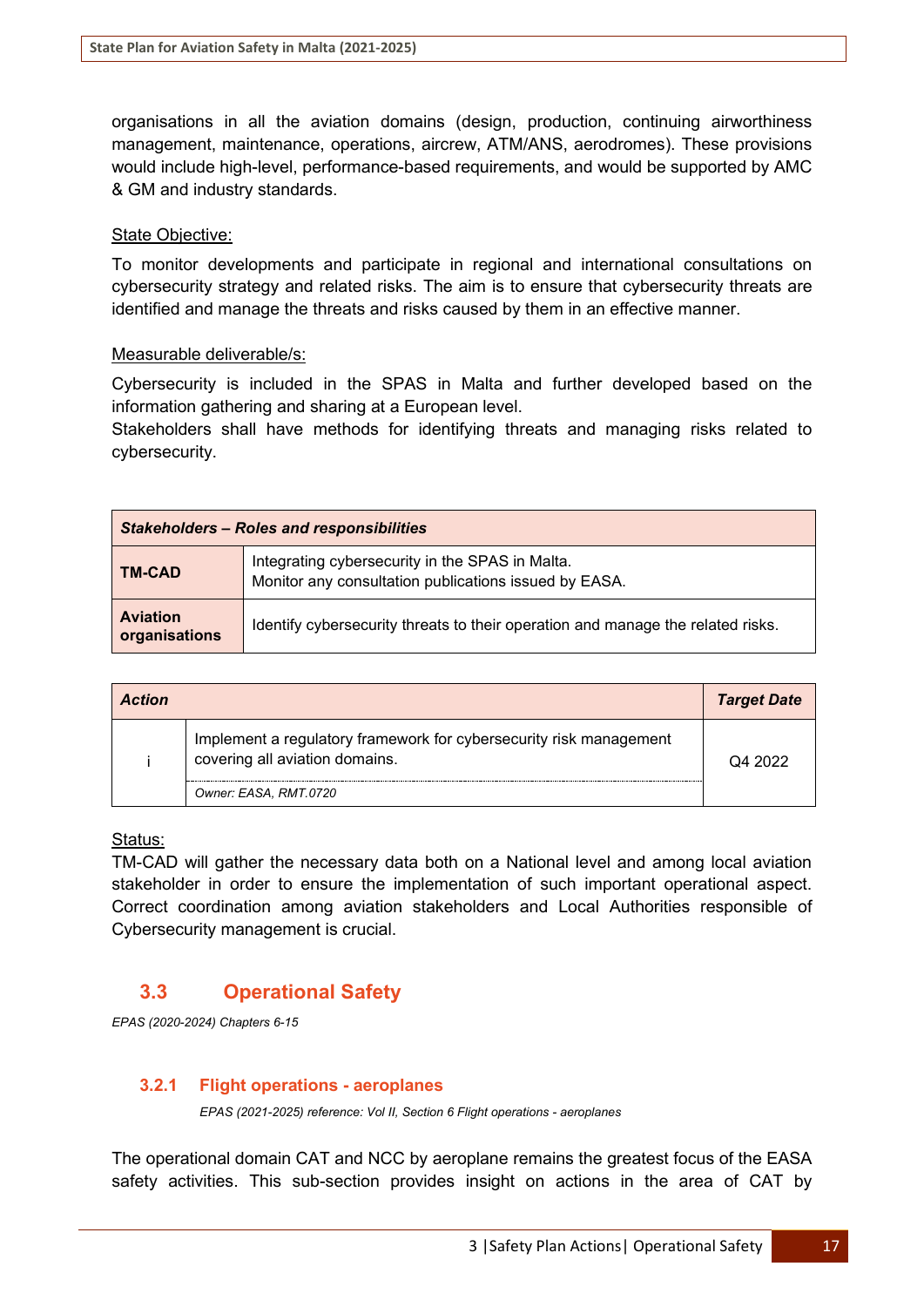aeroplane (airlines and air taxi, passengers/cargo, aeroplanes of all mass categories), noncommercial operations with complex motor-powered aircraft (NCC), as well as specialised operations (SPO) involving aeroplanes of all mass categories.

The top three KRAs identified in the EASA ASR 2020 for CAT aeroplane and NCC operations are:

| KRA 1              | KRA <sub>2</sub>  | KRA 3          |
|--------------------|-------------------|----------------|
| Airborne collision | Runway excursions | Aircraft upset |

# <span id="page-24-0"></span>**OPS.MST.024 – Loss of separation between civil and military aircraft**

*EPAS (2021-2025) reference: Section 6, MST.0024 – Loss of separation between civil and military aircraft.*

#### Rationale:

There are two major airspace users in the world today - civil and military, with both sectors being essential to global stability and economies. However, both usually cannot operate simultaneously within the same block of airspace, thus requiring the establishment of boundaries and segregation to safeguard both civil and military aviation airspace activity. Several EU Member States have reported an increase in losses of separation involving civil and military aircraft including an increase in non-cooperative military traffic over the high seas. Due to the possible hazard to civil aviation safety, the EC mandated EASA to perform a technical analysis of the reported occurrences.

#### State Objective:

Even though such events are not so frequent in Maltese airspace, Malta will evaluate any measures and recommendations which contribute towards the safe operation of its airspace.

| Deliverable(s) | <b>Timeline</b> |
|----------------|-----------------|
| Report.        | 2021            |

| <b>Stakeholders - Roles and responsibilities</b> |                                                                                                                                                               |  |
|--------------------------------------------------|---------------------------------------------------------------------------------------------------------------------------------------------------------------|--|
| <b>TM-CAD</b>                                    | Report relevant events to EASA and monitor developments including evaluating<br>and endorsing any recommendations issued by regional or international bodies. |  |
| <b>Aviation</b><br>organisations                 | Report to TM-CAD any encounters with military operated aircraft.                                                                                              |  |

| <b>Action</b> |                                      | <b>Target Date</b> |
|---------------|--------------------------------------|--------------------|
|               | Report relevant occurrences to EASA. | 2021               |
|               | MST.0024                             |                    |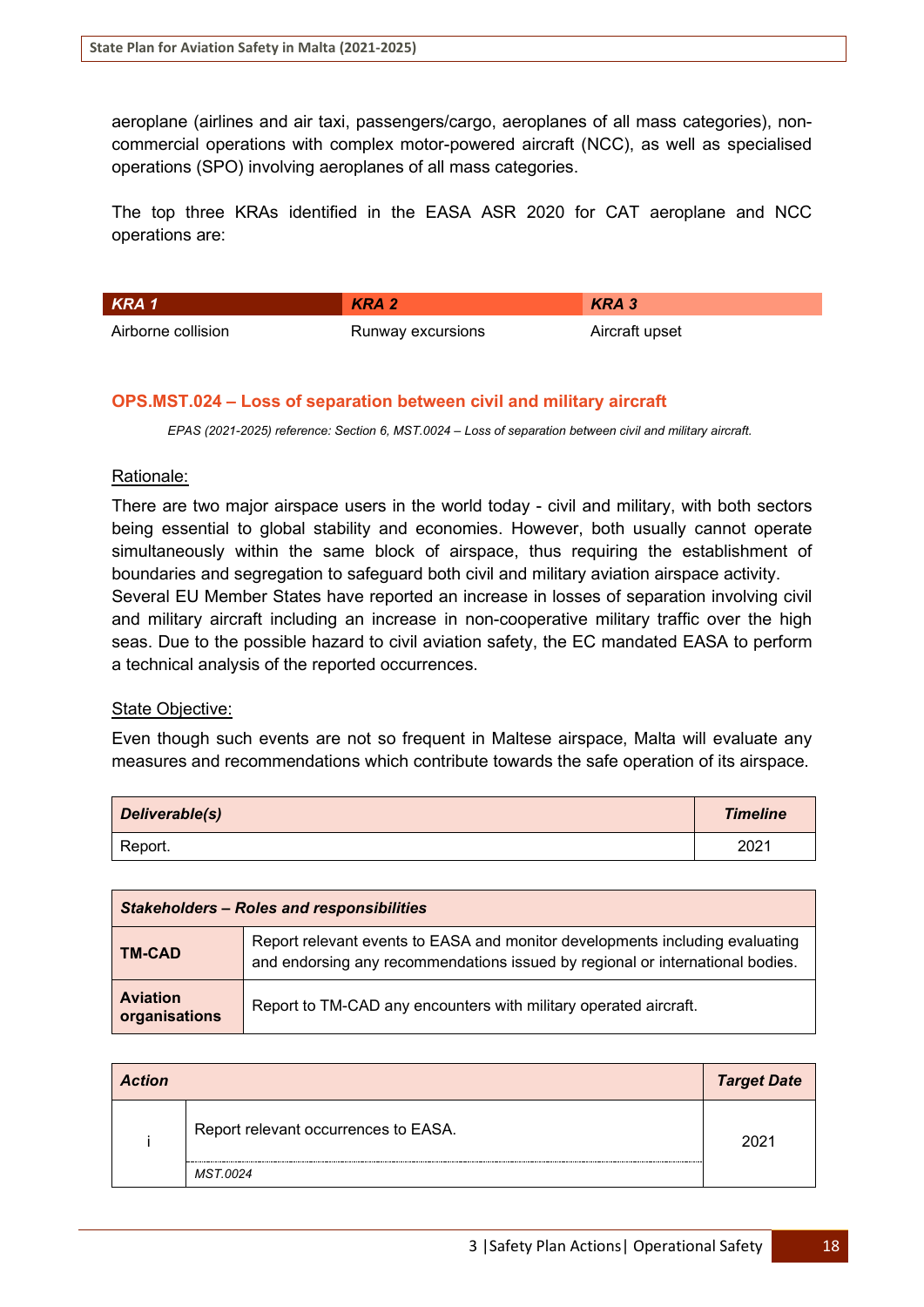# <span id="page-25-0"></span>**OPS.MST.030 – Implementation of SESAR solutions aiming to reduce the risk of midair collision en-route and in terminal manoeuvring areas**

*EPAS (2021-2025) reference: Vol II, Section 6, MST.0030 - Implementation of SESAR solutions aiming to reduce the risk of mid-air collision en-route and in terminal manoeuvring areas.*

#### Rationale:

Member States should evaluate together with ANSPs delegated to provide services in their airspace the needs for implementing SESAR solutions related to enhanced Short-Term Conflict Alerts (STCA)/enhanced safety nets such as solutions #60 & #69. These SESAR solutions, designed to improve safety, should be implemented as far as it is feasible.

#### State Objective:

It is our objective to minimise the risk of MACs in airspace under Malta control and to ensure that the applicable SESAR solutions are implemented as practically as possible.

| Deliverable(s)                 | <b>Timeline</b> |
|--------------------------------|-----------------|
| SPAS established and included. | Q4 2021         |

| <b>Stakeholders - Roles and responsibilities</b> |                                                               |  |
|--------------------------------------------------|---------------------------------------------------------------|--|
| I TM-CAD                                         | Evaluate the SESAR solutions together with the relevant ANSP. |  |
| <b>Aviation</b><br>organisations                 | ANSP's to identify the implementation process.                |  |

| <b>Action</b> |                                                     | <b>Target Date</b> |
|---------------|-----------------------------------------------------|--------------------|
|               | SESAR solutions are implemented as far as feasible. | On-going           |
|               | MST.0030                                            |                    |

# <span id="page-25-1"></span>**OPS.MST.003 – Maintain regular dialogue with aircraft operators on FDM programmes**

*EPAS (2021-2025) reference: Vol II, Section 6, MST.0003 - Member States should maintain a regular dialogue with their national aircraft operators on flight data monitoring programmes.*

#### Rationale:

Flight Data Monitoring (FDM) offers an efficient solution to enhance safety in the aviation industry. By downloading and analysing aircraft flight recorder data on a regular and routine basis, this element is of importance to an organisation's safety management. The increased capture and analysis of data parameters has enhanced the potential of FDM programmes. TM-CAD fully embraces the importance of such FDM programmes in an organisation and promotes the importance of such analysis as an additional support tool for both safety management and organisational operational efficiency.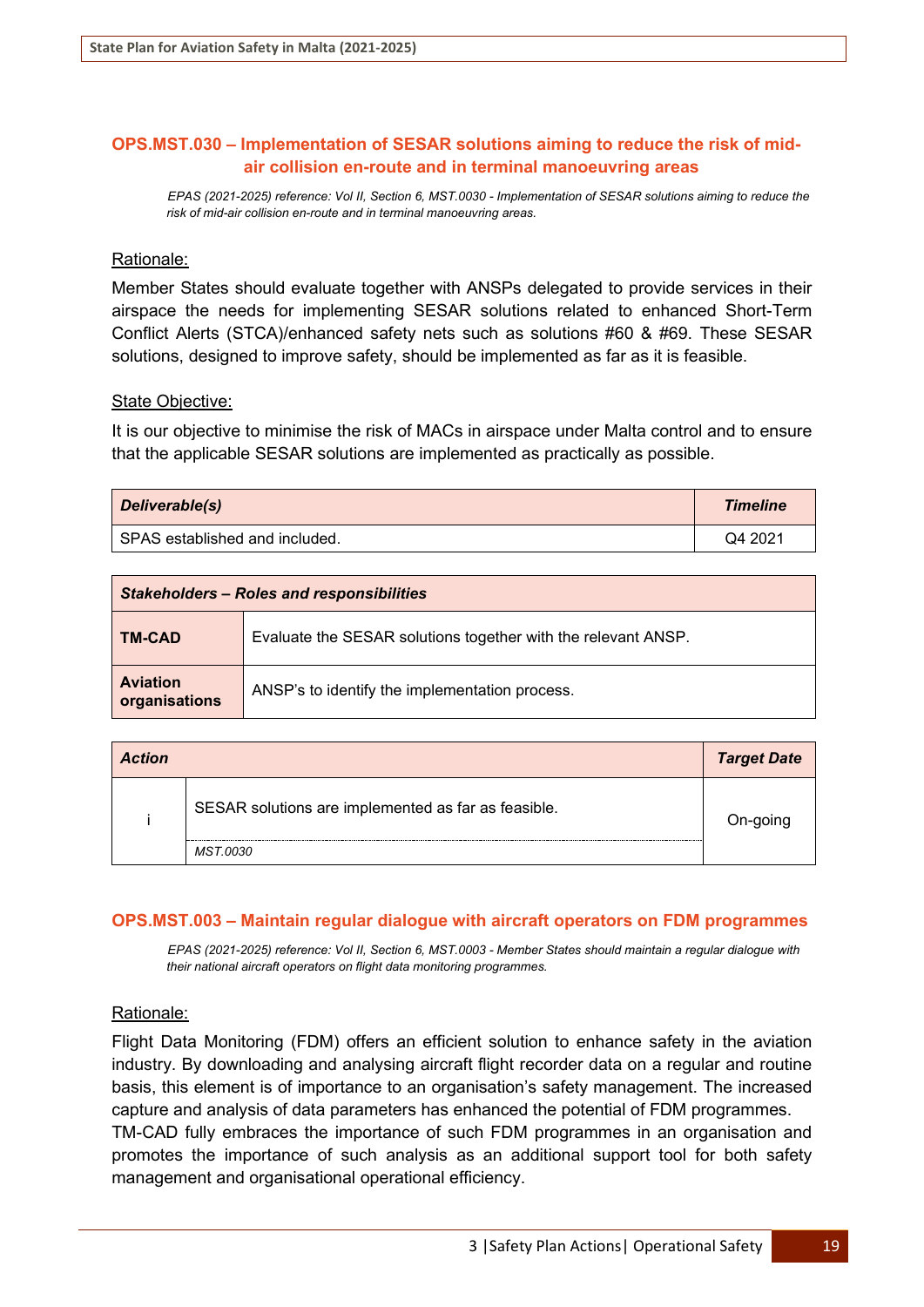#### State Objective:

TM-CAD strives to promote the use and analysis of such programmes, together with encouraging the use of good-practice documents. Additionally, TM-CAD will share relevant information to increase awareness about the European operators FDM forum (EOFDM).

| Deliverable(s)                                                      | <b>Timeline</b>     |
|---------------------------------------------------------------------|---------------------|
| Information on EOFDM published in the SMS section of TM-CAD website | 2021                |
| Report of the information event                                     | 2021                |
| Detailed report of the workshop                                     | Q <sub>2</sub> 2022 |

| <b>Stakeholders - Roles and responsibilities</b> |                                                                                                                                                      |  |
|--------------------------------------------------|------------------------------------------------------------------------------------------------------------------------------------------------------|--|
| <b>TM-CAD</b>                                    | Promote the importance of FDM programmes via appropriate forums and/or<br>conferences.                                                               |  |
| <b>Aviation</b><br>organisations                 | AOC holders (CAT): Participate in FDM-related events organised by TM-CAD.<br>Analyse operational demands and pursue paths allowing for FDM analysis. |  |

| <b>Action</b> |                                                                                                                 | <b>Target Date</b> |
|---------------|-----------------------------------------------------------------------------------------------------------------|--------------------|
|               | Promote and encourage the use of analysis through FDM programmes.                                               | Continuous         |
|               | MST.0003                                                                                                        |                    |
| ji            | Encourage operators to make use of good-practice documents produced<br>by EOFDM and similar safety initiatives. | Continuous         |
|               | MST.0003                                                                                                        |                    |
| iii           | Publish relevant documentation on TM-CAD website.                                                               | Continuous         |
|               | MST 0003                                                                                                        |                    |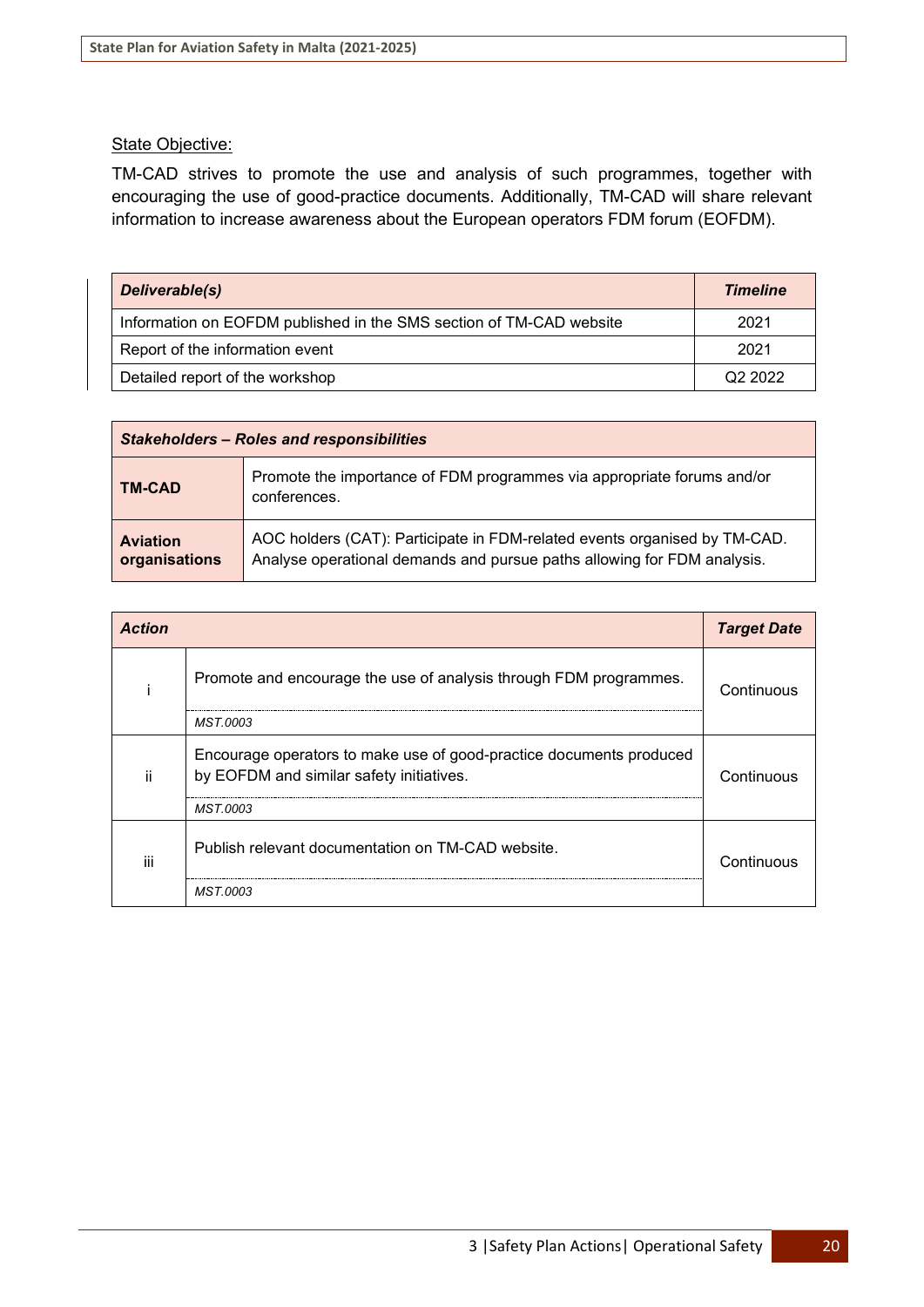#### <span id="page-27-0"></span>**OPS.MST.019 – Better understanding of operators' governance structure**

*EPAS (2021-2025) reference: MST.0019 - Better understanding of operators' governance structure.*

#### Rationale:

Each organisation has to identify the responsibilities related to its post-holder and other key personnel roles. EASA prepared specific guidance material, namely: "Practical Guide: Management of hazards related to new business models of commercial air transport operators." A practical guide issued by EASA can be found in the website's document library [https://www.easa.europa.eu/document-library/general-publications/management-hazards](https://www.easa.europa.eu/document-library/general-publications/management-hazards-related-new-business-models-commercial-air)[related-new-business-models-commercial-air](https://www.easa.europa.eu/document-library/general-publications/management-hazards-related-new-business-models-commercial-air)

It is the responsibility of the organisations' management to ensure that any threats associated with the business model are addressed in the company's SMS, including change management procedures where required.

#### State Objective:

Identify the various business models and the related risks to their operation.

| Deliverable(s)     | <b>Timeline</b>     |
|--------------------|---------------------|
| Guidance material. | Q4 2021,<br>Q1 2022 |

| <b>Stakeholders - Roles and responsibilities</b> |                                                                                 |  |
|--------------------------------------------------|---------------------------------------------------------------------------------|--|
| <b>TM-CAD</b>                                    | Information gathering and oversight.                                            |  |
| <b>Aviation</b><br>organisations                 | AOC holders (CAT): Risk management, SMS and Compliance monitoring<br>functions. |  |

| <b>Action</b> |                                                                                                                                                                                                | <b>Target Date</b> |
|---------------|------------------------------------------------------------------------------------------------------------------------------------------------------------------------------------------------|--------------------|
|               | Understand the operator's organisational structure, the identification of<br>operational risks including the extensive use of outsourcing, financial<br>stakeholders and management personnel. | Continuous         |
|               | MST 0019                                                                                                                                                                                       |                    |
|               | The agency (EASA) will support this MST by providing guidance on how<br>to effectively oversee group operations.                                                                               | 2021/2022          |
|               | MST 0019                                                                                                                                                                                       |                    |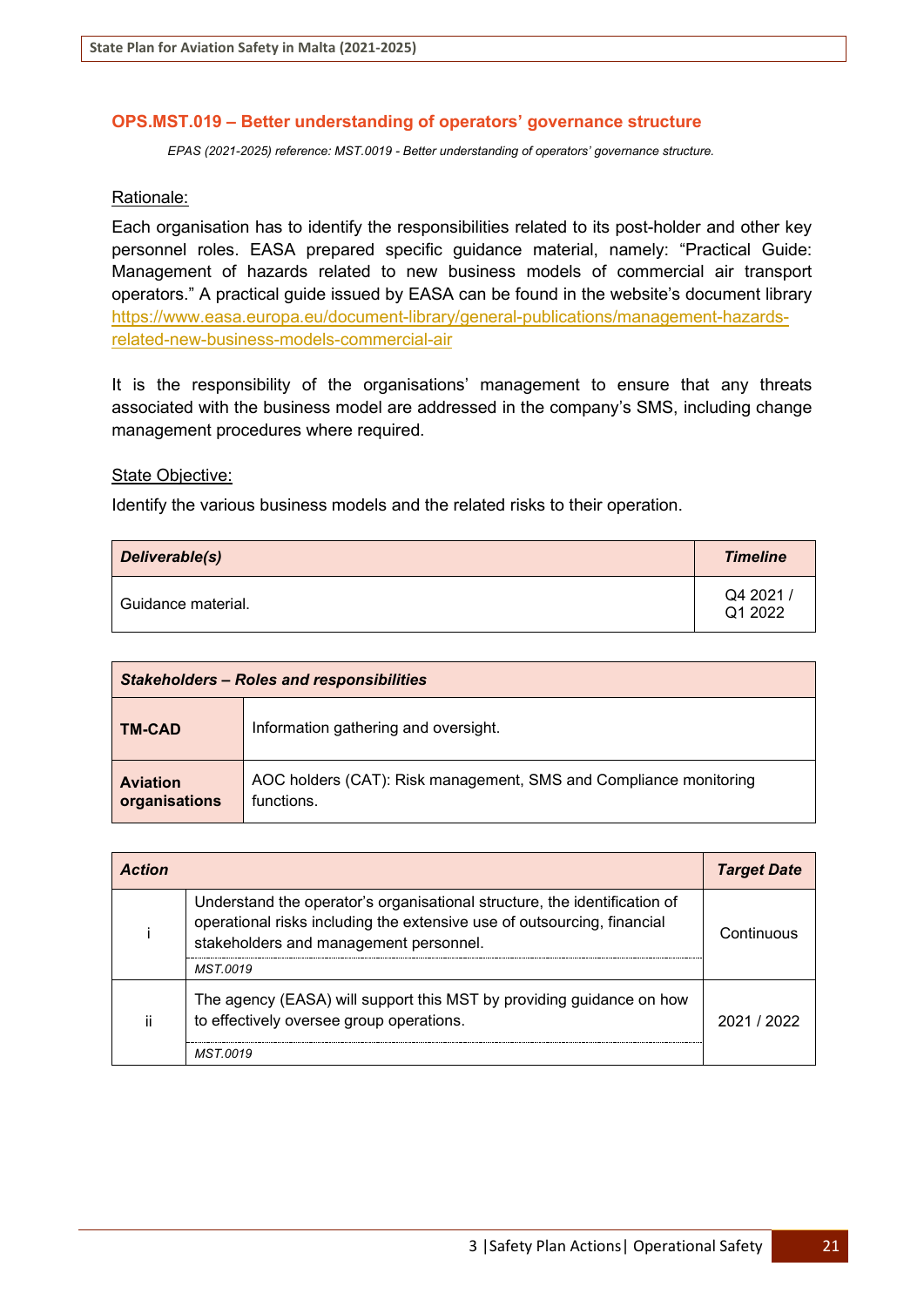#### <span id="page-28-0"></span>**OPS.MST.034 – Oversight capabilities/focus area: flight time specification schemes**

*EPAS (2021-2025) reference: MST.0034 - Oversight capabilities/focus area: flight time specification schemes.*

#### Rationale:

It is important that TM-CAD possesses the required competence to approve and oversee the operators' flight time specification schemes; in particular, those including fatigue risk management. TM-CAD should focus on the verification of effective implementation of processes established to meet operators' responsibilities requirements and to ensure an adequate management of fatigue risks. Due consideration should be given to the latter when performing audits of the operator's management system.

#### State Objective:

It is our objective to ensure that TM-CAD staff has the right competencies to discharge their duties and keep abreast of changes that are aimed at ensuring safety operations.

| Deliverable(s)                                        | <b>Timeline</b> |
|-------------------------------------------------------|-----------------|
| Report on actions implemented to foster capabilities. | 2021            |

| <b>Stakeholders - Roles and responsibilities</b> |                                                                                                                                                              |  |
|--------------------------------------------------|--------------------------------------------------------------------------------------------------------------------------------------------------------------|--|
| <b>TM-CAD</b>                                    | Monitor the progress on standardisation in the OPS domain, specifically on the<br>effective implementation of operators' flight time specifications schemes. |  |
| <b>Aviation</b><br>organisations                 | AOC holders (CAT) to ensure that their flight time scheduling reflects<br>discussions and implemented rules.                                                 |  |

# <span id="page-28-1"></span>**3.2.2 Rotorcraft**

*EPAS (2021-2025) reference: Vol II, Section 7, Rotorcraft*

On a regional level, the aim of the EASA Roadmap is to significantly reduce the number of rotorcraft accidents and incidents across the spectrum of operations. The strategy incorporates safety and transversal issues that are affected by related functions such as training, operations, initial and continuing airworthiness, environment and innovation. To date in Malta, there were no major events deriving from helicopter operations.

This area includes three types of operations involving certified helicopters:

- Commercial Air Transport (CAT) operations, passenger and cargo conducted by EASA Member States' AOC holders, including passenger and cargo flights to and from offshore oil and gas installations in CAT;
- Specialised Operations (SPO), such as advertisement, photography, with an EASA Member State as the State of operator or State of registry; and
- Non-Commercial Operations (NCO) with helicopters registered in an EASA Member State or for which an EASA Member State is the State of operator (this section includes in particular training flights).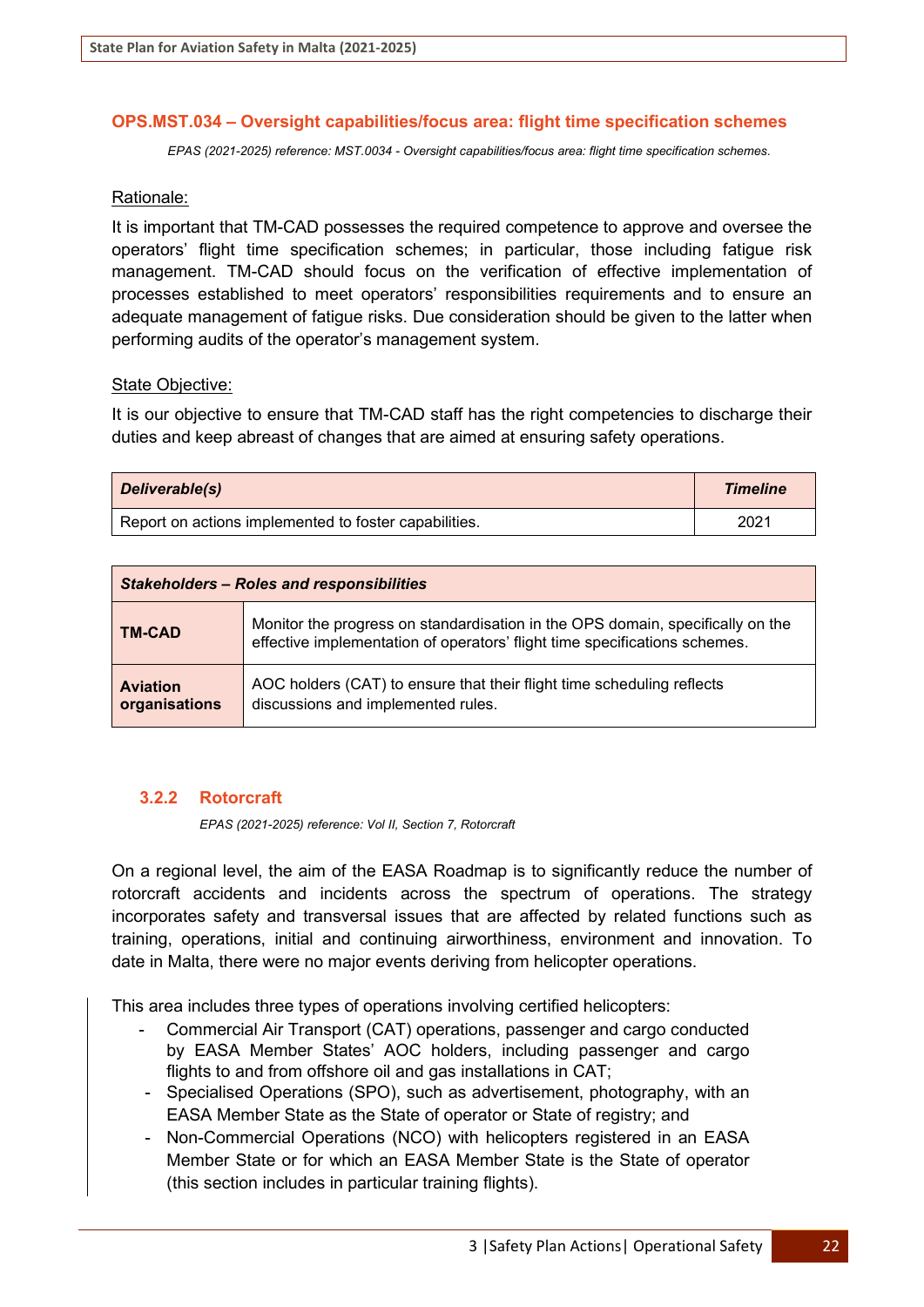EPAS 2021-2025 has identified the following top three KRAs for each of the three types of operation:

#### **CAT operations helicopters**

| KRA <sub>1</sub>              | <b>KRA2</b>              | <b>KRA3</b>                  |  |
|-------------------------------|--------------------------|------------------------------|--|
| Aircraft upset                | <b>Terrain collision</b> | Airborne collision           |  |
|                               |                          |                              |  |
| SPO helicopters (aerial work) |                          |                              |  |
| KRA <sub>1</sub>              | <b>KRA2</b>              | <b>KRA3</b>                  |  |
| Aircraft upset                | Terrain collision        | Obstacle collision in flight |  |
|                               |                          |                              |  |
| <b>NCO helicopters</b>        |                          |                              |  |
| KRA <sub>1</sub>              | <b>KRA2</b>              | <b>KRA3</b>                  |  |
| Aircraft Upset                | <b>Terrain Collision</b> | Obstacle collision in flight |  |

To date, helicopter operators under CAD's oversight do not operate in any of the above operation brackets, albeit one which may, as it has the required capability to perform SPO operations. Nevertheless, the CAD is the oversight authority for an ATO as Part-NCO. In view of the above, the related KRA's must be risk assessed by the respective helicopter operator and ensure measures are in place to help reduce such threats.

# <span id="page-29-0"></span>**ROT.MST.015 – Helicopter Safety events**

*EPAS (2021-2025) reference: MST.0015 - Helicopter Safety events.*

#### Rationale:

CAs, in partnership with industry representatives, are encouraged to organise helicopter safety events annually or every two years. The EHEST, IHST, CA, Heli Offshore or other sources of safety promotion materials could be freely used and promoted.

#### State Objective:

It is our objective to ensure a high level of safety among rotorcraft users and TM-CAD is committed in ensuring that this safety is maintained, even if the rotorcraft activity is much less than fixed-wing operations.

| Deliverable(s)             | <b>Timeline</b> |
|----------------------------|-----------------|
| Workshops/meetings/forums. | Continuous      |

| <b>Stakeholders - Roles and responsibilities</b> |                                                                                                                                                                       |  |
|--------------------------------------------------|-----------------------------------------------------------------------------------------------------------------------------------------------------------------------|--|
| <b>TM-CAD</b>                                    | Coordinate with industry representatives to organise helicopter safety<br>events/disseminate promotional material to increase safety awareness within<br>this domain. |  |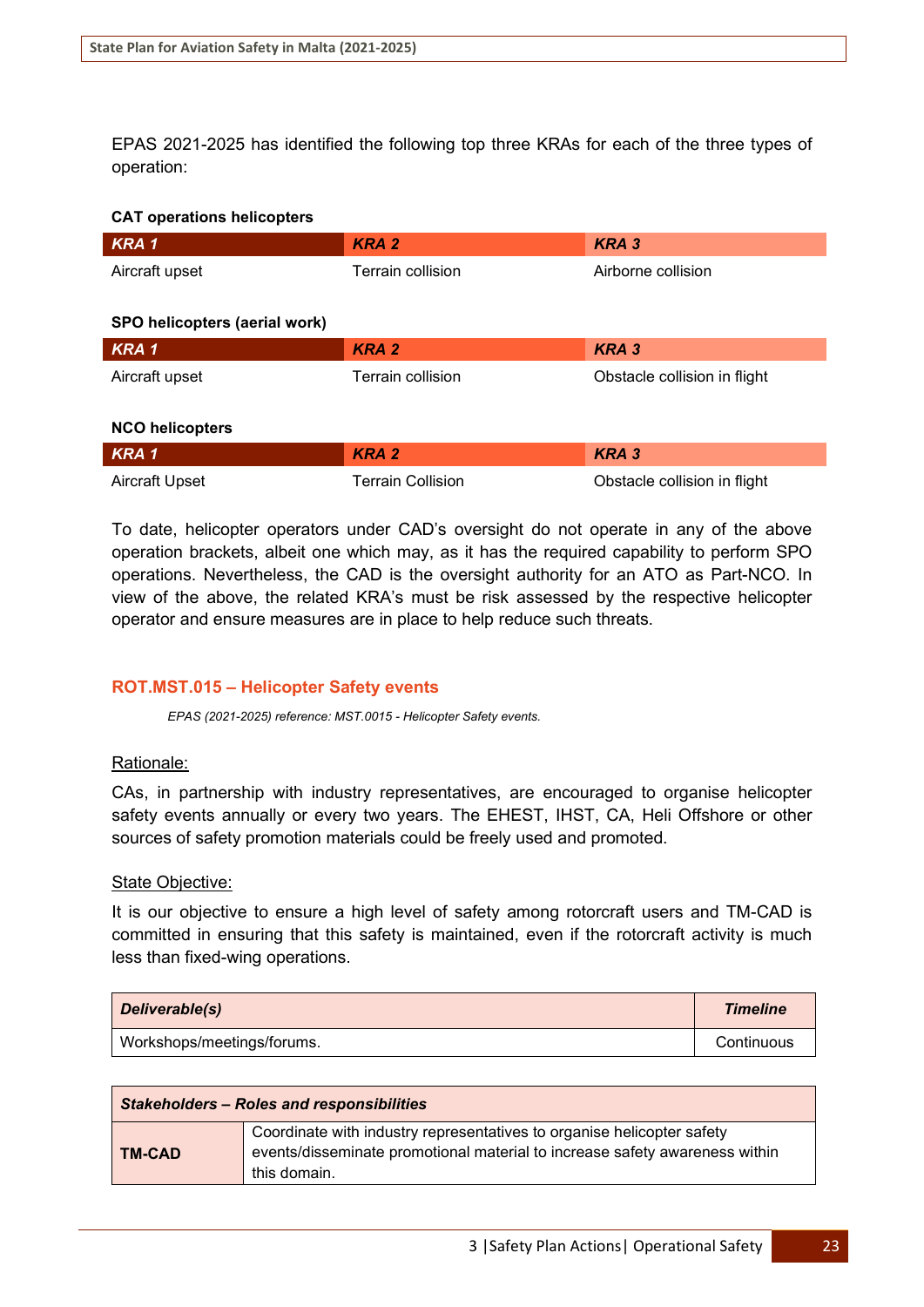| <b>Aviation</b><br>organisations | Promote safety awareness among its operational levels. |
|----------------------------------|--------------------------------------------------------|
|----------------------------------|--------------------------------------------------------|

| <b>Action</b> |                                                                     | <b>Target Date</b> |
|---------------|---------------------------------------------------------------------|--------------------|
|               | To coordinate helicopter safety events annually or every two years. | Continuous         |
|               | MST.0015                                                            |                    |

# <span id="page-30-0"></span>**ROT.MST.031 – Implementation of SESAR solutions aiming to facilitate safe instrument flight rules operations**

*EPAS (2021-2025) reference: MST.0031 - Implementation of SESAR solutions aiming to facilitate safe instrument flight rules operations.*

# Rationale:

Member States together with their ANSPs and their flight procedure designers (if different from ANSPs) should evaluate the possibility to establish a network of low-level IFR routes in their airspace to facilitate safe helicopter operations. These SESAR solutions, such as solution #113 (SESAR Solutions Catalogue 2019 Third Edition) that are designed to improve safety, should be implemented as far as it is feasible.

# State Objective:

It is our objective to ensure that the introduction of any IFR procedures specifically designed for rotorcraft enables the safe integration into controlled airspace without adversely affecting existing fixed-wing operations.

| Deliverable(s)      | <b>Timeline</b> |
|---------------------|-----------------|
| IFR routes/reports. | 2025            |

| <b>Stakeholders - Roles and responsibilities</b> |                                                                                                                                                             |
|--------------------------------------------------|-------------------------------------------------------------------------------------------------------------------------------------------------------------|
| <b>TM-CAD</b>                                    | Evaluate the SESAR solutions together with the relevant ANSP.                                                                                               |
| <b>Aviation</b><br>organisations                 | ANSP's, together with relevant parties, is to evaluate and identify the possibility<br>of establishing a network of low-level IFR routes in their airspace. |

| <b>Action</b> |                                                     | <b>Target Date</b> |
|---------------|-----------------------------------------------------|--------------------|
|               | SESAR solutions are implemented as far as feasible. | 2025               |
|               | MST.031                                             |                    |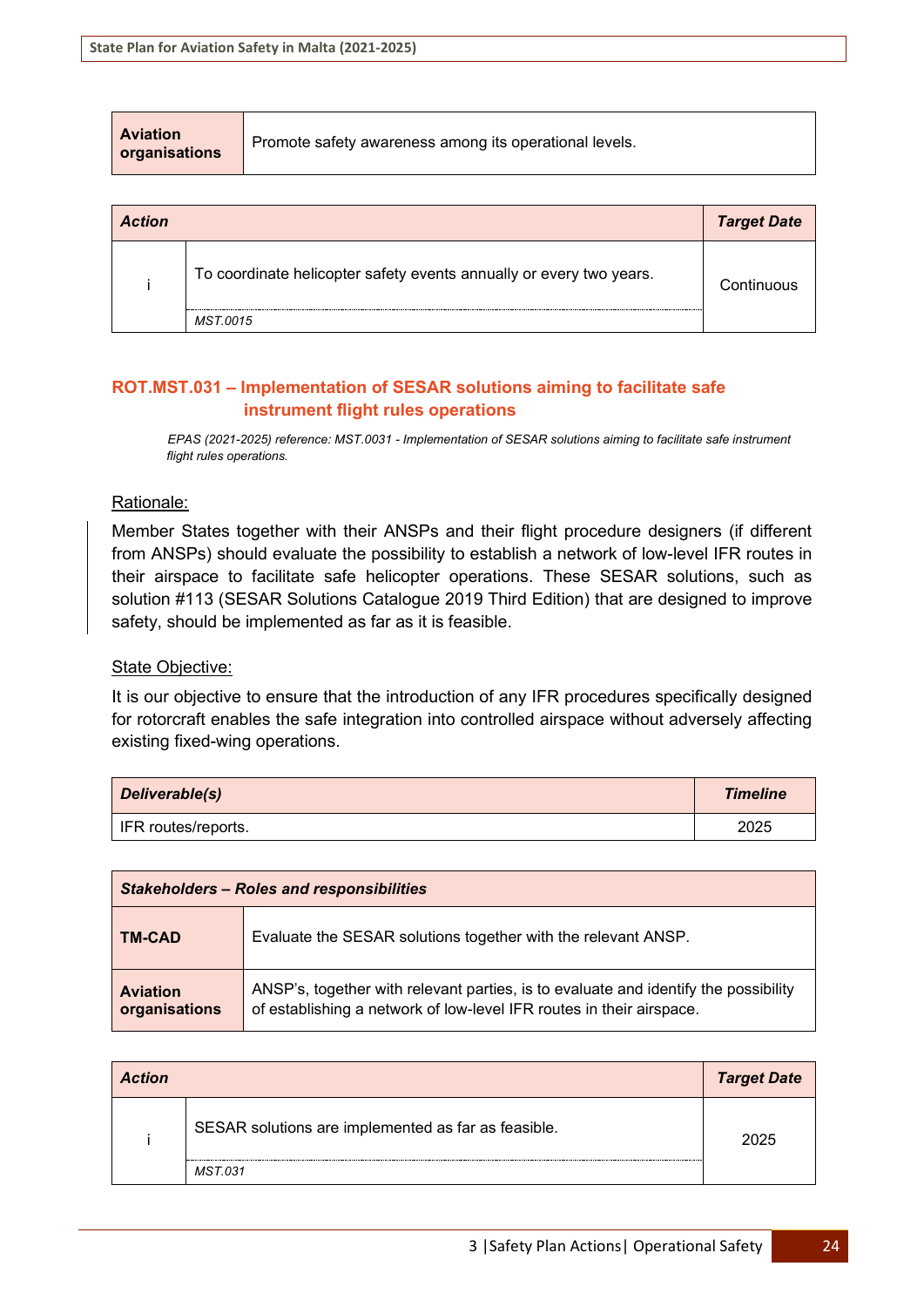# <span id="page-31-0"></span>**3.2.3 General Aviation**

*EPAS (2021-2025) reference: Vol II, Section 8, General Aviation*

General Aviation (GA) has been since its origin the cradle for innovation and recruitment of young professionals and a means to connect people across Europe. Addressing safety risks in GA in a proportionate and effective manner is a strategic priority. In the last years, accidents involving recreational aeroplanes have led the GA to be one sectors of aviation with the highest yearly number of fatalities across Europe.

Based on the data for non-commercially operated small aeroplanes (MTOMs below 5,700kg), the following top three KRAs can be highlighted from the EASA ASR 2020:

#### **Non-commercially operated small aeroplanes**

| KRA 1          | KRA <sub>2</sub>  | KRA 3                        |
|----------------|-------------------|------------------------------|
| Aircraft upset | Terrain collision | Obstacle collision in flight |

With regards to events happening in Maltese airspace or on 9H- registered aircraft, there were no fatalities however this is no means to wait for the first fatality before taking any necessary actions.

# <span id="page-31-1"></span>**GA.MST.025 – Dissemination of safety messages**

*EPAS (2021-2025) reference: MST.0025 - Improvement in the dissemination of safety messages.*

# Rationale:

Sharing of safety information is a key element to increase awareness of threats and help identify safety issues and related mitigation measures.

# State Objective:

It is our objective to ensure a safe environment for all GA users, especially since Malta has a particular scenario whereby all GA activities on the island depart and land at an International Airport.

| Deliverable(s)                      | <b>Timeline</b> |
|-------------------------------------|-----------------|
| Safety-related workshops or forums. | Continuous      |

| <b>Stakeholders - Roles and responsibilities</b> |                             |  |
|--------------------------------------------------|-----------------------------|--|
| TM-CAD                                           | Promote safety information. |  |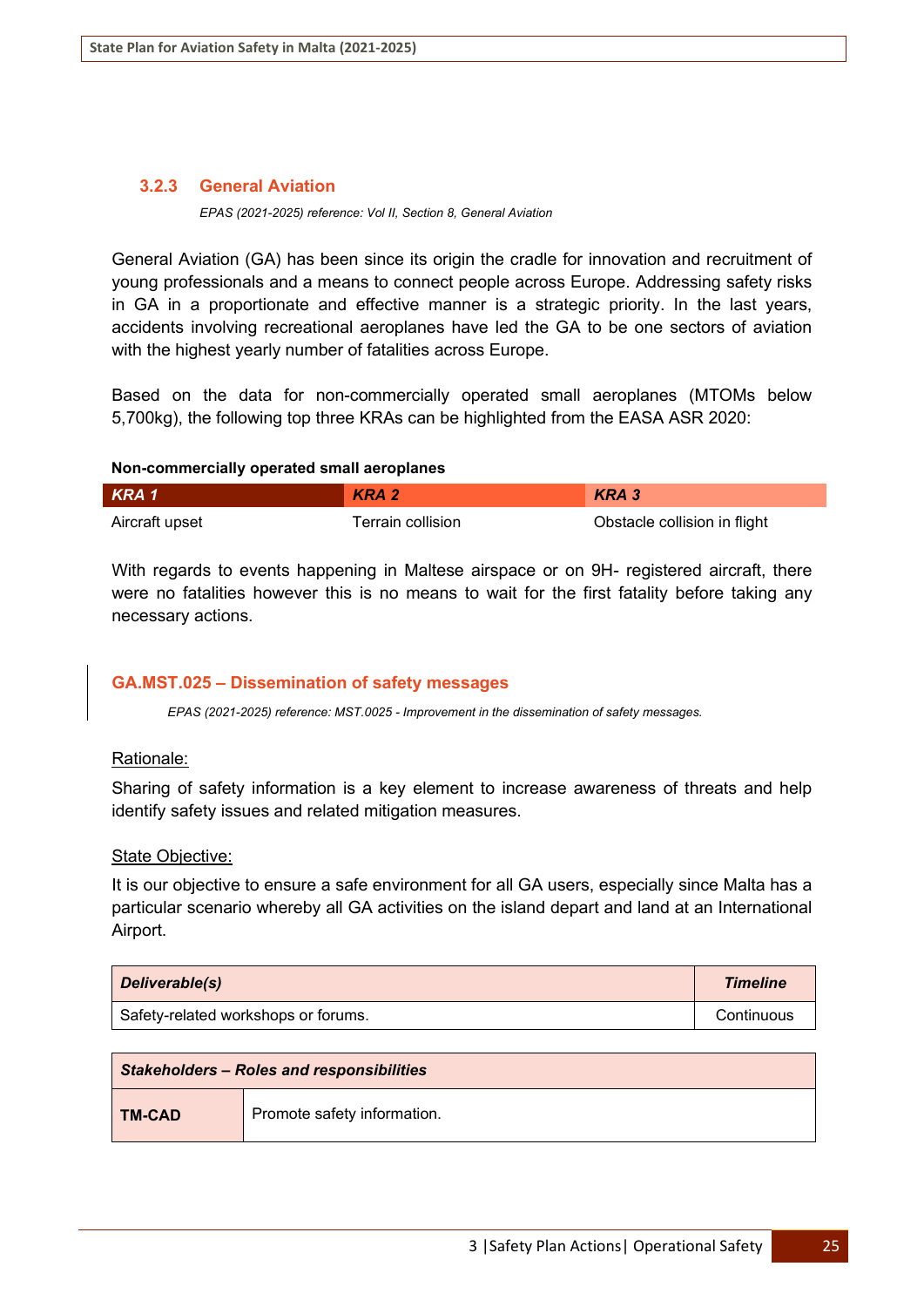| <b>Aviation</b> | Ensure a proactive approach on providing, creating and disseminating |
|-----------------|----------------------------------------------------------------------|
| organisations   | information to respective users.                                     |
|                 |                                                                      |

| <b>Action</b> |                                                                     | <b>Target Date</b> |
|---------------|---------------------------------------------------------------------|--------------------|
|               | Share and appropriately disseminate information among GA community. | Continuous         |
|               | MST 0025                                                            |                    |
| $\cdot$<br>Ħ  | Organise discussion forums for GA community periodically.           | Continuous         |
|               | MST 0025                                                            |                    |

# <span id="page-32-0"></span>**GA.MST.027 – Safety culture in GA**

*EPAS (2021-2025) reference: MST.0027 - Promotion of safety culture in GA.*

#### Rationale:

TM-CAD values the importance of aviation safety and its promotion to enhance this culture among aviation professionals. While processes are well adhered to within CAT it is noticed that safety culture and reporting among the GA community has margins of improvement.

#### State Objective:

It is our objective to ensure that all GA users, and all aviation professionals, are aware of a strong Just Culture within the Maltese aviation environment and hence encourages occurrence reporting as a means to improve safety within the industry.

| Deliverable(s)                                                           | <b>Timeline</b> |
|--------------------------------------------------------------------------|-----------------|
| Provisions to facilitate and promote safety culture as part of SSP/SPAS. | Continuous      |

| <b>Stakeholders - Roles and responsibilities</b> |                                                                                                                                                |
|--------------------------------------------------|------------------------------------------------------------------------------------------------------------------------------------------------|
| TM-CAD                                           | Promote the importance of occurrence reporting while ensuring that reporting is<br>used solely to promote safety within the aviation industry. |
| <b>Aviation</b><br>organisations                 | Ensure that all users of the GA aircraft are aware of their reporting obligations.                                                             |

| <b>Action</b> |                                                                          | <b>Target Date</b> |
|---------------|--------------------------------------------------------------------------|--------------------|
|               | Provisions to facilitate and promote safety culture as part of SSP/SPAS. | On-going           |
|               | MST.0027                                                                 |                    |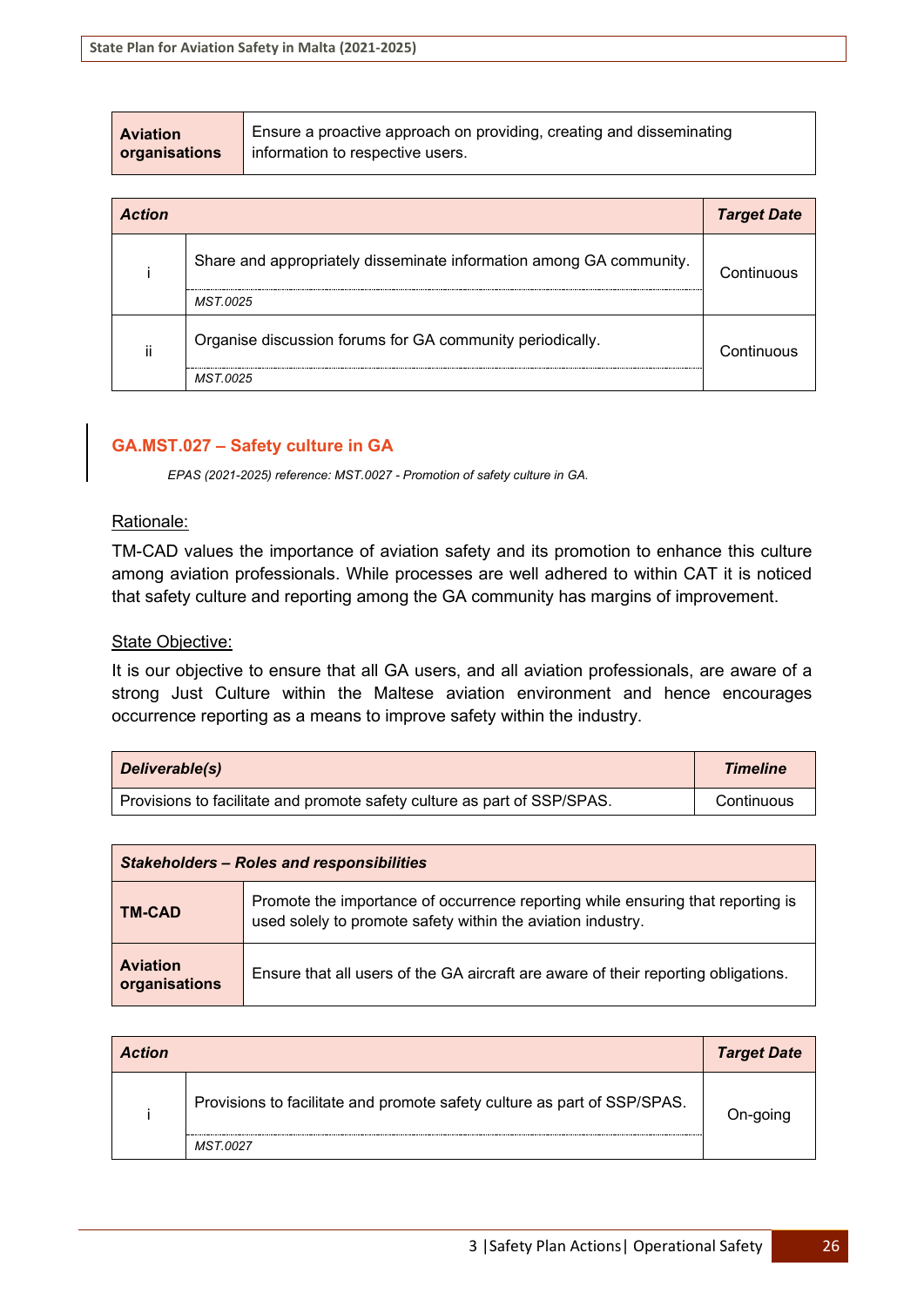| $\cdot$ | Provide the necessary support to encourage occurrence reporting. | Continuous |
|---------|------------------------------------------------------------------|------------|
|         | MST.0027                                                         |            |

#### <span id="page-33-0"></span>**3.2.4 ATM/ANS**

*EPAS (2021-2025) reference: Vol II, Section 11, Air traffic management/air navigation services (ATM/ANS).*

There is still a lack of harmonised rules based on ICAO SARPs in order to ensure compliance with the essential requirements that apply to ATM/ANS. In addition, Regulation (EC) No 552/2004 has been repealed, so new rules must ensure that ATM/ANS systems and their constituents are successfully designed, manufactured and installed. If not, the achievement of the overall objectives of ATM/ANS may be compromised.

The top three KRAs for ATM/ANS as identified in the EASA ASR 2020 are:

#### **ATM/ANS**

| KRA1             | KRA 2              | KRA 3            |
|------------------|--------------------|------------------|
| Runway collision | Airborne collision | Runway excursion |

#### <span id="page-33-1"></span>**3.2.5 Aerodromes**

*EPAS (2021-2025) reference: Vol II, Section 12, Aerodromes.*

This sub-section addresses aerodrome design and operations, as well as aerodrome operators with a focus on safety and management of potential risks. The ultimate aim is to maintain a high uniform level of safety across Member States, ensuring compliance with the ICAO SAPRs and a harmonised approach which will support the free movement of services within the Member States.

The top three KRAs for aerodromes and ground handling as identified in the EASA ASR 2020 are:

#### **Aerodromes and Ground handling (ADR and GH)**

| KRA 1         | KRA 2          | KRA 3            |
|---------------|----------------|------------------|
| Ground damage | Aircraft upset | Runway collision |

#### <span id="page-33-2"></span>**ADR.MST.029 – Implementation of SESAR runway safety solutions**

*EPAS (2021-2025) reference: Section 12, MST.0029 – Implementation of SESAR runway safety solutions.* 

#### Rationale:

Member States should evaluate together with the ADR operators and ANSPs the needs for implementing the related SESAR solutions such as those related to ground situational awareness, airport safety net vehicles and enhanced airport safety nets.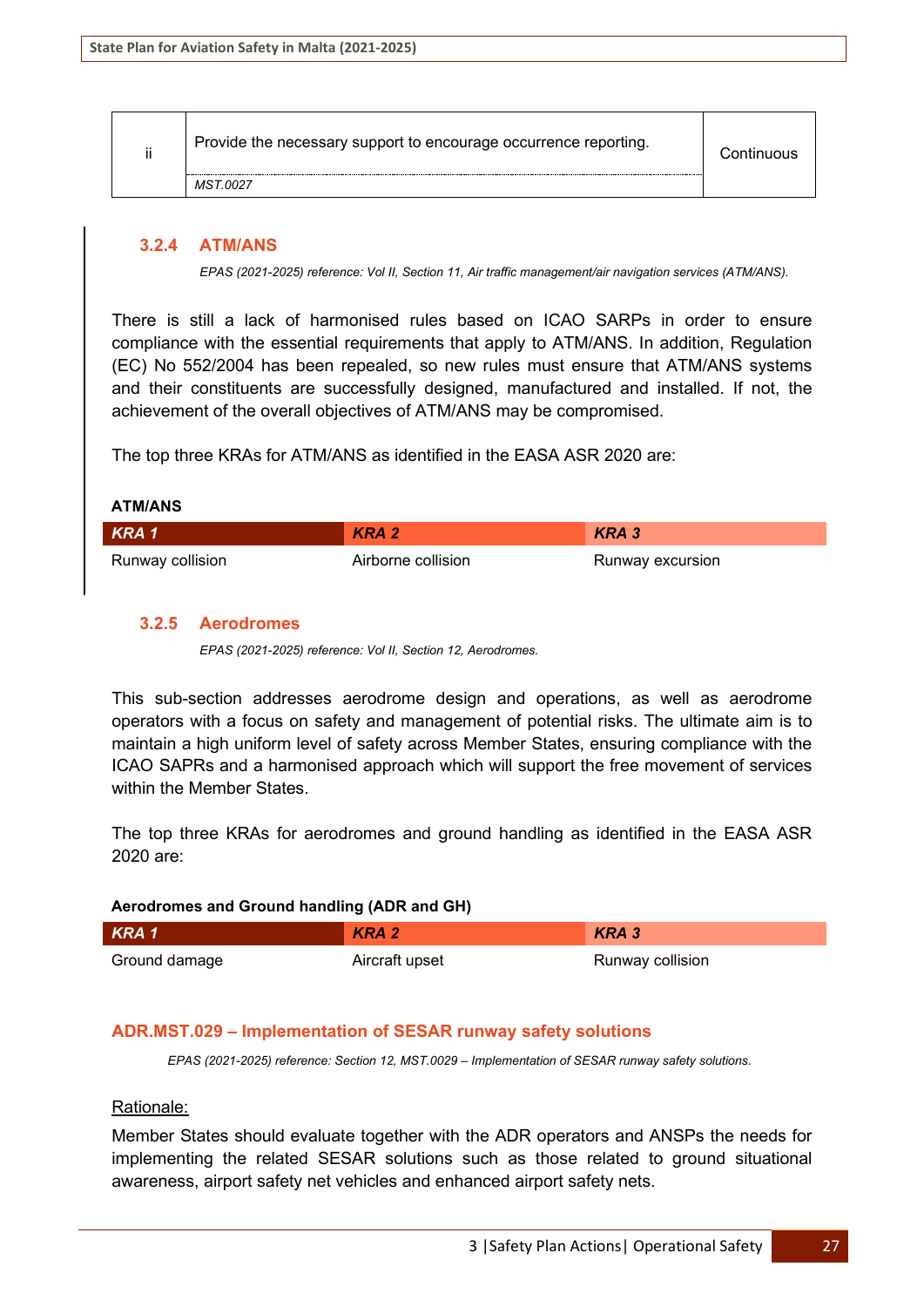#### State Objective:

The objective is to maintain a high level of runway safety in Malta and ensure a pro-active approach by implementing positive industry solutions.

| Deliverable(s)                                              | <b>Timeline</b> |
|-------------------------------------------------------------|-----------------|
| Include the requirement in Appendix I of the SPAS in Malta. | Q4 2021         |

| <b>Stakeholders - Roles and responsibilities</b> |                                                                                                          |
|--------------------------------------------------|----------------------------------------------------------------------------------------------------------|
| <b>TM-CAD</b>                                    | Monitor and assist organisations in the implementation of industry solutions.                            |
| <b>Aviation</b><br>organisations                 | ADR, AOC holders, ANSPs to assess the scope of implementation and<br>introduce the identified solutions. |

| <b>Action</b> |                                                 | <b>Target Date</b> |
|---------------|-------------------------------------------------|--------------------|
|               | Implementation of SESAR runway safety solutions | Continuous         |
|               | MST.029                                         |                    |

# <span id="page-34-0"></span>**3.4 Enhancing operational safety and promotion**

The SPAS in Malta also includes the threats identified at international level which are published in the EPAS. Specifically, this section includes those MST actions related to specific threats of which mostly were identified in EPAS 2018-2022, namely:

- Loss of control in flight (LOC-I)
- Runway excursions (RE)
- Runway incursions (RI)
- AIRPROX/Mid-air collisions (MAC)
- Ground safety
- Controlled flight into terrain (CFIT)
- Fire, smoke and fumes
- Airspace infringement (AI)

In addition, this section will identify specific threats within Malta airspace, and which must be risk assessed by the relevant parties, namely:

- Management of Fatigue
- Threats of Laser Attacks
- Threats from Firework displays
- Safety operation of UAS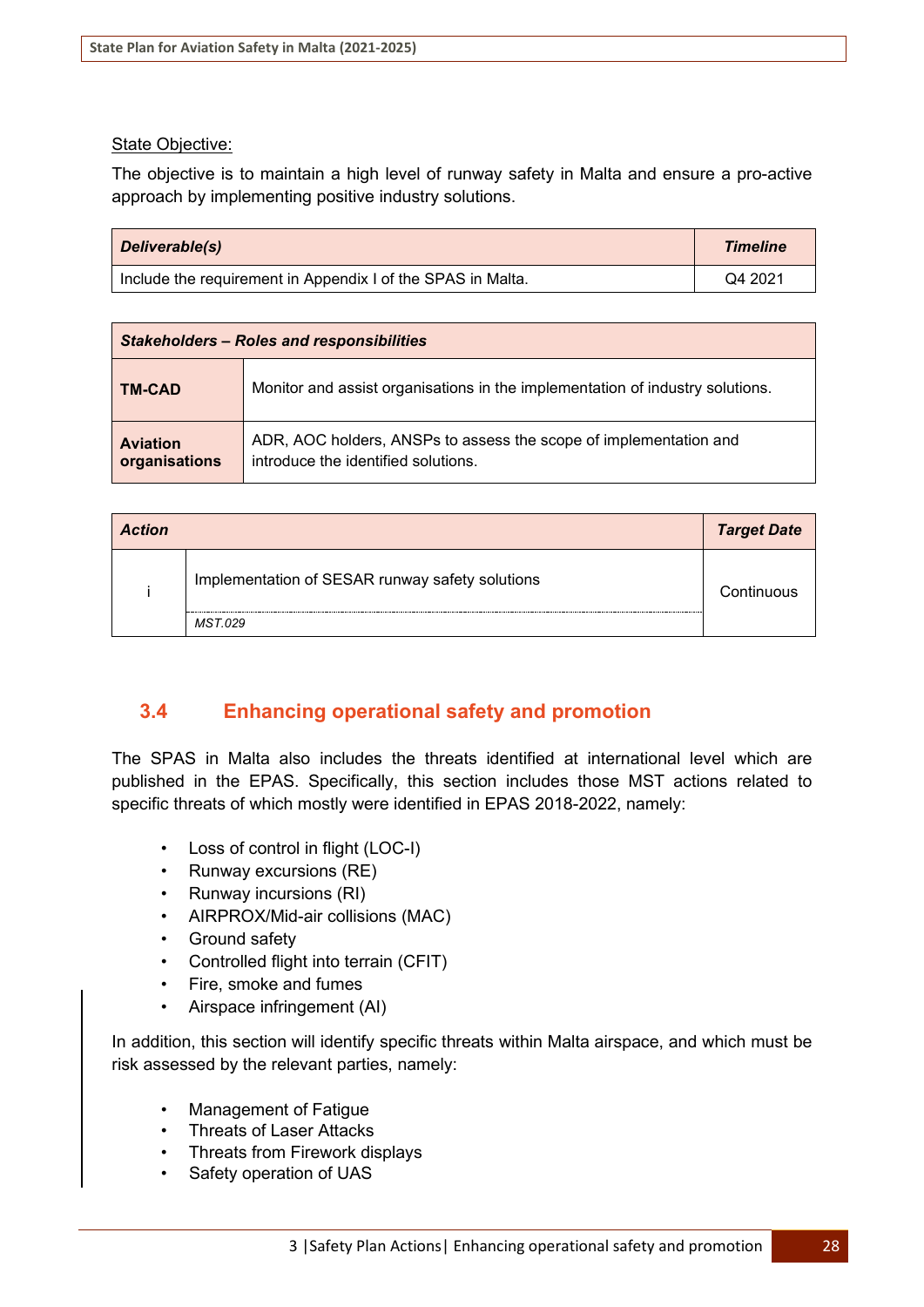The COVID-19 pandemic has created an unprecedented operating environment for all players within the aviation industry. During such uncertain times, the CAD followed closely the developments and challenges encountered by aviation organisations under its oversight and the guidance material provided by EASA and ECDC. Based on this operating scenario, the CAD's main interest remained to ensure safety both during low-operations and in every ramp-up attempt towards a return to normal operations (RNO).

In view of this, the CAD issued various Notices aimed at the various aviation domains. Hazard-log reviews for the new operating scenario were required. The CAD's oversight programme has also be amended and remote inspections were conducted as far as practicable. Physical audits were rescheduled and controlled on the basis of risk-based oversight.

# <span id="page-35-0"></span>**CAD.MST.004 – Aircraft upset in flight (LOC-I)**

*Source: EPAS (2018-2022)* 

# Rationale:

Loss of control usually occurs because the aircraft enters a flight regime which is outside its normal envelope, usually, but not always, at a high rate, thereby introducing an element of surprise for the flight crew involved. Prevention of loss of control is a strategic priority.

#### State Objective:

Reduce LOC-I risks by means of data gathering from clear occurrence reporting, efficient organisational FDM analysis and effective mitigation measures.

| <b>Stakeholders - Roles and responsibilities</b> |                                                                                                                                                                                                                                                                                                                                                                                                               |  |
|--------------------------------------------------|---------------------------------------------------------------------------------------------------------------------------------------------------------------------------------------------------------------------------------------------------------------------------------------------------------------------------------------------------------------------------------------------------------------|--|
| <b>TM-CAD</b>                                    | Identify events of LOC-I and monitor for threats. Include LOC-I in Appendix I of<br>the SPAS in Malta.                                                                                                                                                                                                                                                                                                        |  |
| <b>Aviation</b><br>organisations                 | AOC, ATO, ANS, ADR, SPO: Operators must process LOC-I threats as part of<br>their safety management, including but not limited to:<br>assessing risks in their own operations;<br>$\bullet$<br>define the ALoS including the necessary management and response<br>$\bullet$<br>levels:<br>define and implement the required actions;<br>$\bullet$<br>monitor the effectiveness of their actions.<br>$\bullet$ |  |

# <span id="page-35-1"></span>**CAD.MST.007 – Runway Excursions (RE)**

*Source: EPAS (2018-2022)* 

# Rationale:

Runway excursions covers materialised runway excursions, both at high and low speed, and occurrences where the flight crew had difficulties in maintaining the directional control of the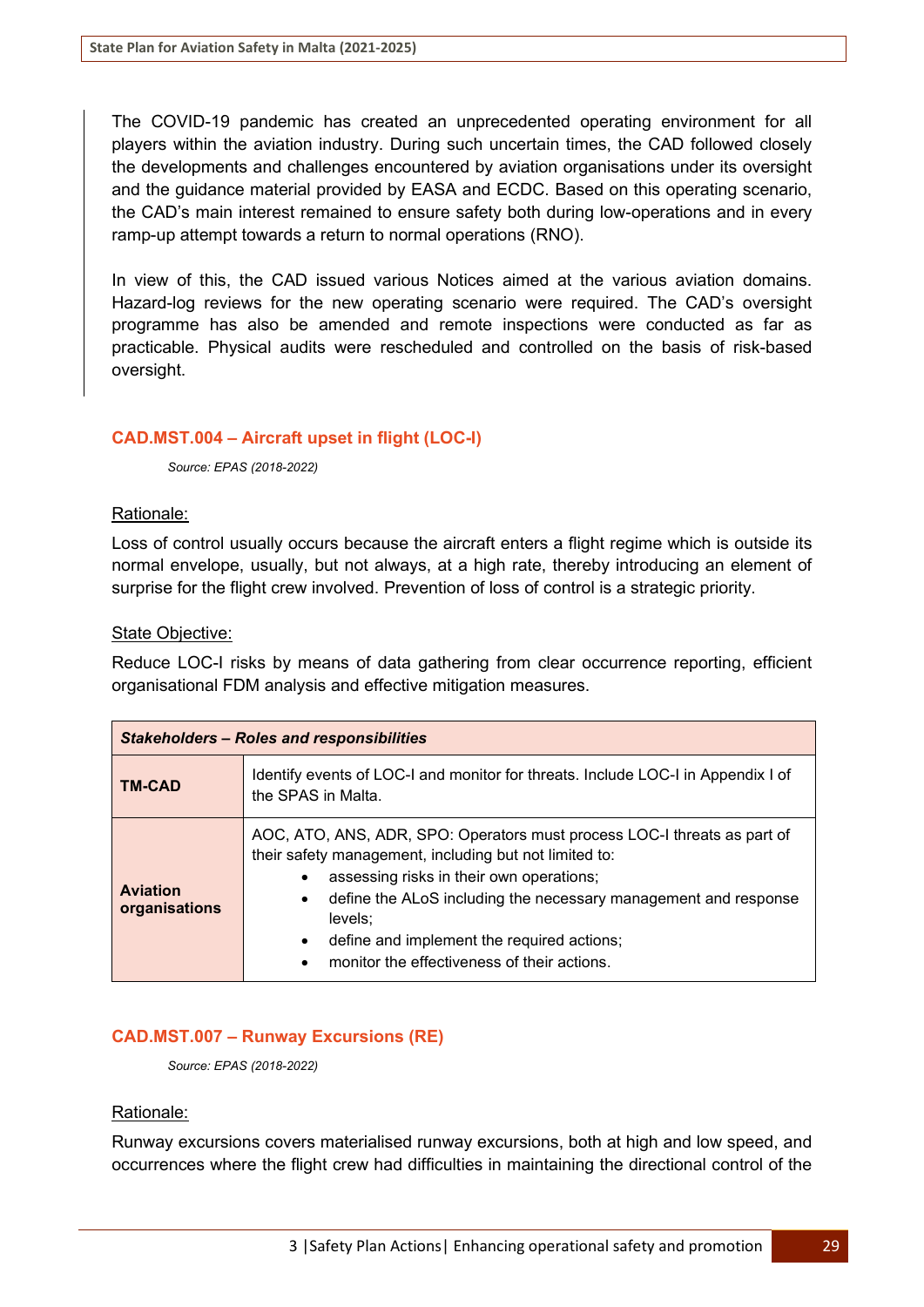aircraft or of the braking action during landing, where the landing occurred long, fast, offcentred or hard, or where the aircraft had technical problems with the landing gear (not locked, not extended or collapsed) during landing.

#### State Objective:

Reduce REs by continuously assessing and improving risk control measures.

| <b>Stakeholders – Roles and responsibilities</b> |                                                                                                                                                                                                                                                                                                                                                                                                                                                                                                                                                 |
|--------------------------------------------------|-------------------------------------------------------------------------------------------------------------------------------------------------------------------------------------------------------------------------------------------------------------------------------------------------------------------------------------------------------------------------------------------------------------------------------------------------------------------------------------------------------------------------------------------------|
| <b>TM-CAD</b>                                    | Monitor events of REs to identify threats and trends. Include RE in Appendix I of<br>the SPAS in Malta.                                                                                                                                                                                                                                                                                                                                                                                                                                         |
| <b>Aviation</b><br>organisations                 | AOC holders, ATOs, ANS, ADR, SPO: Identify and address RE threats based on<br>operations and as part of their safety management, including but not limited to:<br>assessing risks in their own operations;<br>define the ALoS including the necessary management and response<br>$\bullet$<br>levels:<br>define and implement the required actions;<br>$\bullet$<br>monitor the effectiveness of their actions.<br>$\bullet$<br>Process and implement Runway safety recommendations/solutions published by<br>regional or international groups. |

#### **CAD.MST.014 – Runway Incursions (RI)**

*Source: EPAS (2018-2022)* 

#### Rationale:

Runway incursions refers to the incorrect presence of an aircraft, vehicle or person on an active runway or in its areas of protection, which can potentially lead to runway collision as the most credible accident outcome.

#### State Objective:

Reduce RIs by continuously assessing and improving risk control measures.

| <b>Stakeholders - Roles and responsibilities</b> |                                                                                                         |
|--------------------------------------------------|---------------------------------------------------------------------------------------------------------|
| <b>TM-CAD</b>                                    | Monitor events of RIs to identify threats and trends. Include RI in Appendix I of<br>the SPAS in Malta. |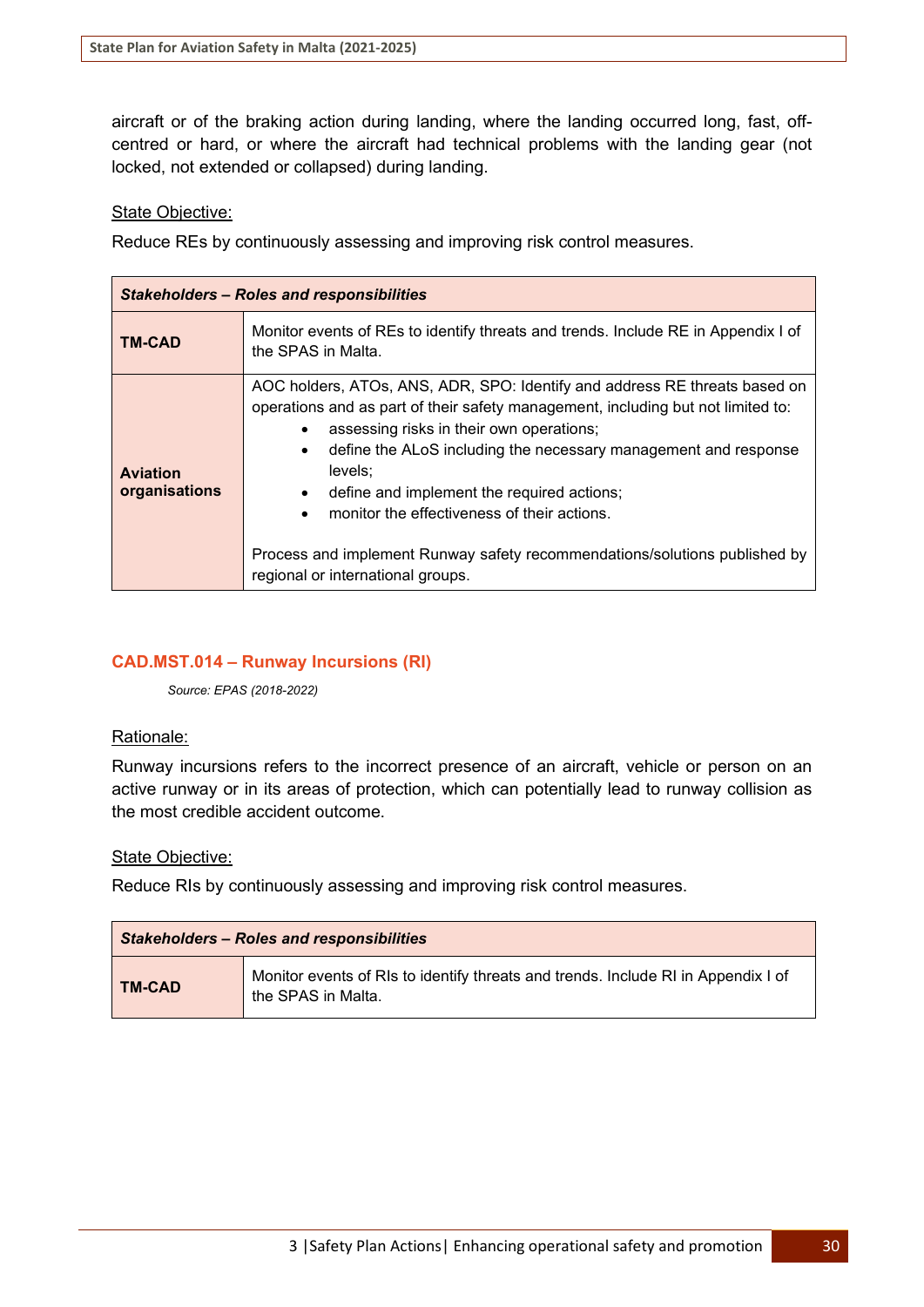| <b>Aviation</b><br>organisations | AOC holders, ATOs, ANS, ADR, SPO: Identify and address RI threats based on<br>operations and as part of their safety management, including but not limited to:<br>assessing risks in their own operations;<br>$\bullet$<br>define the ALoS including the necessary management and response<br>$\bullet$<br>levels:<br>define and implement the required actions;<br>$\bullet$ |
|----------------------------------|-------------------------------------------------------------------------------------------------------------------------------------------------------------------------------------------------------------------------------------------------------------------------------------------------------------------------------------------------------------------------------|
|                                  | monitor the effectiveness of their actions.<br>$\bullet$<br>Process and implement Runway safety recommendations/solutions published by<br>regional or international groups.                                                                                                                                                                                                   |
|                                  |                                                                                                                                                                                                                                                                                                                                                                               |

#### **CAD.MST.010 – Mid-Air Collision**

*Source: EPAS (2018-2022)* 

#### Rationale:

Airborne conflict refers to both actual collisions as well as near misses in the air. It includes direct precursors such as separation minima infringements, genuine traffic collision avoidance system (TCAS) resolution advisories or airspace infringements. This key risk area has been raised by a number of Member States through the NoAs and also by some airlines, specifically in the context of the collision risk posed by aircraft without transponders in uncontrolled airspace. This is one specific safety issue that is a main priority in this key risk area.

#### State Objective:

Assess and improve risk controls to mitigate the risk of mid-air collisions.

| <b>Stakeholders - Roles and responsibilities</b> |                                                                                                                                                                                                                                                                                                                                                                                                                                                                                                                                                                             |
|--------------------------------------------------|-----------------------------------------------------------------------------------------------------------------------------------------------------------------------------------------------------------------------------------------------------------------------------------------------------------------------------------------------------------------------------------------------------------------------------------------------------------------------------------------------------------------------------------------------------------------------------|
| TM-CAD                                           | Monitor events of Airprox/Mid-air Collision to identify threats and trends. Include<br>Airprox/MAC events in Appendix I of the SPAS in Malta.                                                                                                                                                                                                                                                                                                                                                                                                                               |
| <b>Aviation</b><br>organisations                 | AOC, SPO, ATO, ANS: Organisations must process Airprox/ Mid-air Collision<br>threats as part of their safety management by<br>assessing risks relevant to their own operations;<br>$\bullet$<br>defining the ALoS and the necessary management and response<br>$\bullet$<br>levels;<br>defining and implementing the required actions;<br>$\bullet$<br>monitor the effectiveness of their actions.<br>$\bullet$<br>Assess and implement effective procedures based on evidence and technology-<br>driven assisting tools which help avoid/inform about potential conflicts. |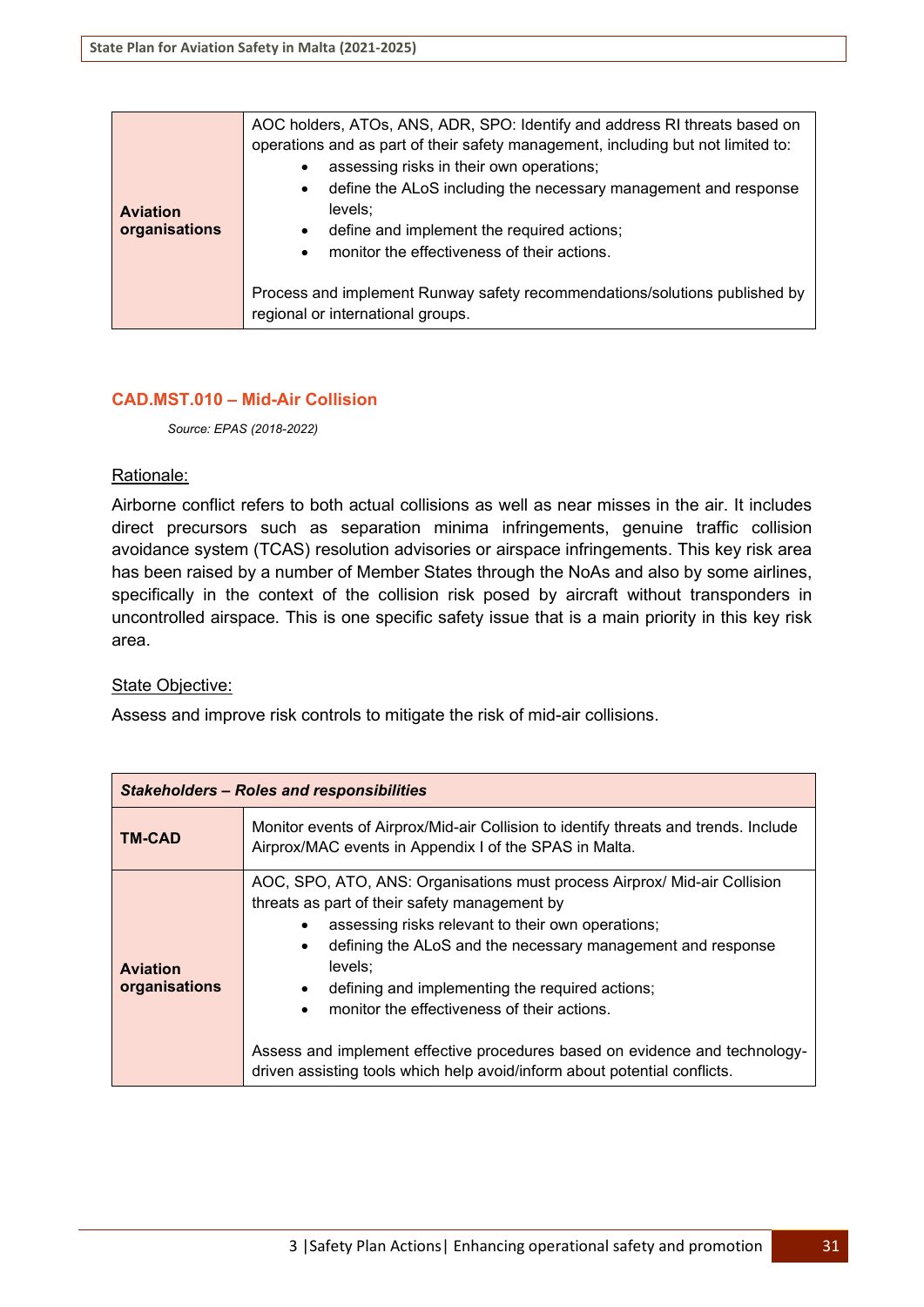#### **CAD.TM.001 – Management of Fatigue risks**

*Source: National*

#### Rationale:

Fatigue is the end-effect following a particular cause or activity that affects an individual's ability to conduct the task in a normal way, potentially leading to an unsafe execution of the task at hand. Fatigue may happen in a relatively short time after some significant physical or mental activity (acute) or else it may occur gradually over several days or weeks.

#### State Objective:

While regulatory frameworks are aimed to help reduce fatigue related events and risks, this will still occur due to the various operational challenges and scenarios within the aviation industry. In view of this, TM-CAD will monitor organisations' fatigue risk monitoring and processes to help mitigate the risk and prevent operation under fatigue conditions.

| <b>Stakeholders - Roles and responsibilities</b> |                                                                                                                                                                |
|--------------------------------------------------|----------------------------------------------------------------------------------------------------------------------------------------------------------------|
| <b>TM-CAD</b>                                    | Monitor fatigue-related events for threats and trends. Include Fatigue-related<br>events in Appendix I of the SPAS in Malta.                                   |
| <b>Aviation</b><br>organisations                 | Fatigue risk management procedures, including managing crew fatigue, quality<br>sleep, roster planning among others all in relation to its business operation. |

#### **CAD.MST.018 – Ground Safety**

*Source: EPAS (2018-2022)* 

#### Rationale:

Ground-handling and apron management is an important process within the overall turnaround of an aircraft operation. The safety element at such stage of operation is crucial, especially when considering the different levels of service providers roaming around the aircraft from arrival to its departure. On a regional level, it has been noticed that the risk score for such operations warranted the inclusion as part of a stand-alone domain.

#### State Objective:

Assess and improve risk controls to mitigate the risk from ground-safety and rampmanagement events.

| <b>Stakeholders - Roles and responsibilities</b> |                                                                                                                   |
|--------------------------------------------------|-------------------------------------------------------------------------------------------------------------------|
| <b>TM-CAD</b>                                    | Monitor ground-safety events for threats and trends. Include ground-safety in<br>Appendix I of the SPAS in Malta. |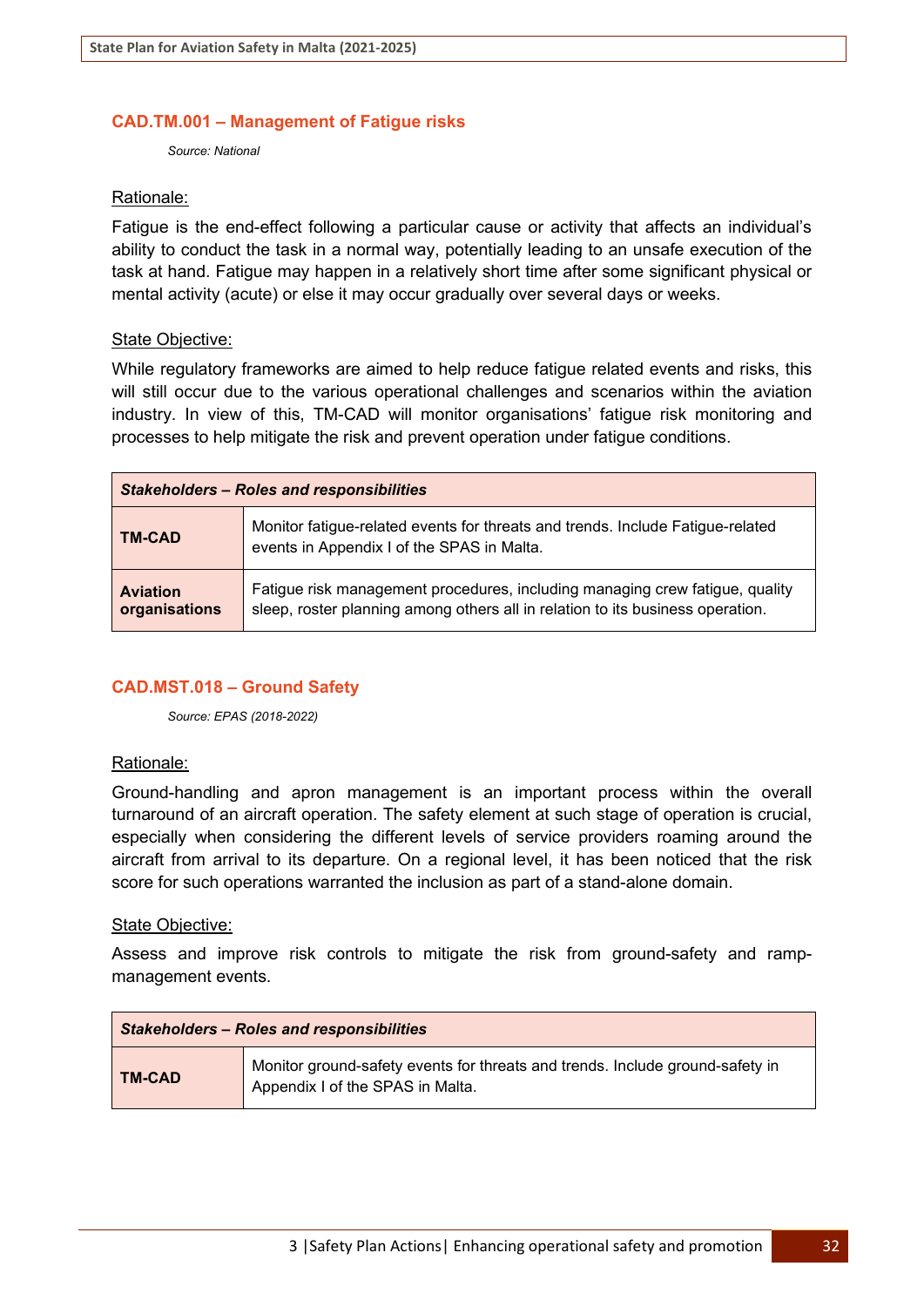|                                  | AOC, GH, ANS, ADR: Addressing threats to ground handling and apron<br>management in their operations. Organisations must process these threats as<br>part of their safety management by                                                                                           |
|----------------------------------|-----------------------------------------------------------------------------------------------------------------------------------------------------------------------------------------------------------------------------------------------------------------------------------|
| <b>Aviation</b><br>organisations | assessing risks relevant to their own operations;<br>$\bullet$<br>defining the ALoS and the necessary management and response<br>$\bullet$<br>levels:<br>defining and implementing the required actions;<br>$\bullet$<br>monitor the effectiveness of their actions.<br>$\bullet$ |

#### **CAD.MST.005 – Fire, Smoke and Fumes**

*Source: EPAS (2018-2022)* 

#### Rationale:

Uncontrolled fire on board an aircraft, especially when in flight, represents one of the most severe hazards in aviation. In-flight fire can ultimately lead to loss of control, either as a result of structural or control system failure, or again as a result of crew incapacitation. Fire on the ground can take hold rapidly and lead to significant casualties if evacuation and emergency response is not swift enough. Smoke or fumes, whether they are associated with fire or not, can lead to passenger and crew incapacitation and will certainly raise concern and invite a response. Even when they do not give rise to a safety impact, they can give rise to concerns and need to be addressed.

#### State Objective:

Assess and improve risk controls to mitigate the risk from fire, smoke and fumes events.

| <b>Stakeholders - Roles and responsibilities</b> |                                                                                                                                                                                                                                                                                                                                                                                                                                                        |
|--------------------------------------------------|--------------------------------------------------------------------------------------------------------------------------------------------------------------------------------------------------------------------------------------------------------------------------------------------------------------------------------------------------------------------------------------------------------------------------------------------------------|
| <b>TM-CAD</b>                                    | Monitor fire, smoke and fumes events for threats and trends. Include fire, smoke<br>and fumes in Appendix I of the SPAS in Malta.                                                                                                                                                                                                                                                                                                                      |
| <b>Aviation</b><br>organisations                 | AOC, AIR, ATO: Addressing threats to fire, smoke and fumes in their operations.<br>Organisations must process these threats as part of their safety management by<br>assessing risks relevant to their own operations;<br>$\bullet$<br>defining the ALoS and the necessary management and response<br>$\bullet$<br>levels:<br>defining and implementing the required actions;<br>$\bullet$<br>monitor the effectiveness of their actions.<br>$\bullet$ |

#### **CAD.MST.006 – Controlled flight into terrain (CFIT)**

*Source: EPAS (2018-2022)* 

#### Rationale:

This risk area includes the controlled collision with terrain together with undershoot or overshoot of the runway during approach and landing phases. It comprises situations where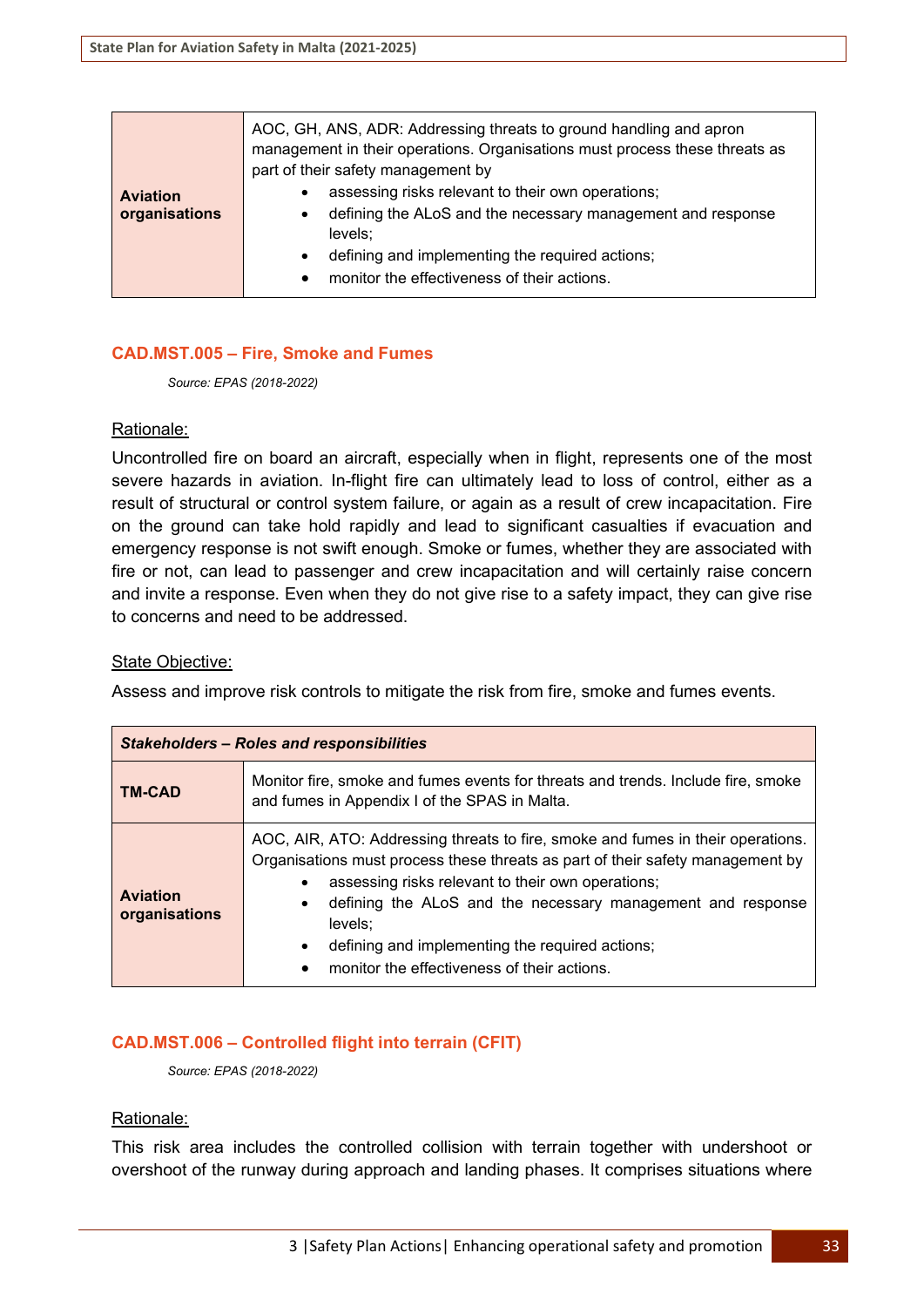the aircraft collides or nearly collides with terrain while the flight crew has control of the aircraft. It also includes occurrences which are the direct precursors of a fatal outcome, such as descending below weather minima, undue clearance below radar minima among others.

#### State Objective:

Assess and improve risk controls to mitigate the risk from CFIT.

| <b>Stakeholders - Roles and responsibilities</b> |                                                                                                                                                                                                                                                                                                                                                                                                           |
|--------------------------------------------------|-----------------------------------------------------------------------------------------------------------------------------------------------------------------------------------------------------------------------------------------------------------------------------------------------------------------------------------------------------------------------------------------------------------|
| <b>TM-CAD</b>                                    | Monitor CFIT events for threats and trends. Include CFIT in Appendix I of the<br>SPAS in Malta.                                                                                                                                                                                                                                                                                                           |
| <b>Aviation</b><br>organisations                 | Addressing threats to CFIT in their operations. Organisations must process<br>these threats as part of their safety management by<br>assessing risks relevant to their own operations;<br>$\bullet$<br>defining the ALoS and the necessary management and response<br>levels:<br>defining and implementing the required actions;<br>$\bullet$<br>monitor the effectiveness of their actions.<br>$\bullet$ |

#### **CAD.TM.002 – Laser Attacks**

*Source: National*

#### Rationale:

Laser attacks undermine the safety and security of flight operations. They can interfere with a pilot's vision and limit the crew's ability to perform their duties. Similarly, laser attacks can cause operational problems in ATC towers. There are four primary areas of concern that can jeopardise flight safety:

- a) Distraction and startle
- b) Glare and disruption
- c) Temporary flash blindness
- d) Eye damage

#### State Objective:

Along the past years, this phenomenon has been constantly reported, showing increasing fluctuating trends. Mitigation and control measures are highly dependent on the origin of the laser attack. Nevertheless, CAD will monitor for effectiveness the cooperation agreements currently in place between the service providers (ATC and operators) together with the local Police Force. In addition, CAD will continue monitoring laser attacks reported in Maltese airspace and on a European level.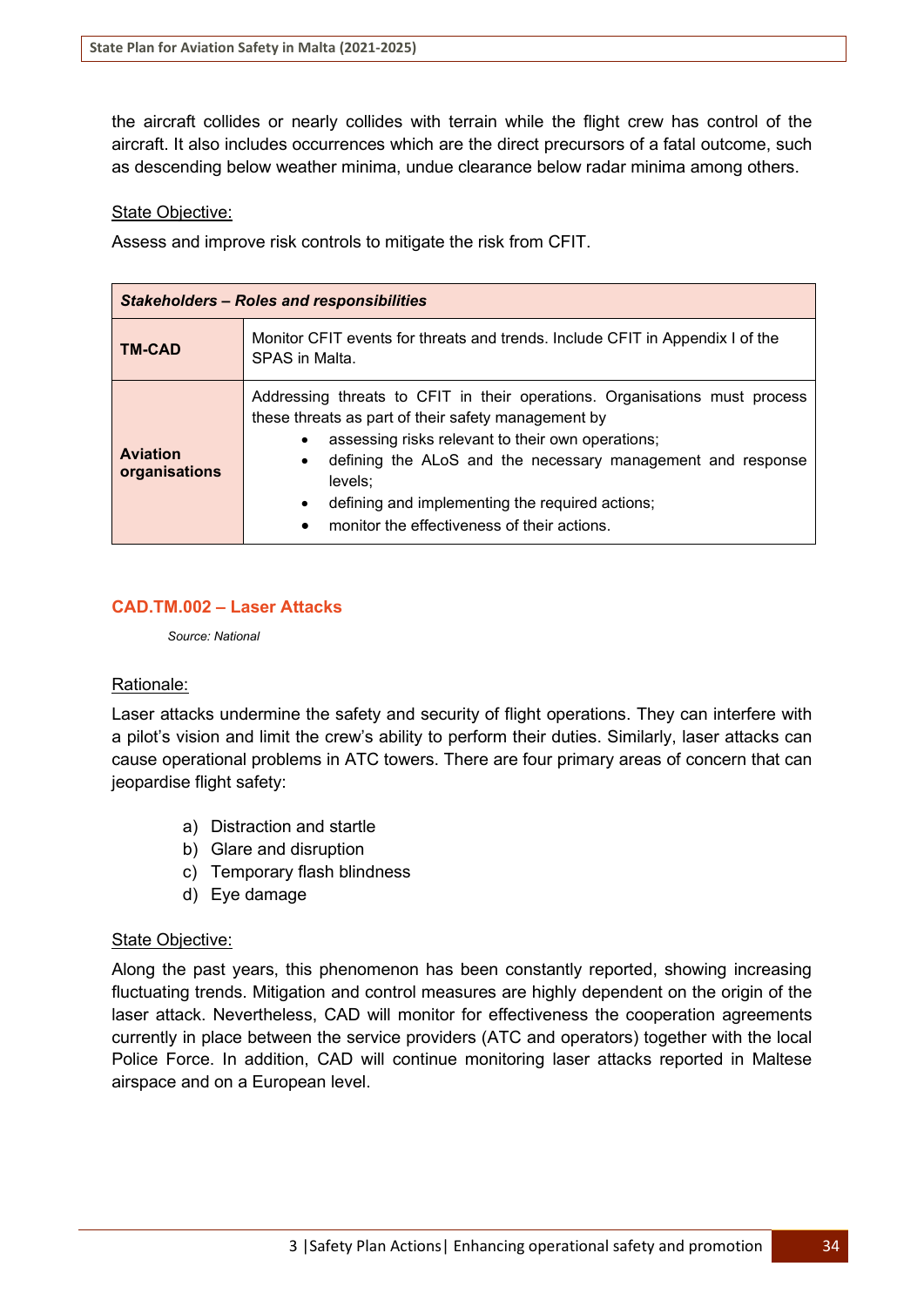| <b>Stakeholders – Roles and responsibilities</b> |                                                                                                                                                                                                                                                                                                                                                                                                                          |
|--------------------------------------------------|--------------------------------------------------------------------------------------------------------------------------------------------------------------------------------------------------------------------------------------------------------------------------------------------------------------------------------------------------------------------------------------------------------------------------|
| <b>TM-CAD</b>                                    | Monitor Laser attack events for threats and trends. Include Laser Attacks in<br>Appendix I of the SPAS in Malta.                                                                                                                                                                                                                                                                                                         |
| <b>Aviation</b><br>organisations                 | Addressing threats to Laser attack events in their operations. Organisations<br>must process these threats as part of their safety management by<br>assessing risks relevant to their own operations;<br>defining the ALoS and the necessary management and response<br>$\bullet$<br>levels:<br>defining and implementing the required actions;<br>$\bullet$<br>monitor the effectiveness of their actions.<br>$\bullet$ |

#### **CAD.TM.003 – Firework displays**

*Source: National*

#### Rationale:

Many fireworks related to large-scale events can dispense combustible material several hundred meters into the air. Traditionally, Malta's skies are full of colour during the Summer months, mainly due to the local patron Saint celebrations held in each village. Given that the Luqa aerodrome is surrounded by villages offering such pyrotechnic displays, it is essential that the letting-off of such fireworks are known to the aerodrome and airline operators.

Even though literature and history has shown that the risk of collision with cruising aircraft is small (depending on type of operation), there is a significant threat during the take-off and landing phases of flight. Nevertheless, it is noteworthy that fireworks have the potential to distract and confuse aircrews if they encounter fireworks at low altitudes, specifically on approach to landing.

#### State Objective:

Along the years, the CAD was in receipt of MORs from crew members and/or the Luqa aerodrome operator regarding firework displays. These were mostly in relation to displays not being notified beforehand or in breach of the allocated timeframe. A collaboration between the Luqa aerodrome operator, Malta Police Force and Firework factory groups, is in place, which has allowed for safe control of this entertainment and low-reporting numbers. Nevertheless, the CAD will continue monitoring for effectiveness the cooperation agreements currently in place between the parties involved and explore any relevant improvements.

| <b>Stakeholders - Roles and responsibilities</b> |                                                                                                                         |
|--------------------------------------------------|-------------------------------------------------------------------------------------------------------------------------|
| <b>TM-CAD</b>                                    | Monitor firework display events for threats and trends. Include Firework threats<br>in Appendix I of the SPAS in Malta. |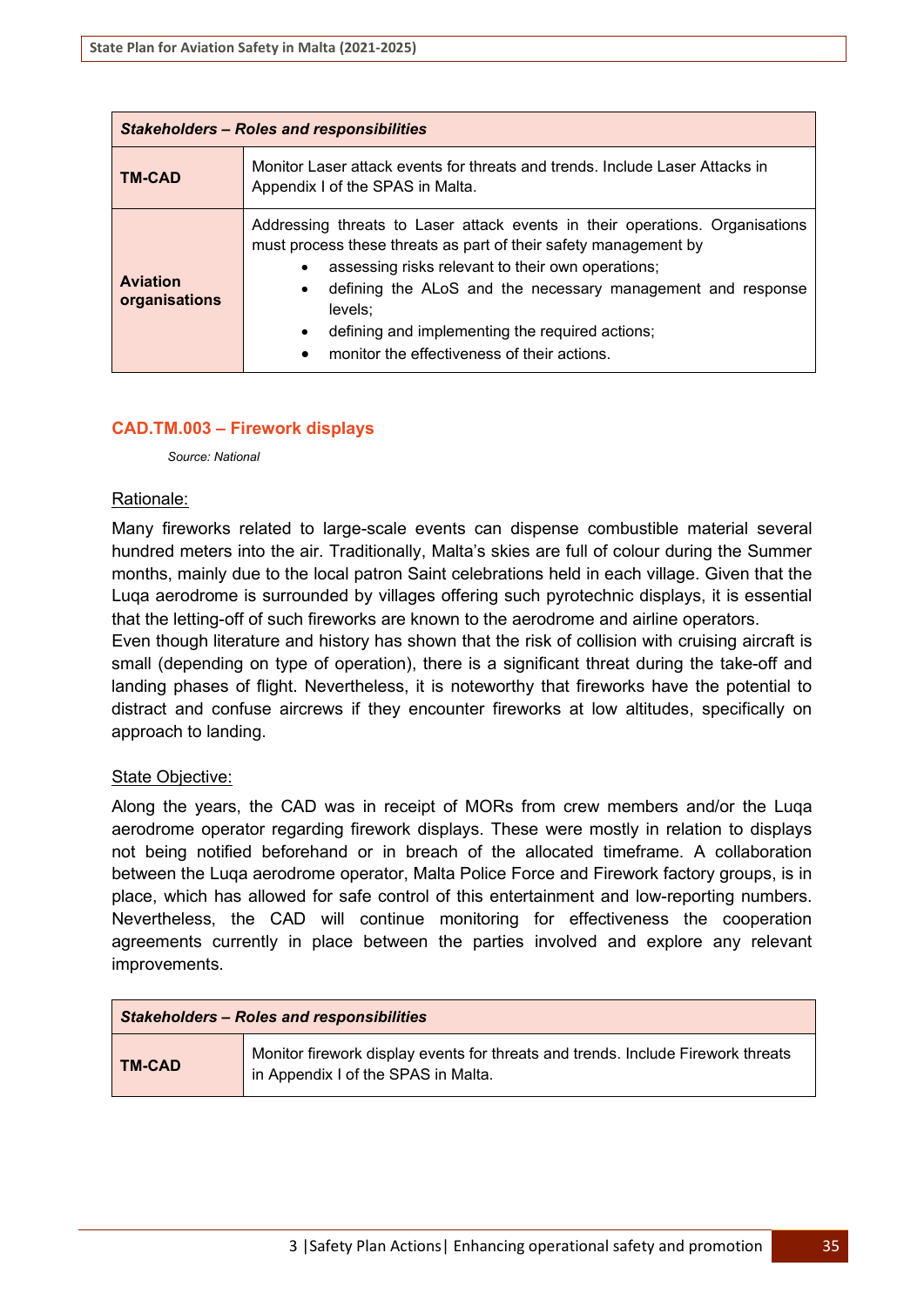|                                  | Addressing threats to Firework related events in their operations. Organisations<br>must process these threats as part of their safety management by                                                                                                         |
|----------------------------------|--------------------------------------------------------------------------------------------------------------------------------------------------------------------------------------------------------------------------------------------------------------|
| <b>Aviation</b><br>organisations | assessing risks relevant to their own operations;<br>defining the ALoS and the necessary management and response<br>$\bullet$<br>levels:<br>defining and implementing the required actions;<br>$\bullet$<br>monitor the effectiveness of their actions.<br>٠ |

#### **CAD.TM.004 – Safety promotion of Unmanned Aircraft Systems**

*Source: National*

#### Rationale:

Unmanned aircraft are creating a new niche within the aviation sector. Current and predicted growth rates are making this segment economically attractive. As part of the continuous changing landscape in aviation, legislation for unmanned aircraft has also been introduced at a regional level (EU) and enhanced by national legislation where appropriate.

The European Commission's regulation of unmanned aircraft systems utilises a risk-based approach, which incorporates each stakeholders' personal responsibility for risk management based on their operations.

As part of CAD's strategy to maintain safe operations in this changing sector, the CAD will use all channels available at its disposal to share safety-related information to UAS users. These channels include, but not limited to, the Directorate's website, social media platforms and TV appearances.

#### State Objective:

The CAD's objective is to primarily reduce the risks associated with unmanned aircraft operations to ensure a safe and prosperous environment for both hobbyists and commercial operations. Promotion, support and sharing of information are all steps that help raise awareness at different levels of operation and UAS categories. Each category is considered in its own type of operation however it cannot be seen in isolation to the whole UAS spectrum.

| <b>Stakeholders - Roles and responsibilities</b> |                                                                                                                                                                                                                                                                                                                    |  |
|--------------------------------------------------|--------------------------------------------------------------------------------------------------------------------------------------------------------------------------------------------------------------------------------------------------------------------------------------------------------------------|--|
| <b>TM-CAD</b>                                    | Provide the necessary guidance material on safe use of unmanned aircraft.<br>Promote local and regional legislative requirement for the safe operation of<br>drones.                                                                                                                                               |  |
| <b>UAS Operators</b>                             | Unmanned aircraft users shall use the appropriate platform for registration of<br>drones (https://tmcad.idronect.com/) and seek information from the appropriate<br>websites (such as EASA - https://www.easa.europa.eu/domains/civil-drones-<br>rpas and TM - https://www.transport.gov.mt/aviation/drones-4444). |  |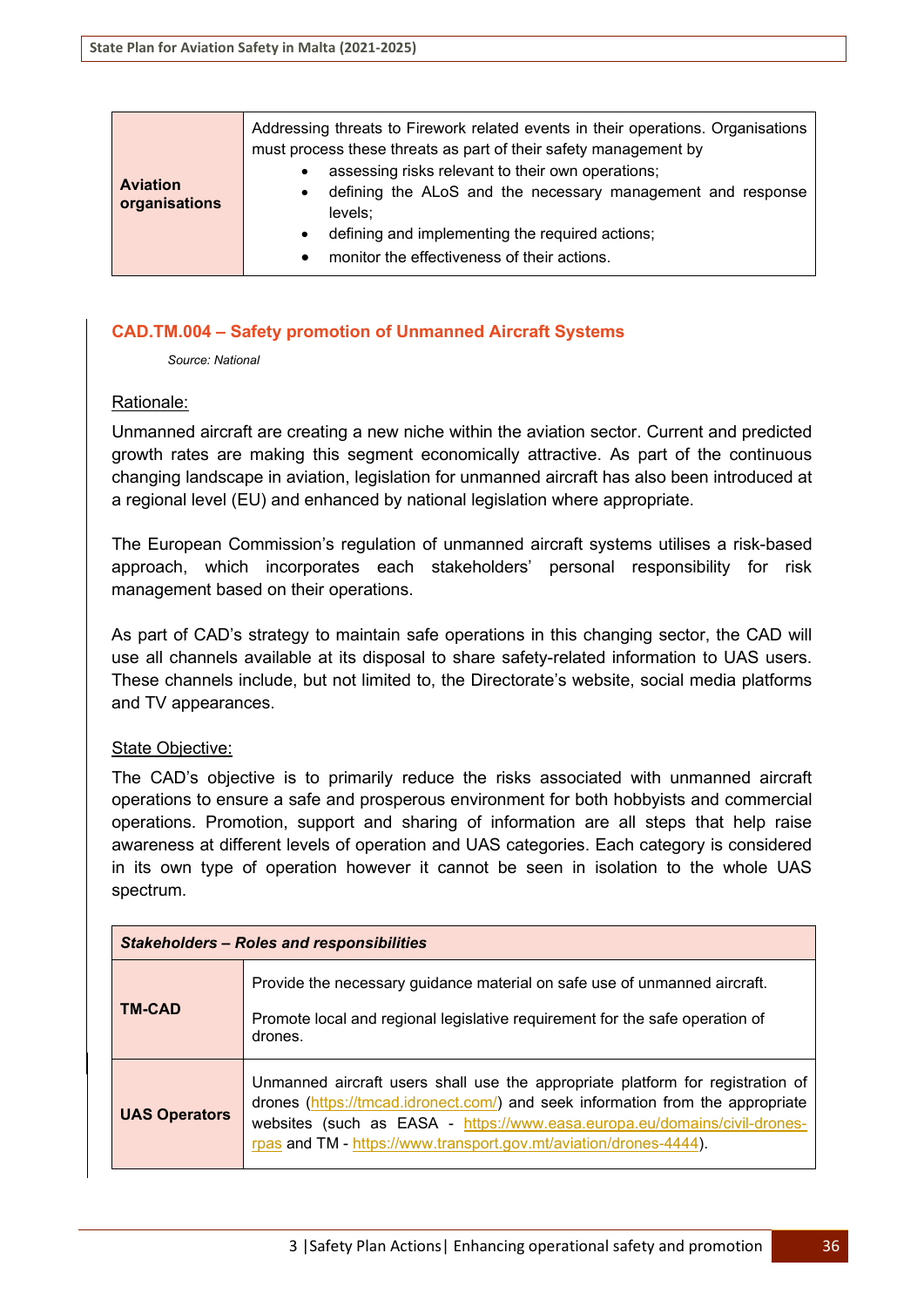## **3.5 Safety threats for individual domains**

Each domain has its share of threats related to its operation. By identifying the necessary safety nets and measuring their effectiveness, these threats can be managed and maintained at an acceptable risk level to ensure the safest operational possibility.

Appendix I addresses each of the domains and is presented in the form of a table to address the safety objective. The data source for such objectives derives from multiple sources, including EPAS recommendations and analysis of MORs submitted to the national database.

It is the responsibility of the organisation that each of these objectives are analysed and extract a realistic set of SPIs and SPTs. Each objective must take into consideration any underlying pre-cursors, which if unaddressed, may develop into a significant incident or accident.

A risk assessment is required from the individual domain operators/organisations in order to ensure that these are relevant to their type of operation and mitigated appropriately. Nevertheless, this list is non-exhaustive and may be further enhanced by the respective organisation based on the type of operation it conducts.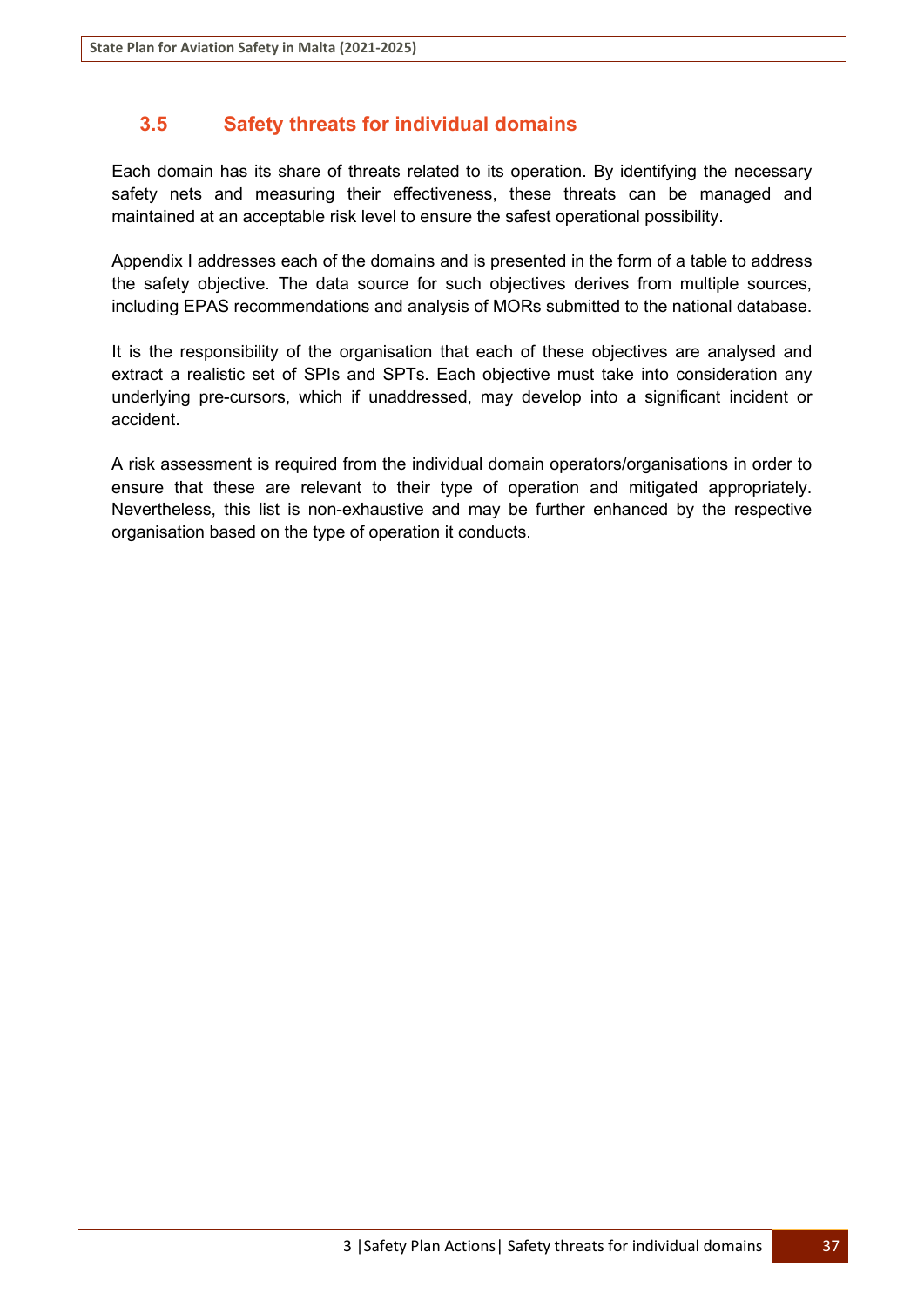# **Appendix I – Safety Objectives, SPI's and SPT's**

This Appendix provides an overview of the Safety Objective's SPI's and SPT's at Both National and Operator level. Additionally, this section will provide a list of Compliance Performance Indicators monitored by TM-CAD. Items a. and b. are addressed to TM-CAD, while item c. is aimed at the operators/organisations based on their operational domain.

The data in this appendix is gathered from multiple sources, including occurrence reports, USOAP implementation and standardisation visits and resulting into specific SPI's and SPT's.

#### **a. Compliance performance indicators monitored by TM-CAD**

*The following tables present a list of Compliance Performance Indicators monitored by TM-CAD and also the Systemic and Operational-level safety objectives SPI's and SPT's at National level.*

| <b>Compliance Performance Indicators: TM-CAD</b> |                                                                                                              |                                                                                                           |                                                                                                                                                                           |  |
|--------------------------------------------------|--------------------------------------------------------------------------------------------------------------|-----------------------------------------------------------------------------------------------------------|---------------------------------------------------------------------------------------------------------------------------------------------------------------------------|--|
|                                                  | <b>Safety Objective</b>                                                                                      | <b>SPI</b>                                                                                                | <b>SPT</b>                                                                                                                                                                |  |
|                                                  | Reaction to any shortcomings and the<br>implementation of corrective measures for<br>continuous improvement. | Findings raised during EASA or ICAO visits are<br>addressed and corrected in the stipulated<br>timeframe. | Excluding issues beyond TM-CAD's control, the<br>CAD shall strive to complete a minimum of 90% of<br>the findings within the agreed deadline.                             |  |
|                                                  | Compliance of Safety Standards and procedures<br>with ICAO standards and EU regulatory<br>requirements.      | USOAP Effective Implementation %                                                                          | Malta aims at increasing the Effective<br>Implementation score progressively, following each<br>USOAP validation mission.<br>The current score stands at 80% (ICVM 2021). |  |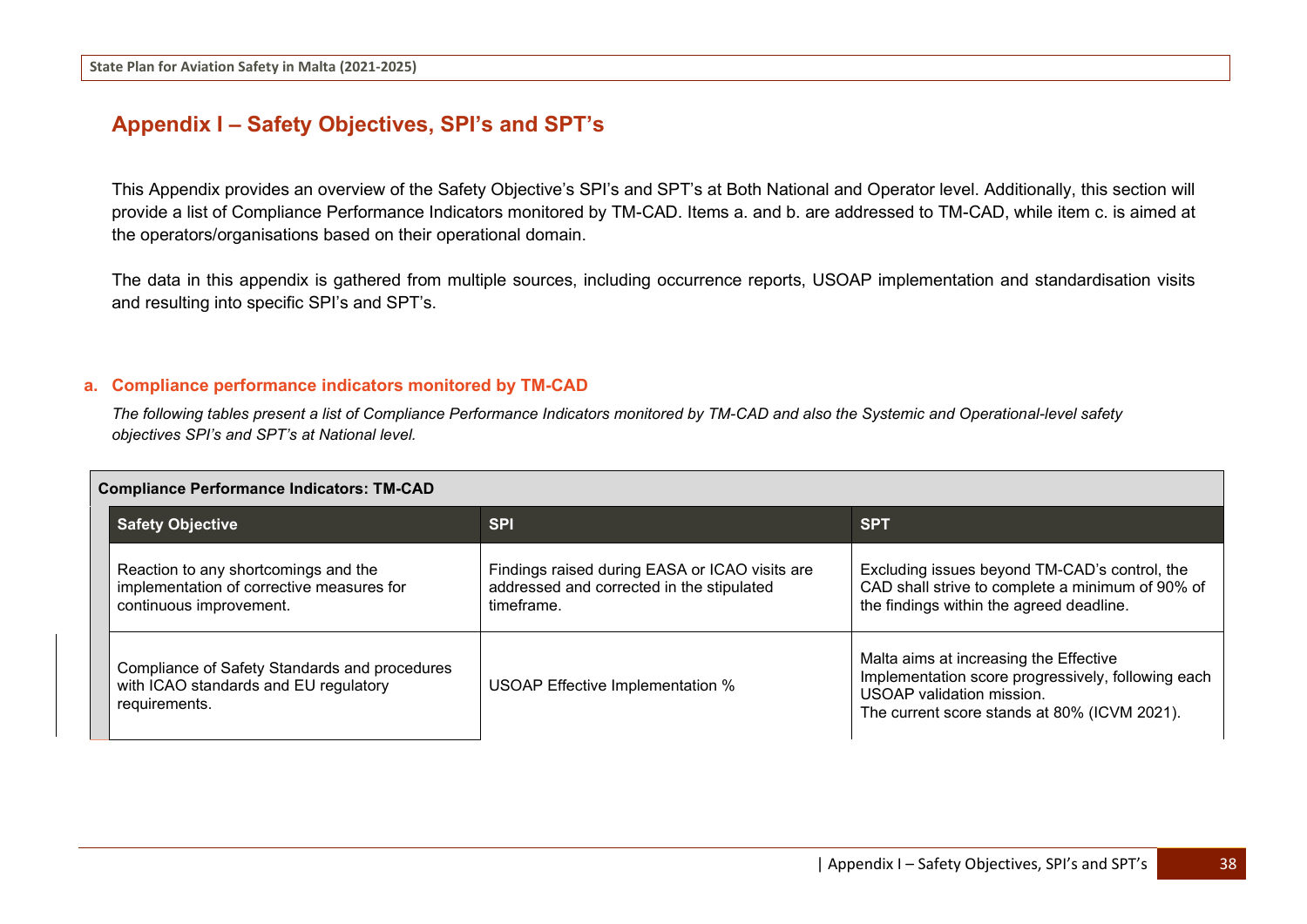|  |                                                                                        | Findings classified as being of an Immediate Safety<br>Concern during EASA standardisation visits /<br>Significant Safety Concern for ICAO audits. | Malta has no Immediate Safety Concerns (raised<br>by EASA during standardisation visits), or<br>Significant Safety Concerns (raised by ICAO during<br>audits). |
|--|----------------------------------------------------------------------------------------|----------------------------------------------------------------------------------------------------------------------------------------------------|----------------------------------------------------------------------------------------------------------------------------------------------------------------|
|  | Safety standards and operating models are to meet<br>the EU regulatory requirements.   | Implement new EU requirements.                                                                                                                     | Implementation is always performed by the issued<br>deadline for each domain.                                                                                  |
|  | The safety standards and procedures comply with<br>ICAO standards and EU requirements. | Implementation level of the Malta SSP is evaluated<br>in accordance with ICAO criteria.                                                            | SSP full implementation target date of 2022 as<br>provided in the ICAO GASP.                                                                                   |

### **b. National objectives**

| <b>National: Systemic-level</b> |                                                                                                                                                    |                                                                                                         |                                                                                                                                                                       |
|---------------------------------|----------------------------------------------------------------------------------------------------------------------------------------------------|---------------------------------------------------------------------------------------------------------|-----------------------------------------------------------------------------------------------------------------------------------------------------------------------|
|                                 | <b>Safety Objective</b>                                                                                                                            | <b>SPI</b>                                                                                              | <b>SPT</b>                                                                                                                                                            |
|                                 | To publish and maintain the Malta SSP and SPAS<br>in Malta as key elements in identifying aviation<br>threats and risks within a safety structure. | Key risk areas are assessed by all aviation<br>stakeholders and considered based on their<br>operation. | The Malta SSP and SPAS will be reviewed on an<br>annual basis to ensure that Actions and Safety<br>Objectives at National and operational level are<br>kept relevant. |
|                                 | To support organisations under TM-CAD oversight<br>to implement an effective SMS compliant to<br>regulations.                                      | (TM-CAD) SMS oversight requirements are<br>established in all domains.                                  | All domains with an oversight function in the CAD<br>will have such provisions in place by 2021<br>reflecting regulatory requirements.                                |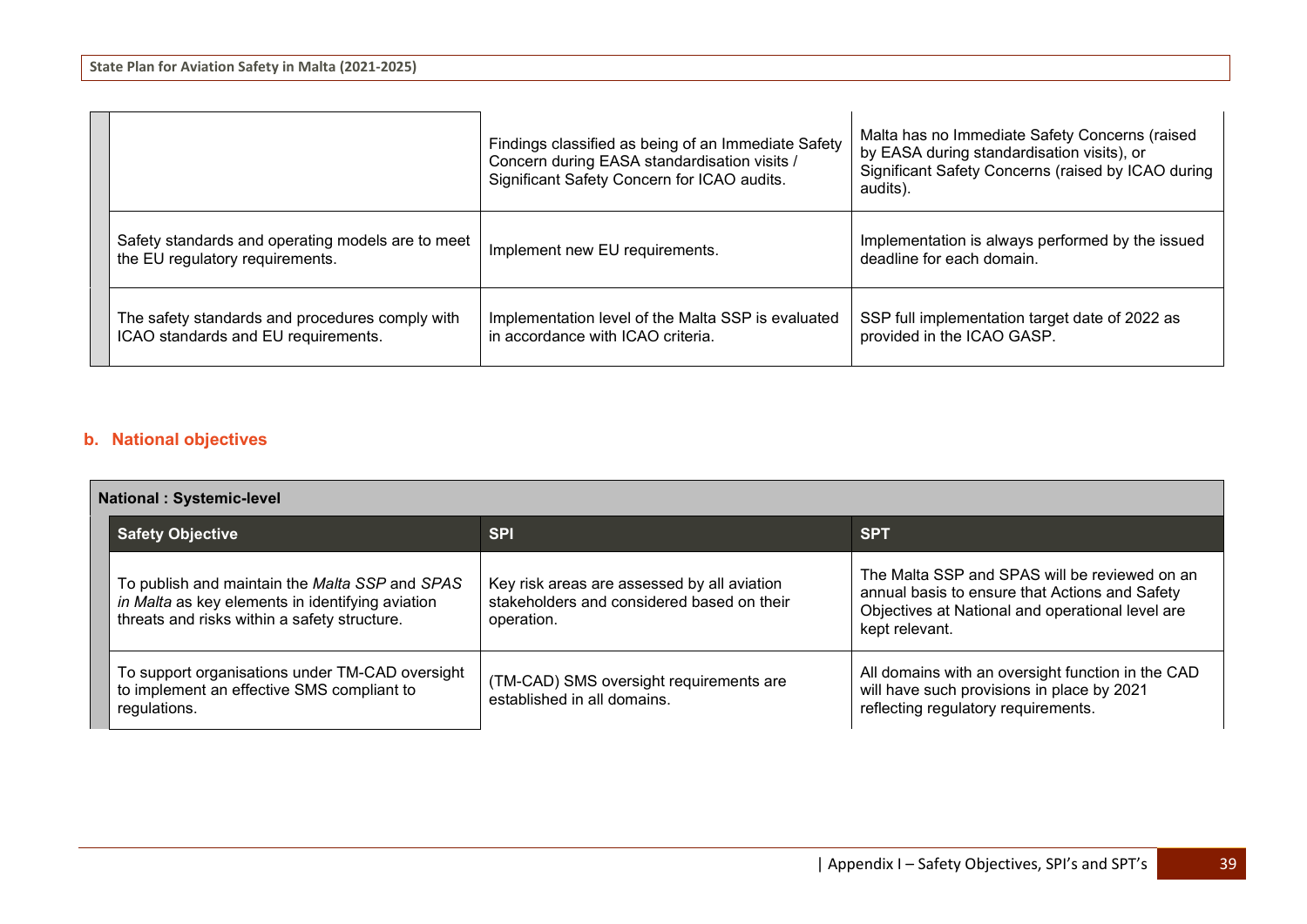|                                                                                                                      | (Organisations) SMS requirements are established<br>and understood by management.                                                                   | All organisations will have an active SMS in their<br>organisation, which will be audited as part of an<br>audit cycle by the respective CAD Unit.                                                                                                |
|----------------------------------------------------------------------------------------------------------------------|-----------------------------------------------------------------------------------------------------------------------------------------------------|---------------------------------------------------------------------------------------------------------------------------------------------------------------------------------------------------------------------------------------------------|
| To implement an organisation risk profile across all<br>CAD domains as part of its Risk-based Oversight<br>function. | An organisation risk profile and scoring framework<br>is created and used to assist in planning of the<br>oversight by the CAD inspectors           | Each CAD Unit will have its own organisation<br>portfolios/risk registers for its oversight function.<br>The register shall have measurable parameters<br>and scoring range to allow for a risk score<br>outcome.                                 |
| To ensure that TM-CAD has the necessary human<br>resources to conduct its oversight responsibilities.                | Man-hour plan calculation is conducted taking into<br>consideration the current operational environment<br>and predicted growth of the Directorate. | Each CAD Unit will have a man-hour plan relevant<br>to its duties including its oversight capability<br>function.<br>This plan is to be prepared on an annual basis and<br>shall be kept relevant to reflect available resources<br>and workload. |
|                                                                                                                      | An oversight plan is created, ensuring that all<br>organisations follow a pre-defined audit cycle.                                                  | Achieve at least an 85% completion rate of the<br>annual planned audits. The audits shall be carried<br>out within the established timeframe also take into<br>consideration Risk-Based Oversight                                                 |
| To Identify Safety Objectives across all domains<br>within the SPAS in Malta and review as required.                 | Safety Objectives are identified and further<br>enhanced by process-oriented and outcome-<br>oriented SPIs and SPTs for each domain.                | Annual review and development of the SPIs and<br>SPTs based on data gathered and feedback from<br>stakeholders.                                                                                                                                   |
| To implement and maintain an aviation safety<br>management framework.                                                | Implementation of the actions published in the<br>SPAS in Malta.                                                                                    | Each Action has its own target. The CAD will<br>monitor these actions through liaison between the<br>CAD relevant Units and the stakeholder/s. The<br>SCU shall maintain record of such monitoring and<br>present internally on an annual basis.  |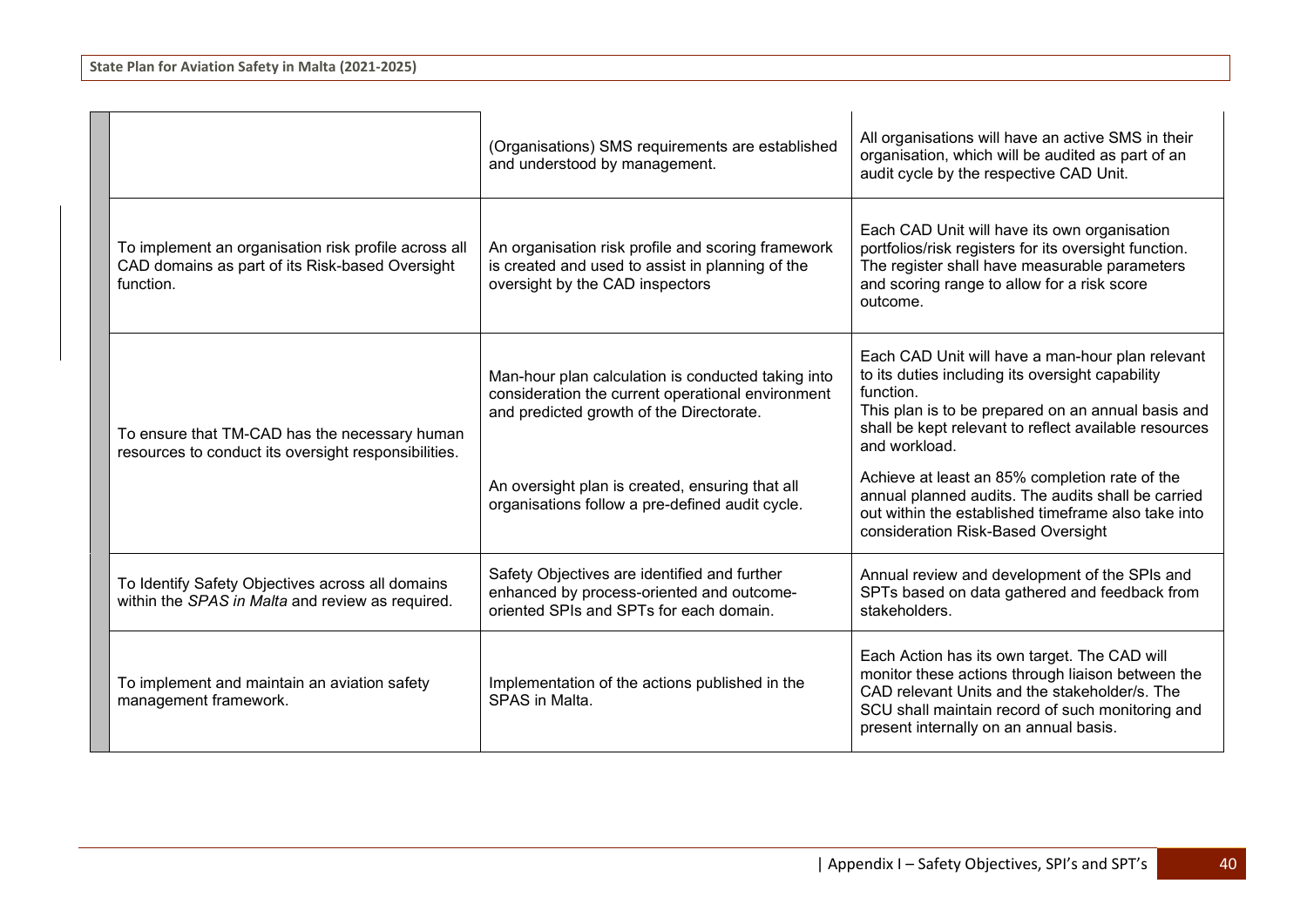| To maintain a safe aviation operating environment<br>when exceptional circumstance(s) disrupt aviation<br>operations including CAD oversight functions. | Applicable processes are to be followed. Ad-hoc<br>procedures may be introduced in order to ensure<br>that there is an immediate reaction to the<br>circumstance. | The CAD shall monitor the aviation environment<br>and react to any extraordinary circumstances that<br>may arise. This process shall be documented<br>through a Safety Risk Assessment and identify<br>appropriate mitigation measures.<br>A review period for the identified mitigation<br>measures shall be established to ensure their<br>effectiveness. |
|---------------------------------------------------------------------------------------------------------------------------------------------------------|-------------------------------------------------------------------------------------------------------------------------------------------------------------------|-------------------------------------------------------------------------------------------------------------------------------------------------------------------------------------------------------------------------------------------------------------------------------------------------------------------------------------------------------------|
|---------------------------------------------------------------------------------------------------------------------------------------------------------|-------------------------------------------------------------------------------------------------------------------------------------------------------------------|-------------------------------------------------------------------------------------------------------------------------------------------------------------------------------------------------------------------------------------------------------------------------------------------------------------------------------------------------------------|

# **National : Operational-level**

| <b>Safety Objective</b>                                                                                                                                  | <b>SPI</b>                                                                                                                        | <b>SPT</b>                                                                                                                          |
|----------------------------------------------------------------------------------------------------------------------------------------------------------|-----------------------------------------------------------------------------------------------------------------------------------|-------------------------------------------------------------------------------------------------------------------------------------|
|                                                                                                                                                          | Number of aviation accidents                                                                                                      |                                                                                                                                     |
|                                                                                                                                                          | (Measuring factor: absolute number and in proportion to<br>traffic activity)                                                      | CAT: The aim is to maintain a 'zero' accident rate.                                                                                 |
|                                                                                                                                                          | $NATACC.1$ :<br>- all events classified as such and that occurred in Malta<br>- all events classified as such and that occurred   | Average CAT accident rate between period 2017-<br>2019 stands at 0.23/100,000 hrs.                                                  |
| To maintain a high level of aviation operational<br>safety and ensure that accidents are not caused<br>due to negligence in the Maltese aviation system. | elsewhere than in Malta to Malta-registered aircraft or to<br>aircraft operated by a Maltese operator or with Maltese<br>licence. | CAT accident rate for 2020 stands at<br>0.41/100,000FH                                                                              |
|                                                                                                                                                          | NAT.ACC.2<br>- all events classified as such and that occurred to Malta-<br>registered aircraft and/or to aircraft operated by a  | GA and recreational aviation: The aim is to<br>maintain a 'zero' accident rate.                                                     |
|                                                                                                                                                          | Maltese operator or with Maltese license.                                                                                         | GA movement at LMML between 2017-2019 is of<br>33,500. Average accident rate per 10,000<br>movements for period 2017-2019 stands at |
|                                                                                                                                                          |                                                                                                                                   | 3.3/10,000 movements.<br>Accident rate in 2020 stands at 0.82/10,000<br>movements.                                                  |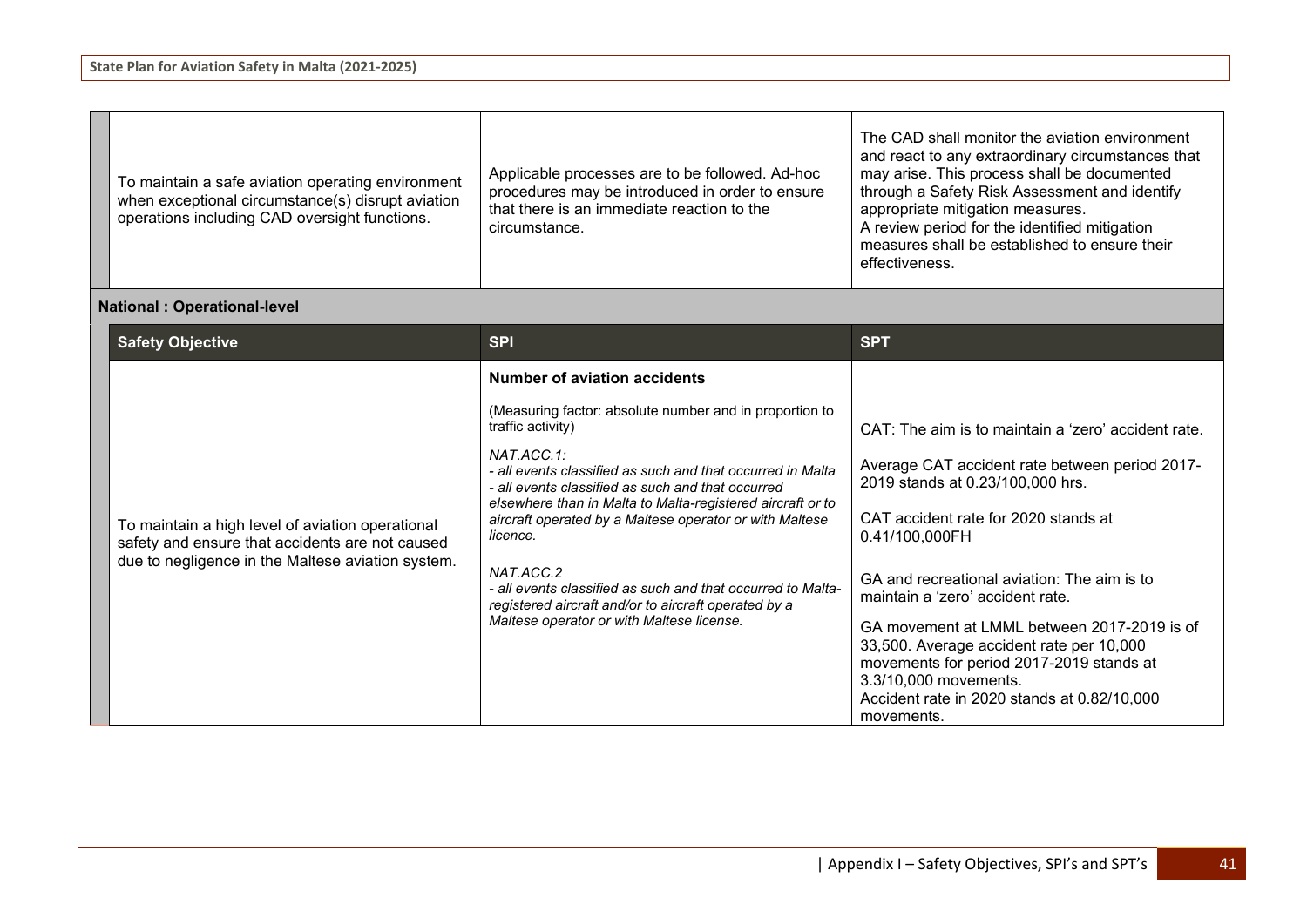|                                                             | Number of fatal aviation accidents                                                                                                                                                                                                                                                                                                                  |                                                                                                                                                                                                                                                                                                                                                                                                   |
|-------------------------------------------------------------|-----------------------------------------------------------------------------------------------------------------------------------------------------------------------------------------------------------------------------------------------------------------------------------------------------------------------------------------------------|---------------------------------------------------------------------------------------------------------------------------------------------------------------------------------------------------------------------------------------------------------------------------------------------------------------------------------------------------------------------------------------------------|
|                                                             | (Measuring factor: absolute number and in proportion to<br>traffic activity)                                                                                                                                                                                                                                                                        |                                                                                                                                                                                                                                                                                                                                                                                                   |
|                                                             | NAT.FAC.1:<br>- all events classified as such and that occurred in Malta<br>- all events classified as such and that occurred<br>elsewhere than in Malta to Malta-registered aircraft or to<br>aircraft operated by a Maltese operator or with Maltese<br>licence.                                                                                  | CAT: The aim is to maintain a 'zero' fatality rate.<br>No recorded fatalities during period 2017-2020.                                                                                                                                                                                                                                                                                            |
|                                                             | NAT.FAC.2<br>- all events classified as such and that occurred to Malta-<br>registered aircraft and/or to aircraft operated by a<br>Maltese operator or with Maltese license.                                                                                                                                                                       | GA: The aim is to maintain a 'zero' fatality rate.<br>No recorded fatalities during period 2017-2020.                                                                                                                                                                                                                                                                                             |
|                                                             | Number of aviation serious incidents                                                                                                                                                                                                                                                                                                                |                                                                                                                                                                                                                                                                                                                                                                                                   |
| To maintain a high level of aviation operational<br>safety. | (Measuring factor - absolute number and in proportion to<br>traffic activity)<br>NAT.SER.1:<br>- all events classified as such and that occurred in Malta<br>- all events classified as such and that occurred<br>elsewhere than in Malta to Malta-registered aircraft or to<br>aircraft operated by a Maltese operator or with Maltese<br>licence. | CAT: The aim is to maintain a downward trend in<br>'serious incident' classification.<br>Nevertheless, each event has to be taken on a<br>case-by-case basis, since TM-CAD classifies report<br>on the 'Worst Possible Outcome' scenario.<br>Average CAT serious incident rate between period<br>2017-2019 stands at 38/100,000 FH.<br>Serious incident rate for 2020 stands at 20/100,000<br>FH. |
|                                                             | NAT SER <sub>2</sub><br>- all events classified as such and that occurred to Malta-<br>registered aircraft and/or to aircraft operated by a<br>Maltese operator or with Maltese license.                                                                                                                                                            | Monitor the GA serious incident rate and evaluate<br>against FH or local movements.                                                                                                                                                                                                                                                                                                               |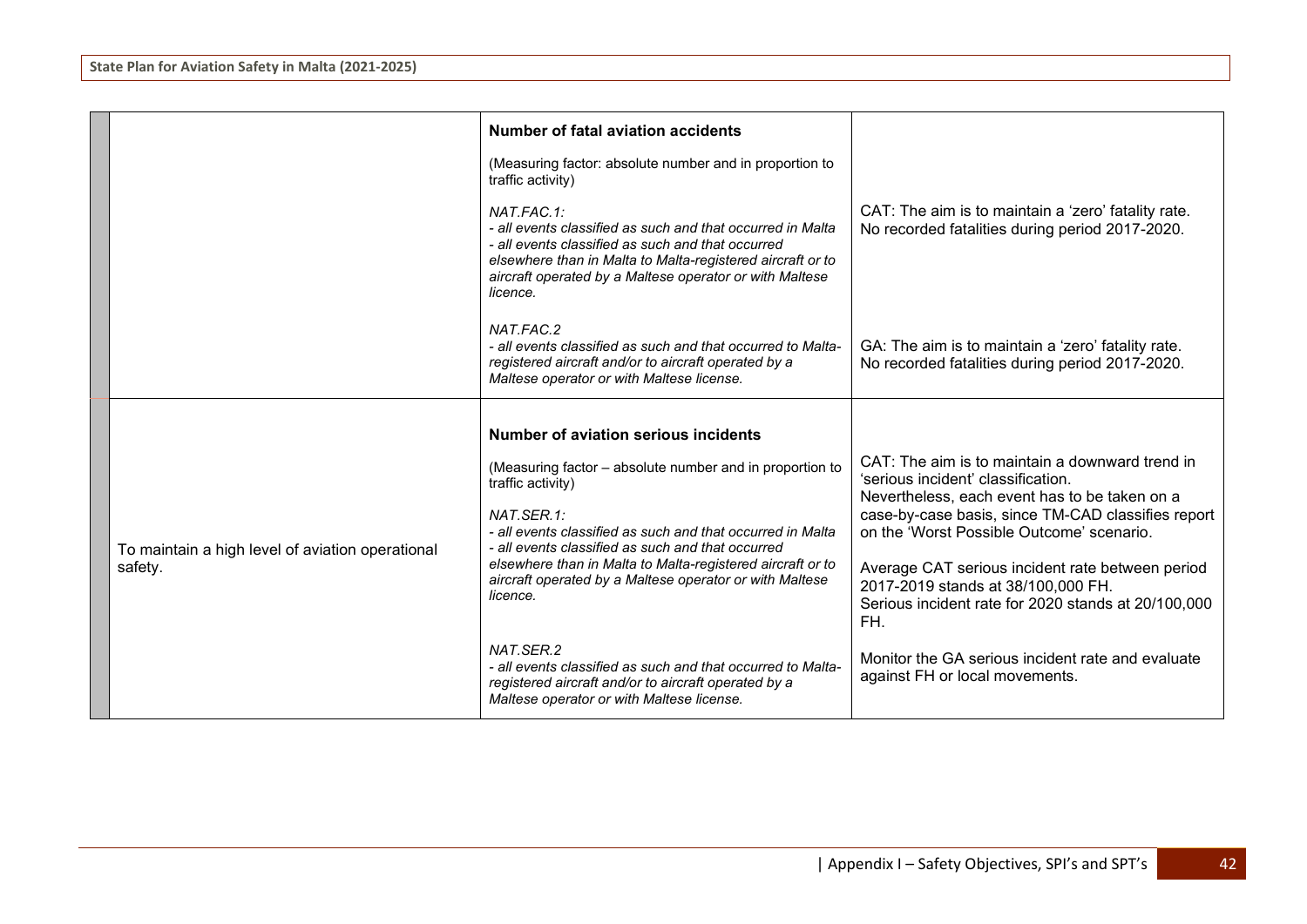| To maintain a high level of runway safety. | <b>Runway Excursions (RE)</b><br>NAT.RE.1                                                                                                                                              | - RE in Malta will be monitored through the CAD<br>annual safety review publication to ensure that<br>the risk remains within acceptable levels.<br>No accidents or serious incident categorised as<br>RE.<br>- CAD to monitor implementation of EAPPRE<br>recommendations.<br>- Acceptance of organisation's Safety Objectives<br>and related SPI/SPT's. These shall be<br>assessed during initial approval and<br>subsequently during each SMS oversight.<br>Organisations are to process RE threats in<br>relation to their operation and their own safety<br>management processes.<br>Reducing trends in RE occurrences and<br>precursor events. |
|--------------------------------------------|----------------------------------------------------------------------------------------------------------------------------------------------------------------------------------------|------------------------------------------------------------------------------------------------------------------------------------------------------------------------------------------------------------------------------------------------------------------------------------------------------------------------------------------------------------------------------------------------------------------------------------------------------------------------------------------------------------------------------------------------------------------------------------------------------------------------------------------------------|
|                                            | <b>Runway Incursions (RI)</b><br>NAT.RI.1<br>(this includes incursions by other aircraft, vehicles<br>or persons which are present on the runway<br>without clearance or incorrectly.) | - RI risks in Malta will be monitored through the<br>CAD annual safety review publication to ensure<br>that the risk remains within acceptable levels.<br>No accidents or serious incident categorised as<br>RI.<br>Monitoring implementation of EAPPRI<br>recommendations.<br>- Acceptance of organisation's Safety Objectives<br>and related SPI/SPT's. These shall be<br>assessed during initial approval and<br>subsequently during each SMS oversight.<br>Organisations are to process RI threats in<br>relation to their operation and their own safety<br>management processes.<br>Reducing trends in RI occurrences and<br>precursor events. |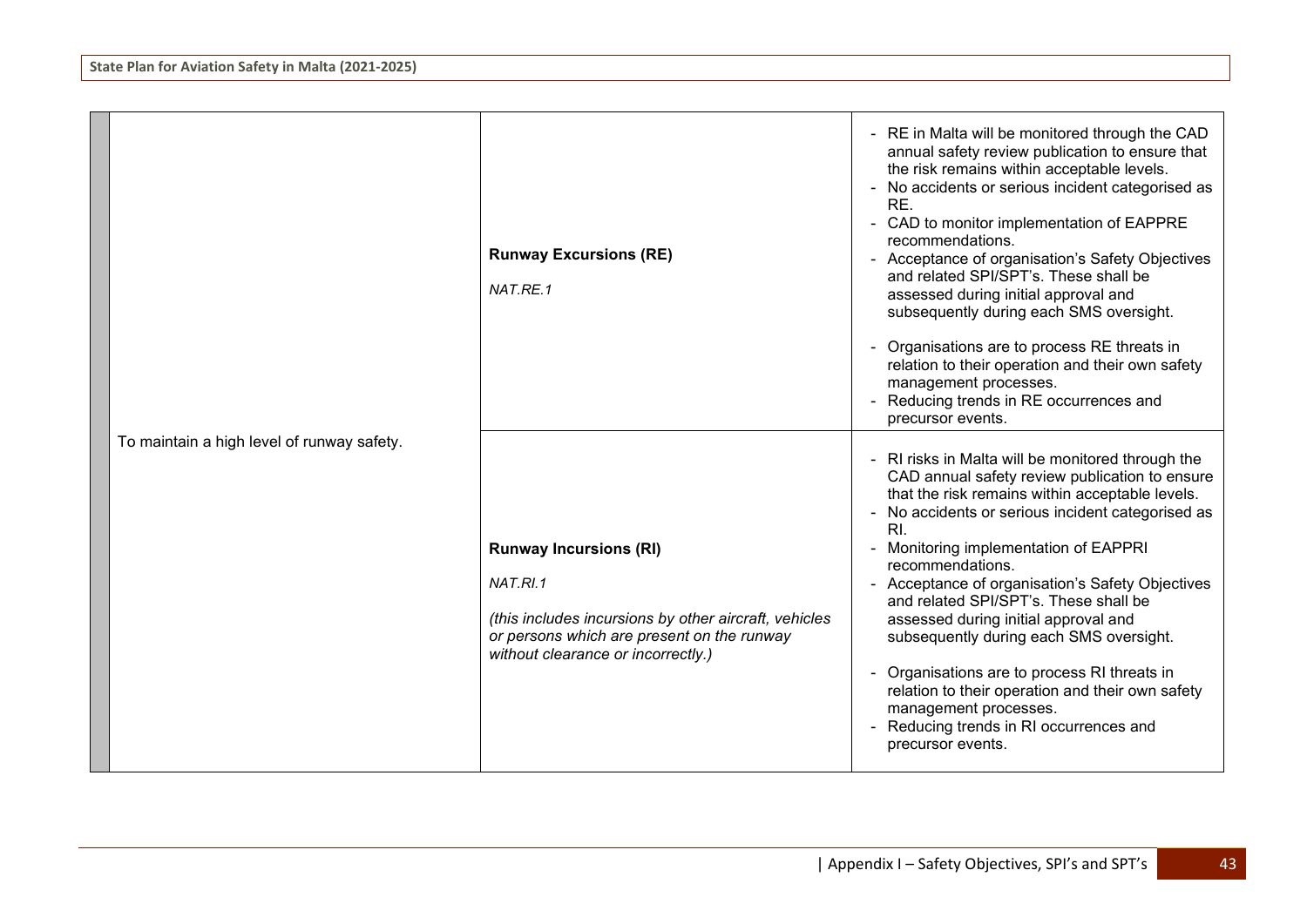| To maintain a high level of aviation operational<br>safety. | Near misses and Mid-air collisions (MAC)<br>NAT.MAC.1                 | - MAC risks in Malta will be monitored through<br>the CAD annual safety review publication to<br>ensure that the risk remains within acceptable<br>levels.<br>No accidents categorised as MAC.<br>Monitoring implementation of EU EAPAIRR<br>addressing Airspace infringement.<br>Acceptance of organisation's Safety Objectives<br>and related SPI/SPT's. These shall be<br>assessed during initial approval and<br>subsequently during each SMS oversight.<br>Organisations are to process MAC threats in<br>relation to their operation and their own safety<br>management processes.<br>Reducing trends in MAC occurrences and<br>precursor events on organisation and sector<br>basis. |
|-------------------------------------------------------------|-----------------------------------------------------------------------|---------------------------------------------------------------------------------------------------------------------------------------------------------------------------------------------------------------------------------------------------------------------------------------------------------------------------------------------------------------------------------------------------------------------------------------------------------------------------------------------------------------------------------------------------------------------------------------------------------------------------------------------------------------------------------------------|
|                                                             | <b>Controlled Flight Into or towards Terrain (CFIT)</b><br>NAT.CFIT.1 | CFIT risks in Malta will be monitored through<br>the CAD annual safety review publication to<br>ensure that the risk remains within acceptable<br>levels.<br>No accidents categorised as CFIT.<br>Acceptance of organisation's Safety Objectives<br>and related SPI/SPT's. These shall be<br>assessed during initial approval and<br>subsequently during each SMS oversight.<br>Organisations are to process CFIT threats in<br>relation to their operation and their own safety<br>management processes.<br>Reducing trends in CFIT occurrences and<br>precursor events on organisation and sector<br>basis.                                                                               |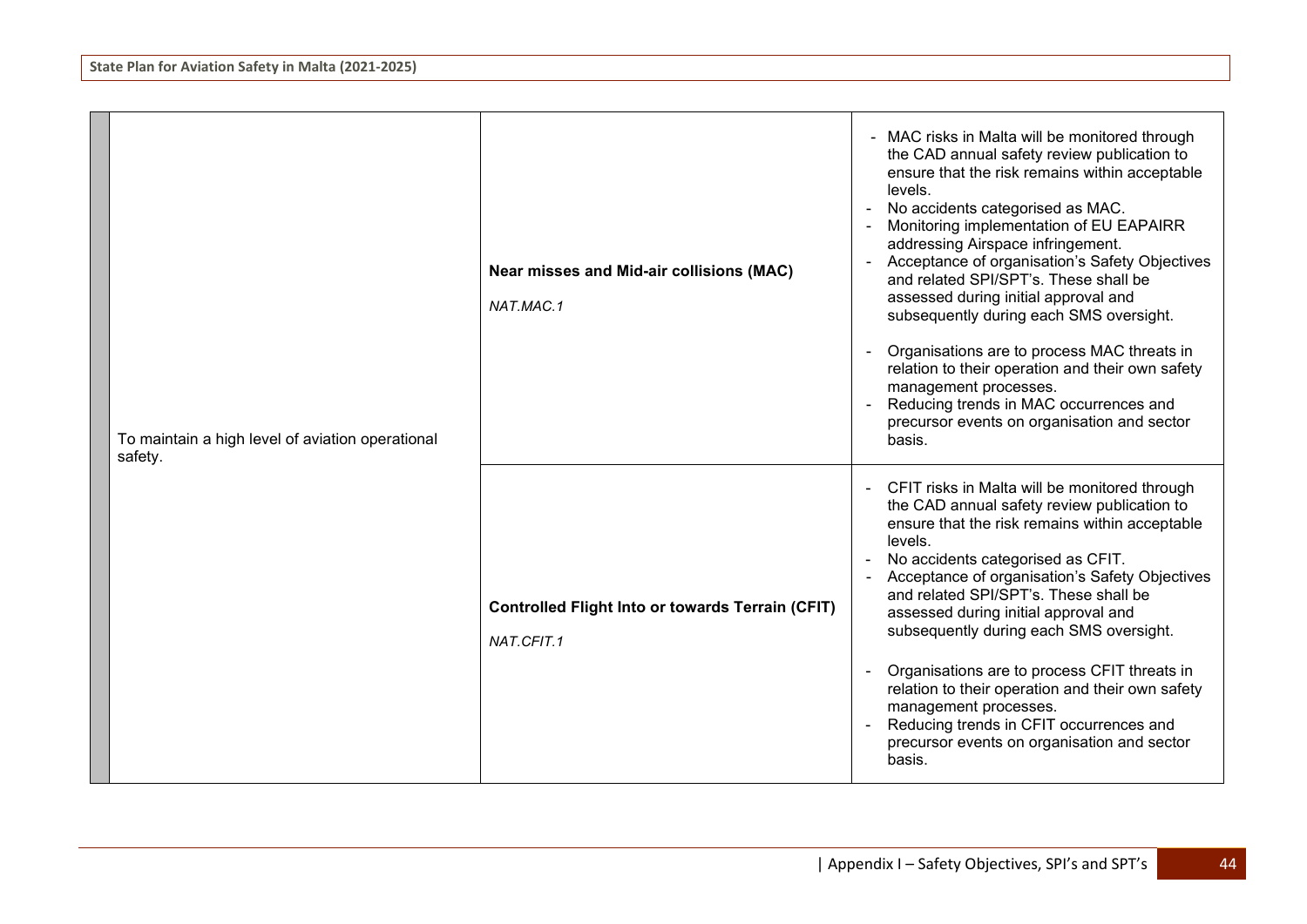|                                                             | Loss of Control in flight (LOC-I)<br>NAT.LOCI.1 | LOC-I risks in Malta will be monitored through<br>the CAD annual safety review publication to<br>ensure that the risk remains within acceptable<br>levels.<br>No accidents categorised as LOC-I.<br>Acceptance of organisation's Safety Objectives<br>and related SPIT/SPT's. These shall be<br>assessed during initial approval and<br>subsequently during each SMS oversight.<br>Organisations are to process LOC-I threats in<br>relation to their operation and their own safety<br>management processes.<br>Reducing trends in LOC-I occurrences and<br>precursor events on organisation and sector<br>basis. |
|-------------------------------------------------------------|-------------------------------------------------|--------------------------------------------------------------------------------------------------------------------------------------------------------------------------------------------------------------------------------------------------------------------------------------------------------------------------------------------------------------------------------------------------------------------------------------------------------------------------------------------------------------------------------------------------------------------------------------------------------------------|
| To maintain a high level of aviation operational<br>safety. | <b>Ground Collision (G-COL)</b><br>NAT.GCOL.1   | G-COL risks in Malta will be monitored through<br>the CAD annual safety review publication to<br>ensure that the risk remains within acceptable<br>levels.<br>No accidents categorised as G-COL.<br>Acceptance of organisation's Safety Objectives<br>and related SPIT/SPT's. These shall be<br>assessed during initial approval and<br>subsequently during each SMS oversight.<br>Organisations are to process G-COL threats in<br>relation to their operation and their own safety<br>management processes                                                                                                       |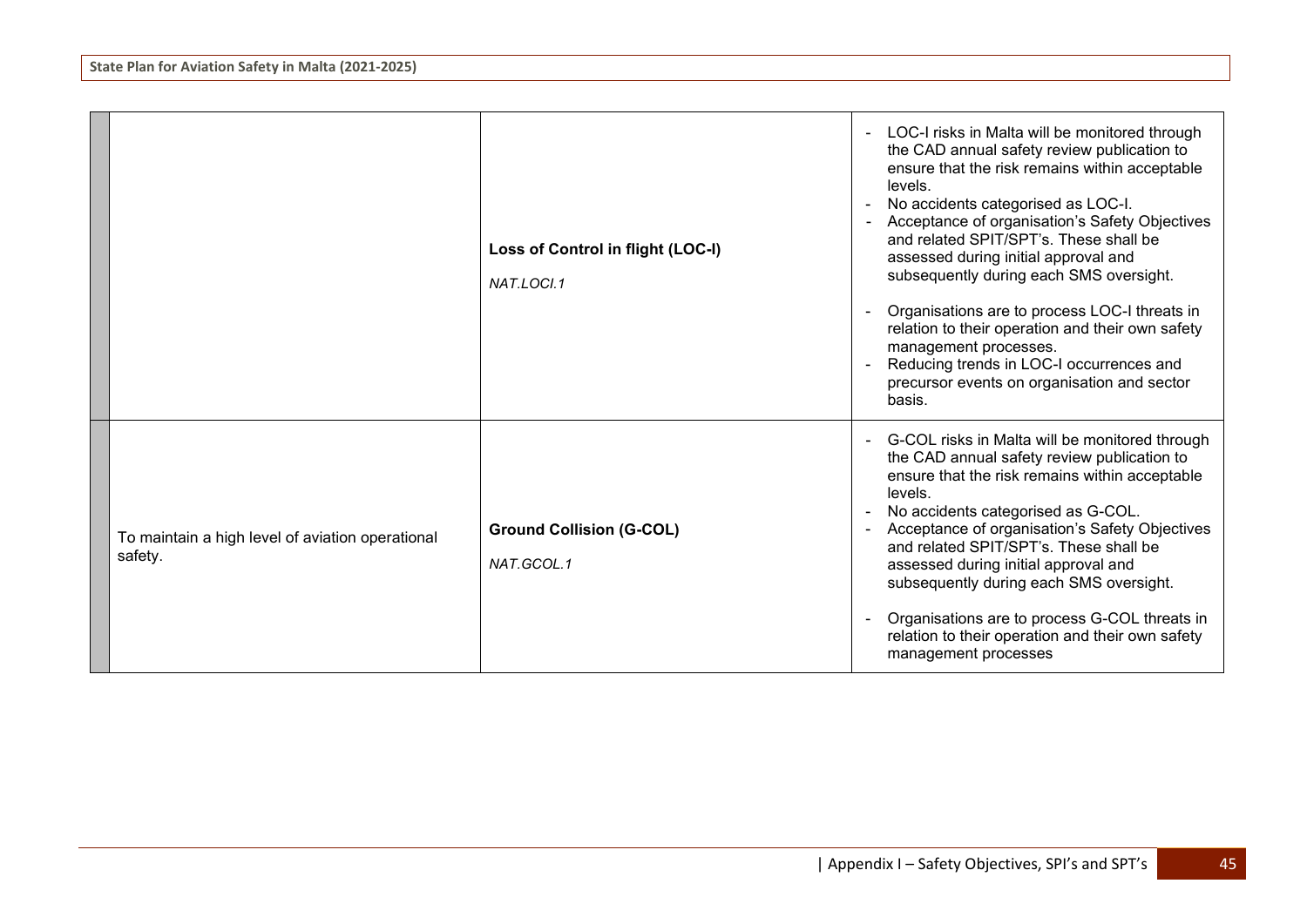| To maintain a high level of ground handling<br>operational safety. | <b>Ground Handling Operations</b><br>NAT.RAMP.1 | No fatal accidents during ground operations<br>$\sim$<br>Acceptance of organisation's Safety Objectives<br>and related SPI/SPT's. These shall be<br>assessed during initial approval and<br>subsequently during each SMS oversight.<br>Organisations are to process ground handling<br>operation threats in relation to their operation<br>and their own safety management processes<br>Reducing trends in ground operations related<br>accidents, serious incidents and occurrences<br>on organisation and sector basis. |
|--------------------------------------------------------------------|-------------------------------------------------|---------------------------------------------------------------------------------------------------------------------------------------------------------------------------------------------------------------------------------------------------------------------------------------------------------------------------------------------------------------------------------------------------------------------------------------------------------------------------------------------------------------------------|
| To maintain a high level of UAS operational safety.                | <b>Unmanned Aircraft Systems</b><br>NAT.UAS.1   | Have no infringements of No-fly<br>$\blacksquare$<br>Zones/restricted areas without prior notification<br>and mitigation measures.<br>Permits of use are issued based on regulatory<br>$\blacksquare$<br>requirements.<br>A comprehensive UAS database to ensure<br>traceability and control.                                                                                                                                                                                                                             |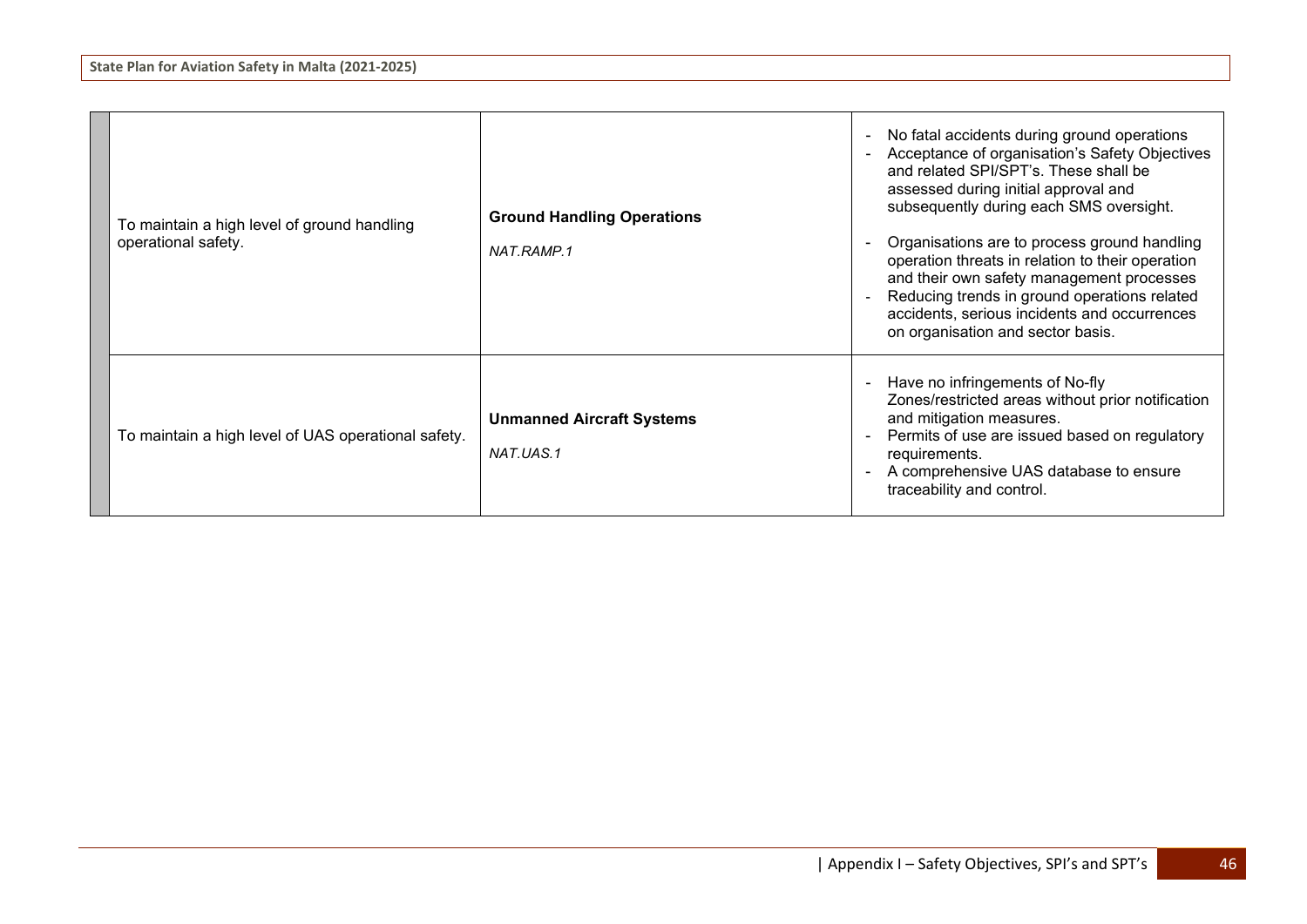#### **c. Objectives for Operators/Organisations by domain**

The following tables present a list of Safety objectives that each Operator/Organisation shall analyse and risk-assess based on their operations. These objectives shall not replace any other specific threats identified by the operator/organisation.

The tables will provide will apply for the following areas of operation:

- **Aerodrome**
- ATM/ANS
- Commercial Air Transport
- Ground Handling
- General Aviation
- Unmanned Aircraft Systems (UAS)
- Airworthiness and Maintenance Organisations

In the SPI column, certain indicators might have one of the following 'layer number' attributed to it:

- 'Layer 1' Identifies the main occurrence category as presented in the ADREP taxonomy fields.
- 'Layer 2' Specific events that are part of particular occurrence categories and/or pre-cursers to an event

*Note: The layer numbers specified are for event tracking purposes and do not constitute any level of importance.*

Every organisation within its area of operation shall take into consideration the additional risks brought about by the COVID-19 pandemic. Apart from adapting their hazard logs, aviation stakeholders shall also refer to any relevant SIB issued by EASA and/or TM-CAD Notices. Due evaluation and implementation of any actions shall be addressed appropriately.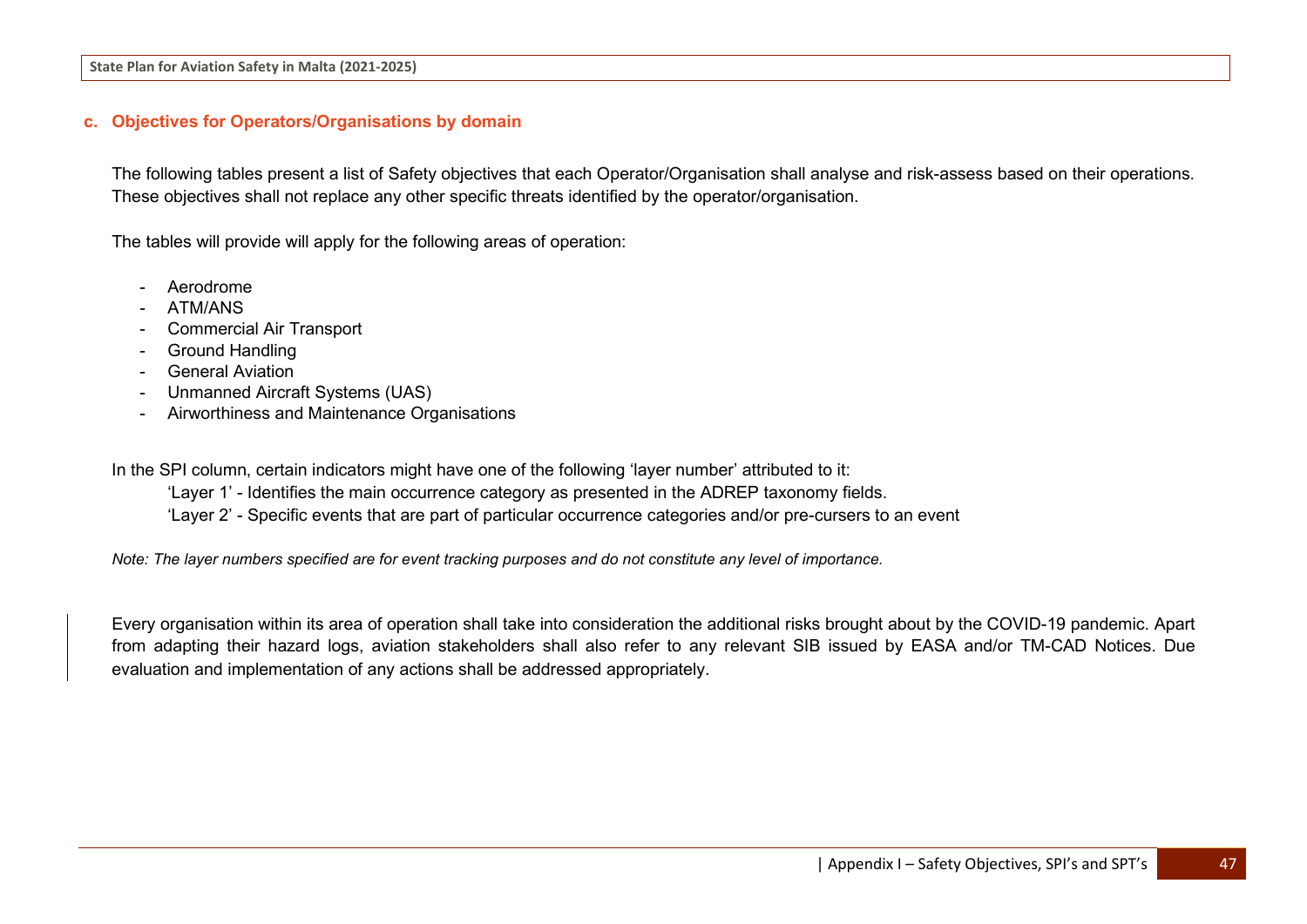| Aerodrome                                                                               |                                                            |                                                                                                                                                                                                                                                                                                                                                                                                                                 |
|-----------------------------------------------------------------------------------------|------------------------------------------------------------|---------------------------------------------------------------------------------------------------------------------------------------------------------------------------------------------------------------------------------------------------------------------------------------------------------------------------------------------------------------------------------------------------------------------------------|
| <b>Safety Objective</b>                                                                 | <b>SPI</b>                                                 | <b>SPT</b>                                                                                                                                                                                                                                                                                                                                                                                                                      |
| Continuous development of safety performance<br>including the implementation of an SMS. | Performance of the organisation's SMS                      | Review of the organisation's SMS for effective<br>implementation, including correct identification of<br>threats and risks, and implementation of required<br>actions.                                                                                                                                                                                                                                                          |
|                                                                                         | <b>Layer 1: Runway Excursion</b>                           | Threats are to be identified and a risk<br>assessment is carried out as part of the<br>operation of the Aerodrome.<br>Development of own Safety Objectives, SPI's,<br>SPT's with a reduction in trends. These are to<br>be developed prior to commencement of<br>operations and reviewed annually.                                                                                                                              |
| To maintain a high level of runway safety                                               | Layer 1: Runway Incursion (vehicle, aircraft or<br>person) | Threats are to be identified and a risk<br>$\sim$<br>assessment is carried out as part of the<br>operation of the Aerodrome.<br>Development of own Safety Objectives, SPI's,<br>SPT's with a reduction in trends. These are to<br>be developed prior to commencement of<br>operations and reviewed annually.<br>Implementation of EU EAPPRI<br>recommendations as appropriate.<br>Implementation of SESAR solutions as feasible |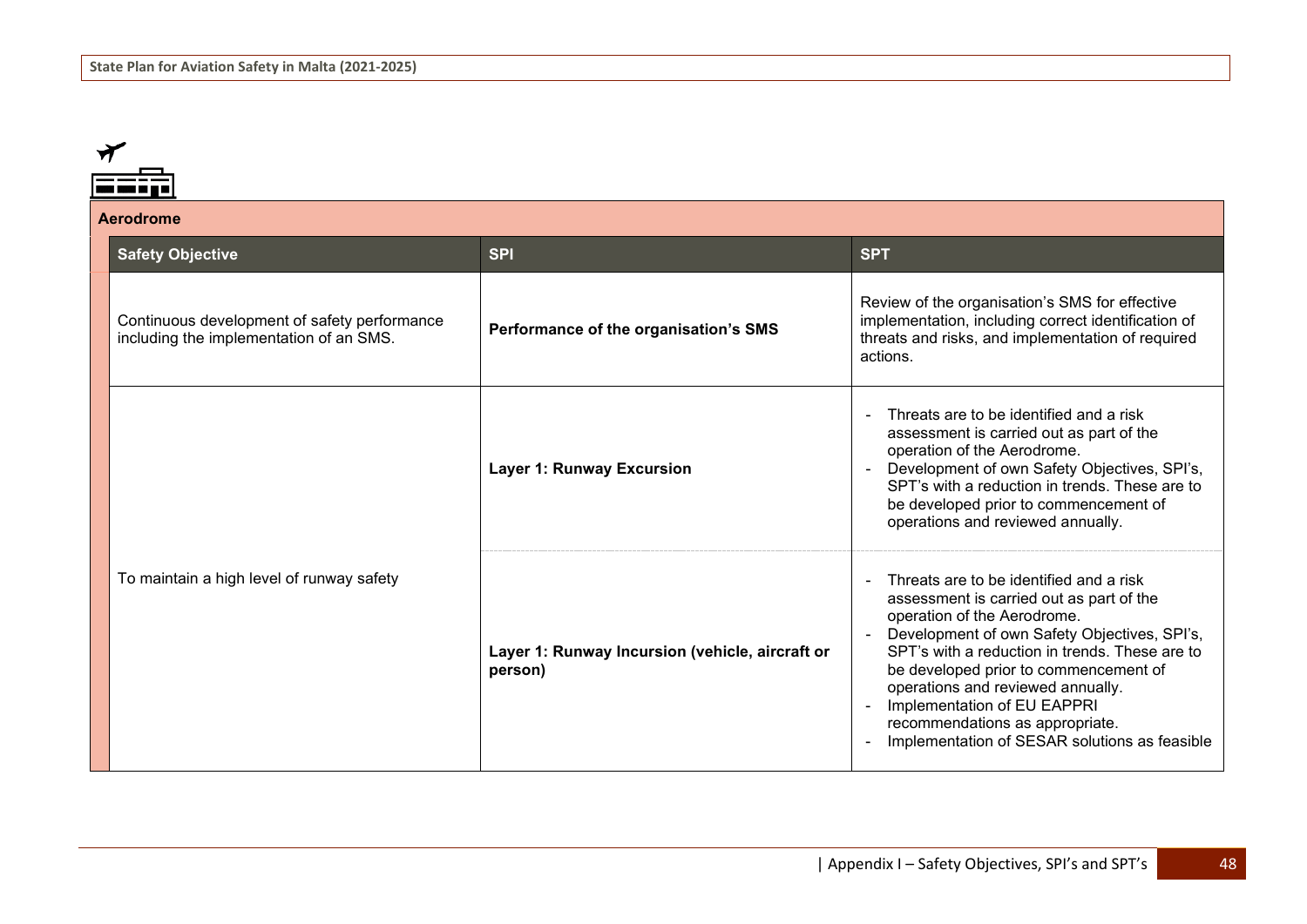| To maintain a high level of aerodrome movement<br>surfaces in relation to aircraft movement areas.                                                  | Layer 2: Aerodrome surface conditions                  | Identify and assess surface deficiencies.<br>Support surface condition monitoring with an<br>effective preventive maintenance programme.                                                                                                                                                                                                                                                     |
|-----------------------------------------------------------------------------------------------------------------------------------------------------|--------------------------------------------------------|----------------------------------------------------------------------------------------------------------------------------------------------------------------------------------------------------------------------------------------------------------------------------------------------------------------------------------------------------------------------------------------------|
| To maintain a high level of safety in relation to FOD<br>in aerodrome areas.                                                                        | Layer 2: FOD control in manoeuvring areas and<br>apron | Threats are to be identified and a risk<br>assessment is carried out as part of the<br>operation of the Aerodrome.<br>- Introduce/Evaluate mitigation measures and<br>review their effectiveness as appropriate.                                                                                                                                                                             |
| To maintain a high level of safety in relation to<br>wildlife control in the aerodrome including potential<br>bird strikes and wildlife collisions. | Layer 1: Bird strikes                                  | Threats are to be identified and a risk<br>assessment is carried out as part of the<br>operation of the Aerodrome.<br>Introduce/Evaluate mitigation measures and<br>review their effectiveness as appropriate.                                                                                                                                                                               |
| To maintain a high level of safety in relation to<br>ground operations in aerodrome movement and<br>manoeuvring areas.                              | Layer 1: RAMP- Ground Handling                         | Threats are to be identified and a risk<br>assessment is carried out as part of the<br>operation of the Aerodrome.<br>Development of own Safety Objectives, SPI's,<br>SPT's with a reduction in trends. These are to<br>be developed prior to commencement of<br>operations and reviewed annually.<br>Enhance safety promotion among Ground<br>$\blacksquare$<br>handling service providers. |
| To maintain a high level of safety in relation to<br>approach and take-off/initial climb paths.                                                     | <b>Fireworks</b>                                       | Threats are to be identified and a risk<br>assessment is carried out as part of the<br>operation of the Aerodrome.<br>Increased level of coordination between parties<br>involved and enhance safety promotion.                                                                                                                                                                              |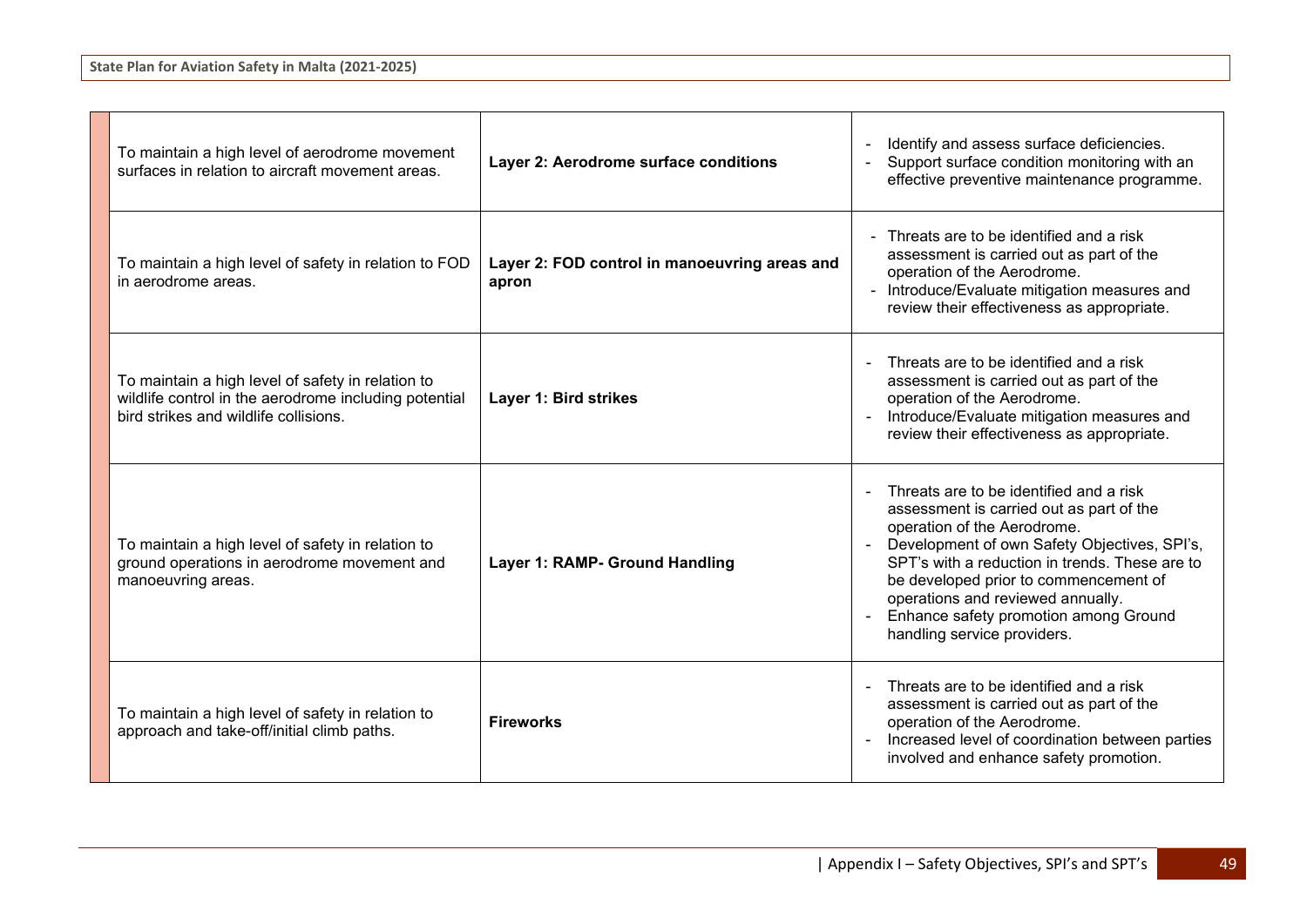| To ensure a safe and progressive restart of<br>Aerodrome Operations |  | Assess SIB's issued by EASA (as revised)<br>and adopt recommendations (ref: SIB<br>2020-07, 2020-13).<br>Identify effective mitigation measures. |
|---------------------------------------------------------------------|--|--------------------------------------------------------------------------------------------------------------------------------------------------|
|---------------------------------------------------------------------|--|--------------------------------------------------------------------------------------------------------------------------------------------------|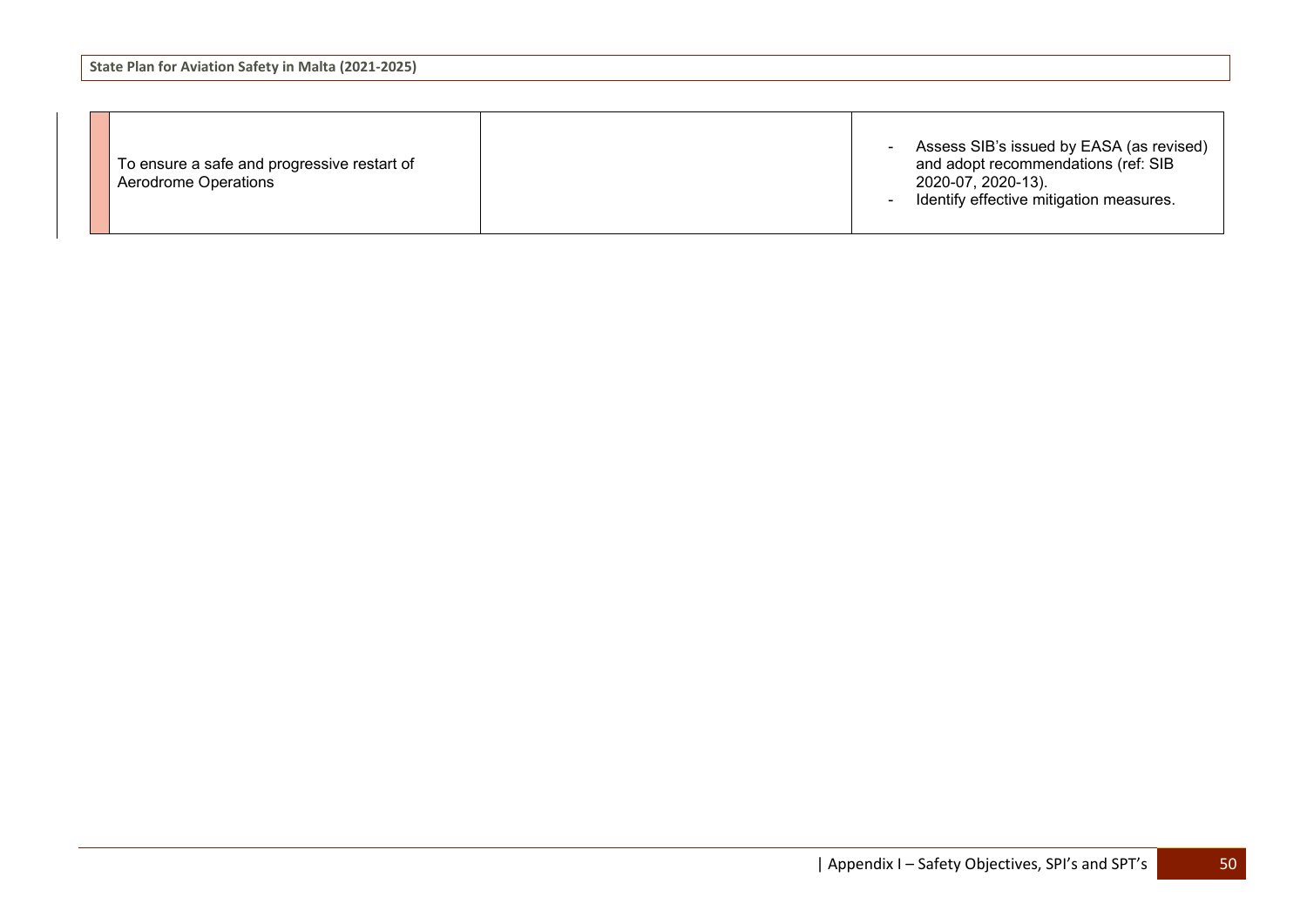

### **ATM/ANS**

| A I IVI/AIVJ                                                                            |                                                            |                                                                                                                                                                                                                                                                                                                                                                                                                                |  |
|-----------------------------------------------------------------------------------------|------------------------------------------------------------|--------------------------------------------------------------------------------------------------------------------------------------------------------------------------------------------------------------------------------------------------------------------------------------------------------------------------------------------------------------------------------------------------------------------------------|--|
| <b>Safety Objective</b>                                                                 | <b>SPI</b>                                                 | <b>SPT</b>                                                                                                                                                                                                                                                                                                                                                                                                                     |  |
| Continuous development of safety performance<br>including the implementation of an SMS. | Performance of the organisation's SMS                      | Review of the organisation's SMS for effective<br>implementation, including correct identification of<br>threats and risks, and implementation of required<br>actions.                                                                                                                                                                                                                                                         |  |
|                                                                                         | <b>Layer 1: Runway Excursion</b>                           | Threats are to be identified and a risk<br>assessment is carried out as part of their<br>operation.<br>Development of own Safety Objectives, SPI's,<br>SPT's with a reduction in trends. These are to<br>be developed prior to commencement of<br>operations and reviewed annually.<br>Full implementation of EU EAPPRE<br>recommendations as appropriately feasible.                                                          |  |
| To maintain a high level of runway safety                                               | Layer 1: Runway Incursion (vehicle, aircraft or<br>person) | Threats are to be identified and a risk<br>assessment is carried out as part of their<br>operation.<br>Development of own Safety Objectives, SPI's,<br>SPT's with a reduction in trends. These are to<br>be developed prior to commencement of<br>operations and reviewed annually.<br>Full implementation of EU EAPPRE<br>$\blacksquare$<br>recommendations as appropriate.<br>Implementation of SESAR solutions as feasible. |  |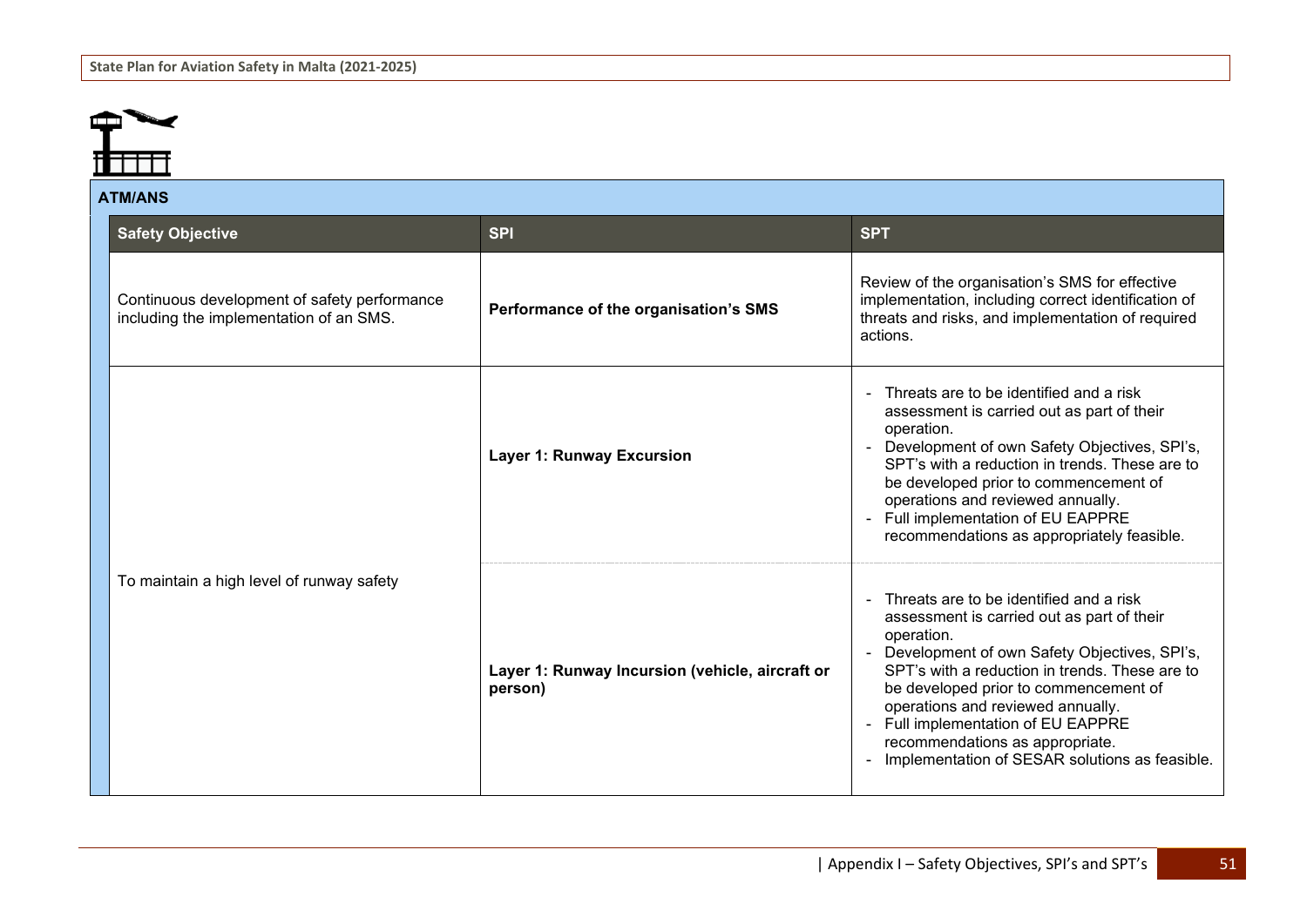| To maintain a high level of safety on movement<br>areas | Layer 1: Ground collisions - collisions while<br>taxiing to or from a runway in use (GCOL) | Threats are to be identified and a risk<br>$\blacksquare$<br>assessment is carried out as part of their<br>operation.                                                                                                                                                                                                                                                                                                                                                                                                                                                                                                                                                                 |
|---------------------------------------------------------|--------------------------------------------------------------------------------------------|---------------------------------------------------------------------------------------------------------------------------------------------------------------------------------------------------------------------------------------------------------------------------------------------------------------------------------------------------------------------------------------------------------------------------------------------------------------------------------------------------------------------------------------------------------------------------------------------------------------------------------------------------------------------------------------|
| To maintain a high level of airspace safety.            | Layer 1: Near misses and Mid-air collisions<br>(MAC)                                       | Threats are to be identified and a risk<br>$\blacksquare$<br>assessment is carried out as part of their<br>operation.<br>Development of own Safety Objectives, SPI's,<br>$\blacksquare$<br>SPT's with a reduction in trends. These are to<br>be developed prior to commencement of<br>operations and reviewed annually.<br>Use of operational data (ex: radar data) to<br>support monitoring and analysis of MAC<br>occurrences.<br>Full implementation of EU EAPAIRR<br>$\blacksquare$<br>recommendations.<br>Implementation of SESAR solutions as feasible.<br>$\sim$<br>Level of Implementation of SESAR solutions<br>aiming to reduce the risk of mid-air collision en-<br>route. |
| To maintain a high level of airspace safety.            | <b>Layer 2: IFR Helicopter Operations</b>                                                  | Implementation of low level IFR helicopter<br>$\blacksquare$<br>routes in controlled airspace, as feasible (Ref<br><b>SESAR Solutions Catalogue).</b>                                                                                                                                                                                                                                                                                                                                                                                                                                                                                                                                 |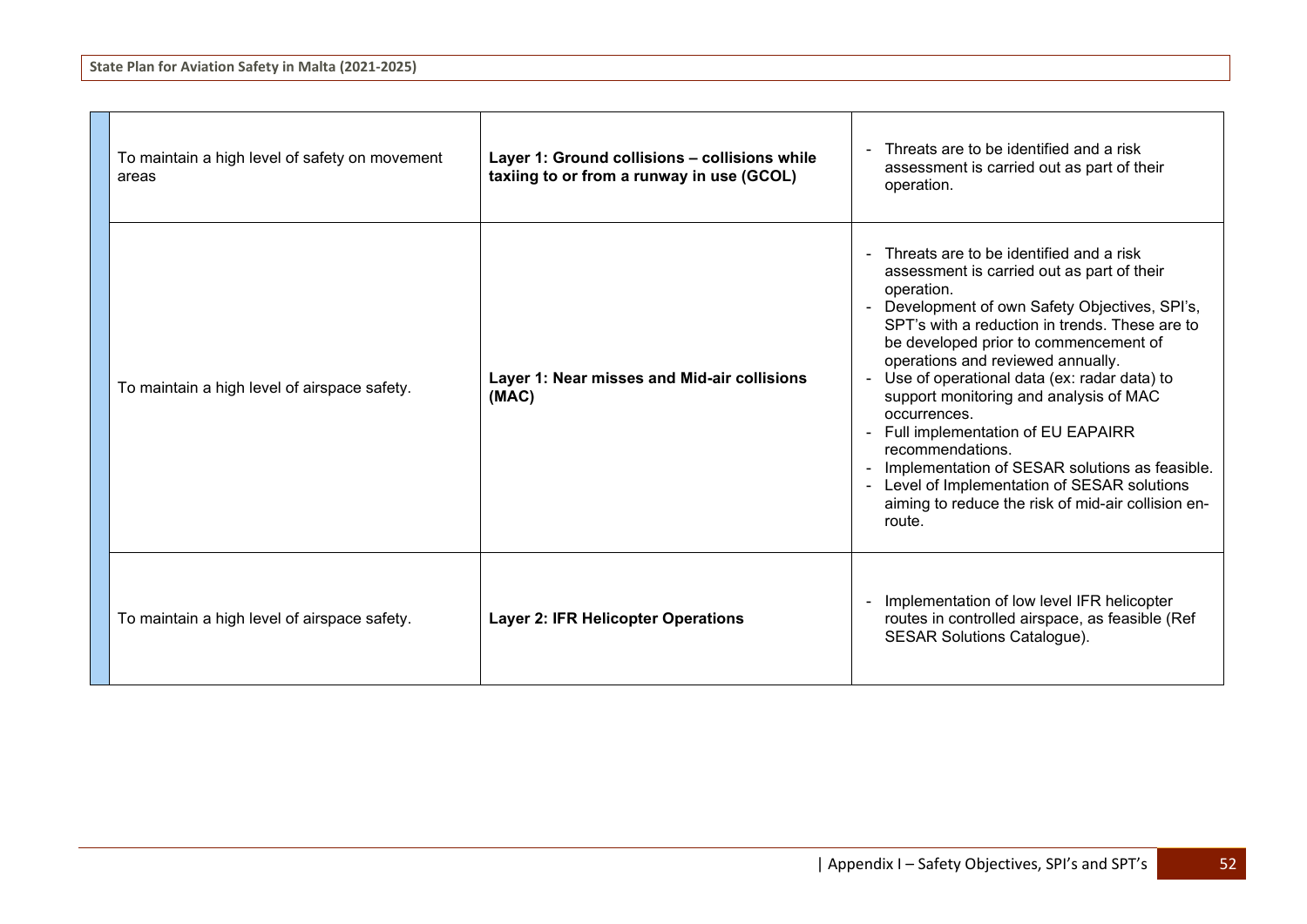|                                                                                                                                    | Layer 2: Air navigation services<br>communications system malfunctions or<br>disruptions (TECH/COM) |                                                                                                                                                                                                                                        |
|------------------------------------------------------------------------------------------------------------------------------------|-----------------------------------------------------------------------------------------------------|----------------------------------------------------------------------------------------------------------------------------------------------------------------------------------------------------------------------------------------|
| To maintain a high level of ATM/ANS technical<br>systems and relevant functions with minimal<br>disruptions and effects on safety. | Layer 2: Air navigation services navigation<br>system malfunctions or disruptions<br>(TECH/NAV)     | Threats of failures to be identified and a risk<br>assessment is carried out as part of their<br>operation including any necessary control<br>actions and their efficiency.<br>Failures are to be monitored for trends.                |
|                                                                                                                                    | Layer 2: Air navigation services surveillance<br>system malfunctions or disruptions<br>(TECH/COM)   |                                                                                                                                                                                                                                        |
| To ensure that ATCO operational competencies<br>and skills are maintained.                                                         | Layer 2: Human performance and knowledge:<br><b>Maintenance of ATCO skills</b>                      | - Conduct necessary assessments and identify<br>any threats relevant to operational disruptions.<br>- Assess and adapt as appropriate<br>recommendations deriving from EASA<br>published material and/or accredited ATM/ANS<br>bodies. |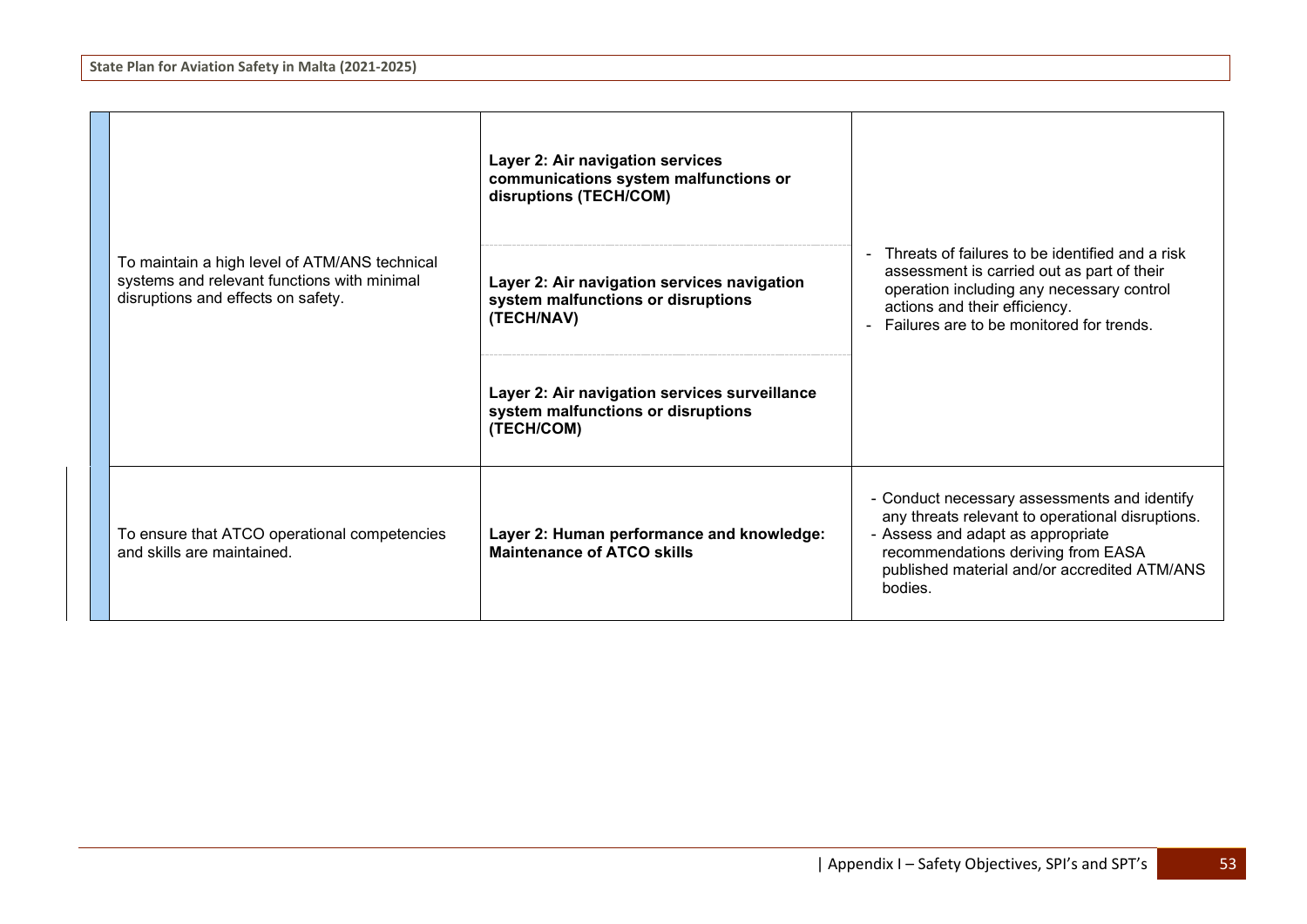

| <b>Commercial Air Transport</b> |                                                                                                                           |                                                                                                                                         |                                                                                                                                                                                                                                                                                                                                                                                                                                                                                           |
|---------------------------------|---------------------------------------------------------------------------------------------------------------------------|-----------------------------------------------------------------------------------------------------------------------------------------|-------------------------------------------------------------------------------------------------------------------------------------------------------------------------------------------------------------------------------------------------------------------------------------------------------------------------------------------------------------------------------------------------------------------------------------------------------------------------------------------|
|                                 | <b>Safety Objective</b>                                                                                                   | <b>SPI</b>                                                                                                                              | <b>SPT</b>                                                                                                                                                                                                                                                                                                                                                                                                                                                                                |
|                                 | Continuous development of safety performance<br>including the implementation of an SMS.                                   | Performance of the organisation's SMS                                                                                                   | Review of the organisation's SMS for effective<br>implementation, including correct identification of<br>threats and risks, and implementation of required<br>actions.                                                                                                                                                                                                                                                                                                                    |
|                                 | To continuously improve safety by assessing and<br>mitigating the risks relating to Cabin Safety Events.                  | <b>Layer 1: Cabin Safety Events</b><br>Pre-cursors to consider:<br>- Unruly passengers                                                  | Threats are to be identified and a risk<br>assessment is carried out as part of their<br>operation.<br>Development of own Safety Objectives, SPI's,<br>SPT's with a reduction in trends. These are to<br>be developed prior to commencement of<br>operations and reviewed annually.                                                                                                                                                                                                       |
|                                 | To continuously improve safety by assessing and<br>mitigating the risks relating to Loss Of Control In-<br>Flight events. | Layer 1: Loss of Control In-Flight (LOC-I)<br>Pre-cursors to consider:<br>- Unstabilised approach<br>- Incorrect aircraft configuration | Threats are to be identified and a risk<br>assessment is carried out as part of their<br>operation.<br>Development of own Safety Objectives, SPI's,<br>SPT's with a reduction in trends. These are to<br>be developed prior to commencement of<br>operations and reviewed annually.<br>Use of FDM data to support monitoring and<br>analysis of LOC-I events.<br>Ensuring all flight crews are trained in upset<br>recognition and recovery (UPRT) procedures<br>and CRM (as applicable). |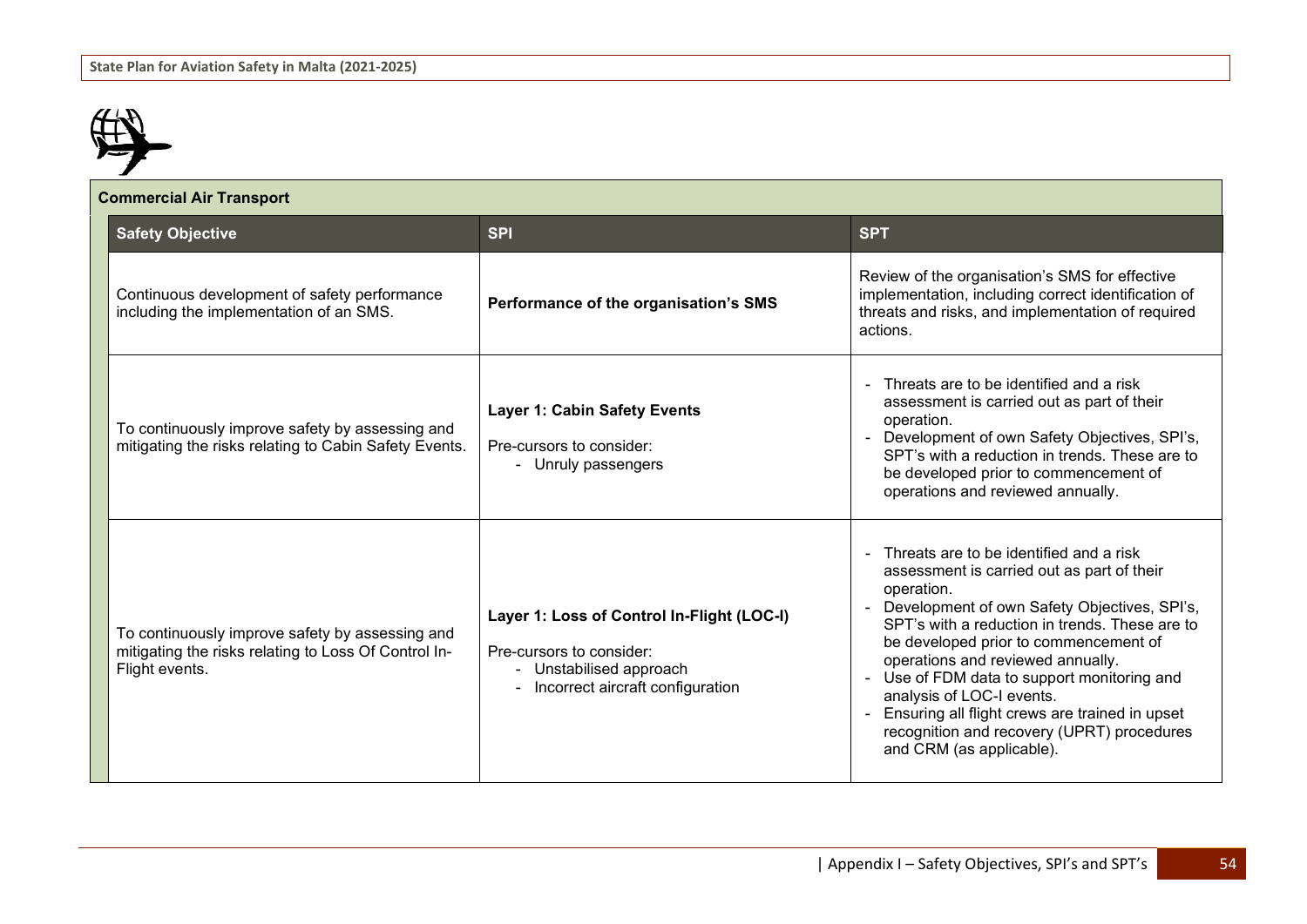| To continuously improve safety by assessing and<br>mitigating the risks relating to Mid-Air collisions and<br>near misses events. | Layer 1: Airprox/ Mid-Air collisions (MAC)<br>Pre-cursors to consider:<br>- Level Bust(s)<br>- TCAS RA                            | Threats are to be identified and a risk<br>assessment is carried out as part of their<br>operation.<br>Development of own Safety Objectives, SPI's,<br>SPT's with a reduction in trends. These are to<br>be developed prior to commencement of<br>operations and reviewed annually.<br>- Use of FDM data to support monitoring and<br>analysis of MAC events.<br>- Full implementation of EU EAPAIRR<br>recommendations as appropriately feasible. |
|-----------------------------------------------------------------------------------------------------------------------------------|-----------------------------------------------------------------------------------------------------------------------------------|----------------------------------------------------------------------------------------------------------------------------------------------------------------------------------------------------------------------------------------------------------------------------------------------------------------------------------------------------------------------------------------------------------------------------------------------------|
| To continuously improve safety by assessing and<br>mitigating the risks relating to Controlled Flight Into<br>Terrain events.     | Layer 1: Controlled Flight Into Terrain (CFIT)<br>Pre-cursors to consider:<br>- Terrain Warning<br>- Incorrect Altimeter settings | Threats are to be identified and a risk<br>assessment is carried out as part of their<br>operation.<br>Development of own Safety Objectives, SPI's,<br>SPT's with a reduction in trends. These are to<br>be developed prior to commencement of<br>operations and reviewed annually.<br>Use of FDM data to support monitoring and<br>analysis of CFIT events.                                                                                       |
| To maintain a high level of runway safety                                                                                         | <b>Layer 1: Runway Excursion</b>                                                                                                  | Threats are to be identified and a risk<br>assessment is carried out as part of their<br>operation.<br>Development of own Safety Objectives, SPI's,<br>SPT's with a reduction in trends. These are to<br>be developed prior to commencement of<br>operations and reviewed annually.<br>- Full implementation of EU EAPPRE<br>recommendations as appropriately feasible.                                                                            |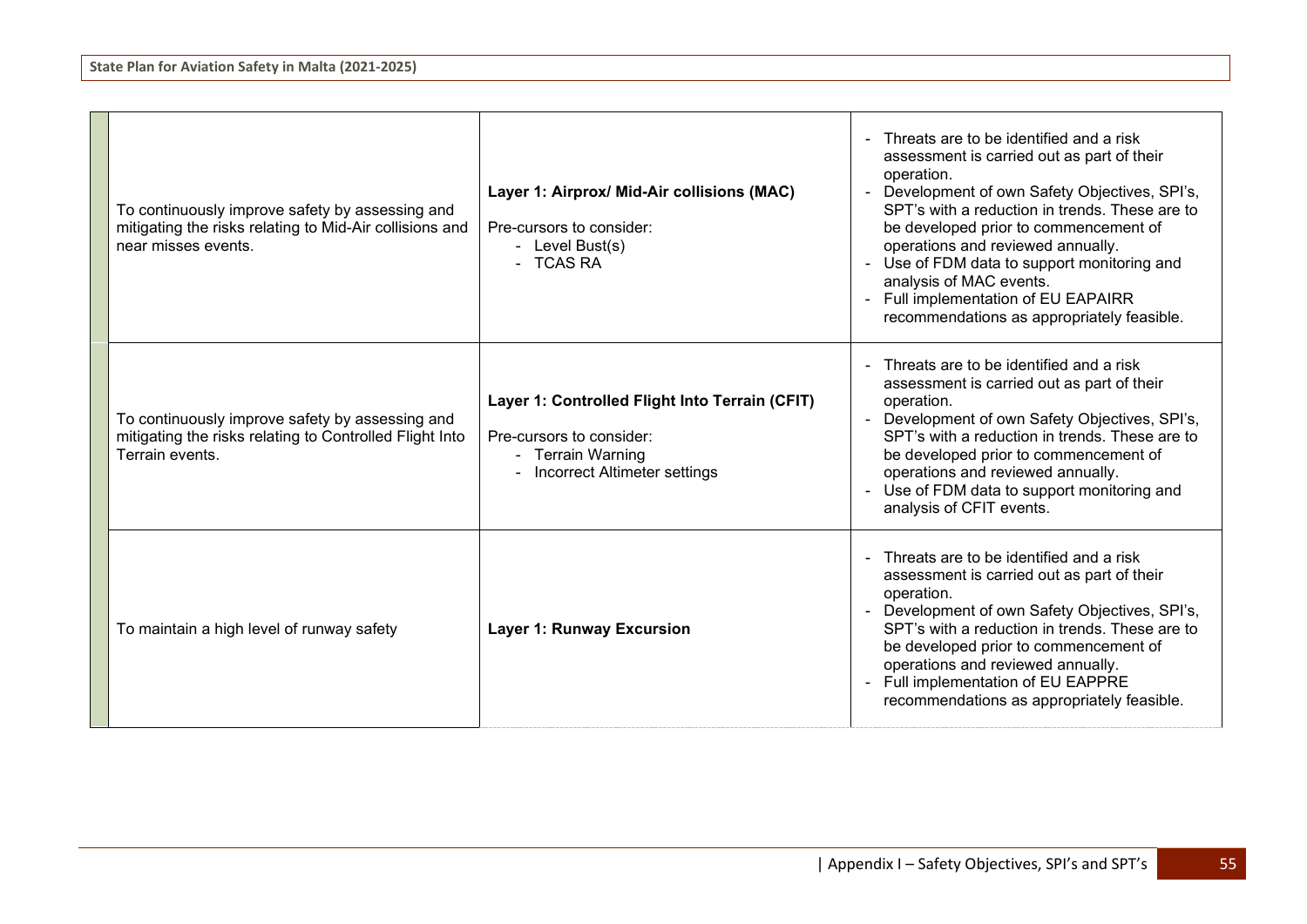|                                                                                                                          | Layer 1: Runway Incursion (vehicle, aircraft or<br>person)                                                                                                                                       | Threats are to be identified and a risk<br>assessment is carried out as part of their<br>operation.<br>Development of own Safety Objectives, SPI's,<br>SPT's with a reduction in trends. These are to<br>be developed prior to commencement of<br>operations and reviewed annually.<br>- Full implementation of EU EAPPRE<br>recommendations as appropriate.<br>Implementation of SESAR solutions as feasible. |
|--------------------------------------------------------------------------------------------------------------------------|--------------------------------------------------------------------------------------------------------------------------------------------------------------------------------------------------|----------------------------------------------------------------------------------------------------------------------------------------------------------------------------------------------------------------------------------------------------------------------------------------------------------------------------------------------------------------------------------------------------------------|
| To continuously improve safety by assessing and<br>mitigating the risks relating to Laser attack events.                 | Layer 2: Laser attacks                                                                                                                                                                           | - Threats are to be identified and a risk<br>assessment is carried out as part of their<br>operation.<br>- Development of own Safety Objectives, SPI's,<br>SPT's with a reduction in trends. These are to<br>be developed prior to commencement of<br>operations and reviewed annually.                                                                                                                        |
| To continuously improve safety by assessing and<br>mitigating the risks relating to Fatigue-related<br>events.           | Layer 2: Fatigue                                                                                                                                                                                 | - Threats are to be identified and a risk<br>assessment is carried out as part of their<br>operation.<br>- Development of own Safety Objectives, SPI's,<br>SPT's with a reduction in trends. These are to<br>be developed prior to commencement of<br>operations and reviewed annually.<br>Monitor Fatigue risk management systems and<br>how they are addressed.                                              |
| To continuously improve safety by assessing and<br>mitigating the risks relating to Fire or Smoke on<br>aircraft events. | Layer 1: Fire or smoke on aircraft<br>Pre-cursors to consider:<br>- Aircraft component failures (incl. powerplant)<br>- Galley area electrical failures<br>- Lithium Batteries (Thermal runaway) | Threats are to be identified and a risk<br>assessment is carried out as part of their<br>operation.<br>Development of own Safety Objectives, SPI's,<br>SPT's with a reduction in trends. These are to<br>be developed prior to commencement of<br>operations and reviewed annually.                                                                                                                            |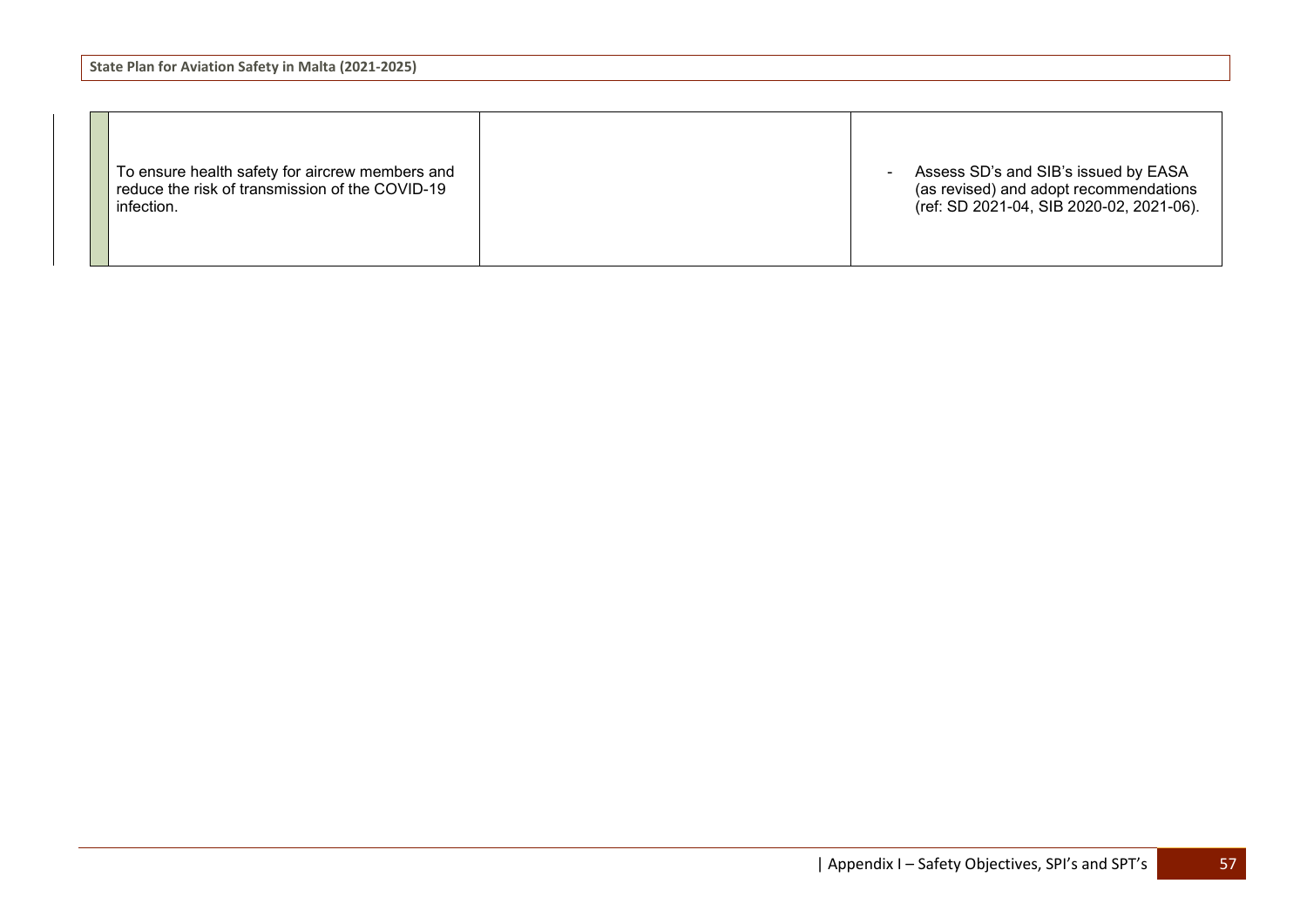

| <b>Ground Handling</b> |                                                                                                      |                                                                           |                                                                                                                                                                                                                                                                                                                                                                                                                                                                           |
|------------------------|------------------------------------------------------------------------------------------------------|---------------------------------------------------------------------------|---------------------------------------------------------------------------------------------------------------------------------------------------------------------------------------------------------------------------------------------------------------------------------------------------------------------------------------------------------------------------------------------------------------------------------------------------------------------------|
|                        | <b>Safety Objective</b>                                                                              | <b>SPI</b>                                                                | <b>SPT</b>                                                                                                                                                                                                                                                                                                                                                                                                                                                                |
|                        | Continuous development of safety performance<br>including the implementation of an SMS.              | Performance of the organisation's SMS                                     | Review of the organisation's SMS for effective<br>implementation, including correct identification of<br>threats and risks, and implementation of required<br>actions.                                                                                                                                                                                                                                                                                                    |
|                        | To continuously improve safety by assessing and<br>mitigating the risks due to ground operations and | Poor-condition and preventive maintenance of<br>ground handling equipment | Threats are to be identified and a risk<br>assessment is carried out as part of their<br>operation.<br>Development of own Safety Objectives, SPI's,<br>SPT's with a reduction in trends. These are to<br>be developed prior to commencement of<br>operations and reviewed annually.<br>Devise a preventive maintenance schedule.<br>Increase awareness among ground handling<br>personnel about the importance of ground-<br>handling equipment condition and monitoring. |
|                        | general ground handling activities.                                                                  | <b>Adherence to Apron procedures</b>                                      | Threats are to be identified and a risk<br>assessment is carried out as part of their<br>operation.<br>Development of own Safety Objectives, SPI's,<br>SPT's with a reduction in trends. These are to<br>be developed prior to commencement of<br>operations and reviewed annually.<br>Increase awareness among ground handling<br>personnel about Apron traffic diligence.                                                                                               |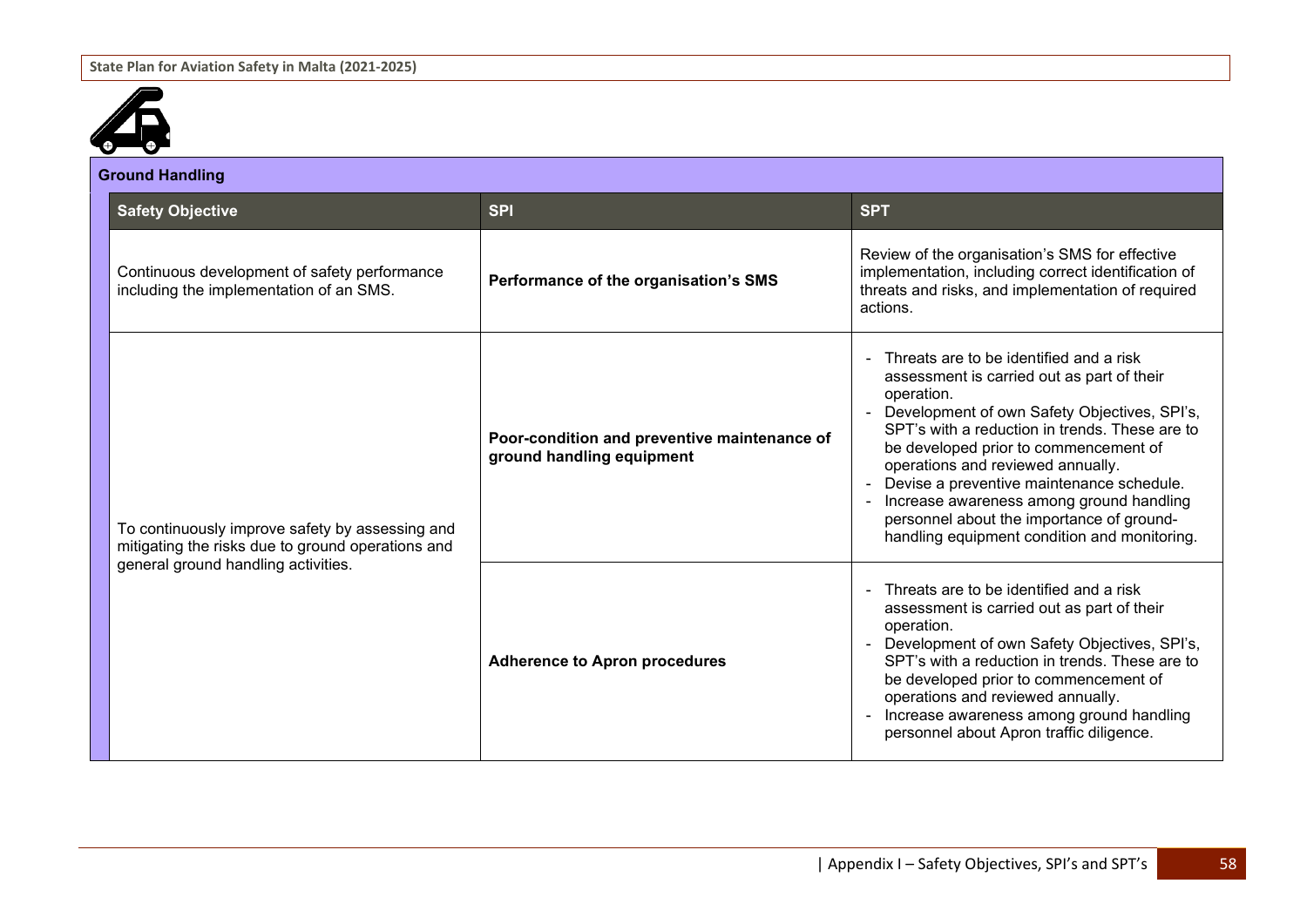|                                                                                                 | Ground-handling induced FOD on aircraft<br>movement areas                                              | - Threats are to be identified and a risk<br>assessment is carried out as part of their<br>operation.<br>Development of own Safety Objectives, SPI's,<br>$\blacksquare$<br>SPT's with a reduction in trends. These are to<br>be developed prior to commencement of<br>operations and reviewed annually. |
|-------------------------------------------------------------------------------------------------|--------------------------------------------------------------------------------------------------------|---------------------------------------------------------------------------------------------------------------------------------------------------------------------------------------------------------------------------------------------------------------------------------------------------------|
|                                                                                                 | <b>Collision with Aircraft / Aircraft damage</b>                                                       | - Threats are to be identified and a risk<br>assessment is carried out as part of their<br>operation.<br>Development of own Safety Objectives, SPI's,<br>SPT's with a reduction in trends. These are to<br>be developed prior to commencement of<br>operations and reviewed annually.                   |
| ensure safe return-to-operations following<br>To<br>operational slowdown period due to COVID-19 | Return to operations plan, including focus on<br>general operations, GSE and personnel<br>competencies | Assess SIB's issued by EASA (as revised) and<br>adopt recommendations (ref: SIB 2020-13).                                                                                                                                                                                                               |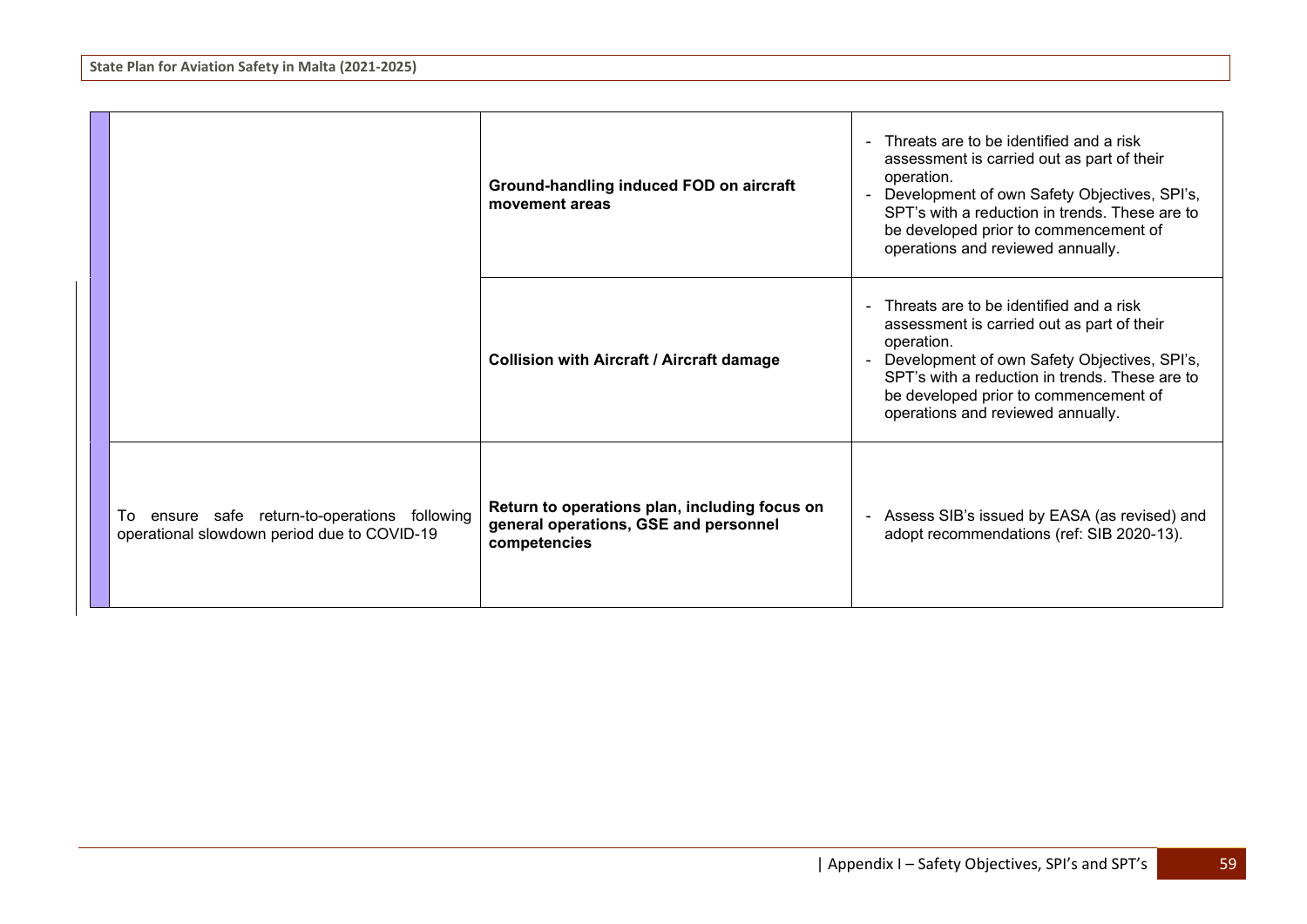

| <b>General Aviation</b>                                                                                                         |                                                                                                                    |                                                                                                                                                                                                                                                                                                                                                                                                             |
|---------------------------------------------------------------------------------------------------------------------------------|--------------------------------------------------------------------------------------------------------------------|-------------------------------------------------------------------------------------------------------------------------------------------------------------------------------------------------------------------------------------------------------------------------------------------------------------------------------------------------------------------------------------------------------------|
| <b>Safety Objective</b>                                                                                                         | <b>SPI</b>                                                                                                         | <b>SPT</b>                                                                                                                                                                                                                                                                                                                                                                                                  |
| Continuous development of safety performance<br>including the implementation of an SMS.                                         | Performance of the organisation's SMS                                                                              | Review of the organisation's SMS for effective<br>implementation, including correct identification of<br>threats and risks, and implementation of required<br>actions.                                                                                                                                                                                                                                      |
| To continuously improve safety by assessing and<br>mitigating the risks relating to Loss of Control In-<br>Flight events.       | Layer 1: Loss of Control In-Flight (LOC-I)<br>Pre-cursors to consider:<br>- Unstabilised approach                  | Threats are to be identified and a risk<br>assessment is carried out as part of their<br>operation.<br>Development of own Safety Objectives, SPI's,<br>SPT's with a reduction in trends. These are to<br>be developed prior to commencement of<br>operations and reviewed annually.<br>Ensuring all flight crews are trained at an proper<br>level for upset recognition and recovery (UPRT)<br>procedures. |
| To continuously improve safety by assessing and<br>mitigating the risks relating to Mid-Air collisions and<br>near miss events. | Layer 1: Airprox/ Mid-Air collisions (MAC)<br>Pre-cursors to consider:<br>- Level Bust(s)<br>Situational awareness | Threats are to be identified and a risk<br>assessment is carried out as part of their<br>operation.<br>Development of own Safety Objectives, SPI's,<br>SPT's with a reduction in trends. These are to<br>be developed prior to commencement of<br>operations and reviewed annually.                                                                                                                         |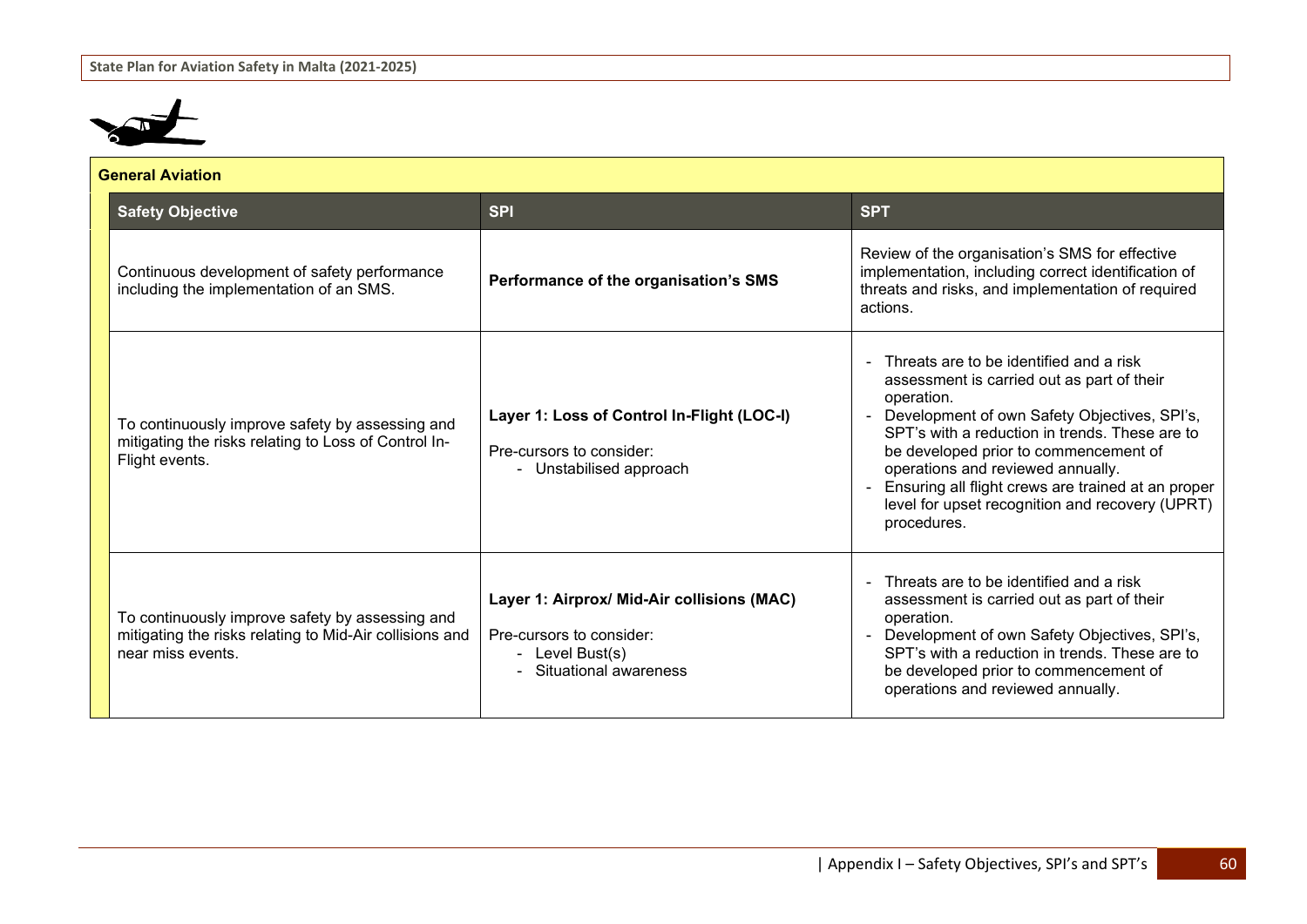| To continuously improve safety by assessing and<br>mitigating the risks relating to Controlled Flight Into<br>Terrain events. | Layer 1: Controlled Flight Into Terrain (CFIT)<br>Pre-cursors to consider:<br><b>Incorrect Altimeter settings</b> | Threats are to be identified and a risk<br>assessment is carried out as part of their<br>operation.<br>Development of own Safety Objectives, SPI's,<br>SPT's with a reduction in trends. These are to<br>be developed prior to commencement of<br>operations and reviewed annually.           |
|-------------------------------------------------------------------------------------------------------------------------------|-------------------------------------------------------------------------------------------------------------------|-----------------------------------------------------------------------------------------------------------------------------------------------------------------------------------------------------------------------------------------------------------------------------------------------|
|                                                                                                                               | <b>Layer 1: Runway Excursion</b>                                                                                  | Threats are to be identified and a risk<br>assessment is carried out as part of their<br>operation.<br>Development of own Safety Objectives, SPI's,<br>SPT's with a reduction in trends. These are to<br>be developed prior to commencement of<br>operations and reviewed annually.           |
| To maintain a high level of runway safety                                                                                     | Layer 1: Runway Incursion (vehicle, aircraft or<br>person)                                                        | Threats are to be identified and a risk<br>assessment is carried out as part of their<br>operation.<br>Development of own Safety Objectives, SPI's,<br>SPT's with a reduction in trends. These are to<br>be developed prior to commencement of<br>operations and reviewed annually.           |
| To continuously improve safety by assessing and<br>mitigating the risks relating to Fire or Smoke on<br>aircraft events.      | Layer 1: Fire or smoke on aircraft                                                                                | Threats are to be identified and a risk<br>$\sim$<br>assessment is carried out as part of their<br>operation.<br>Development of own Safety Objectives, SPI's,<br>SPT's with a reduction in trends. These are to<br>be developed prior to commencement of<br>operations and reviewed annually. |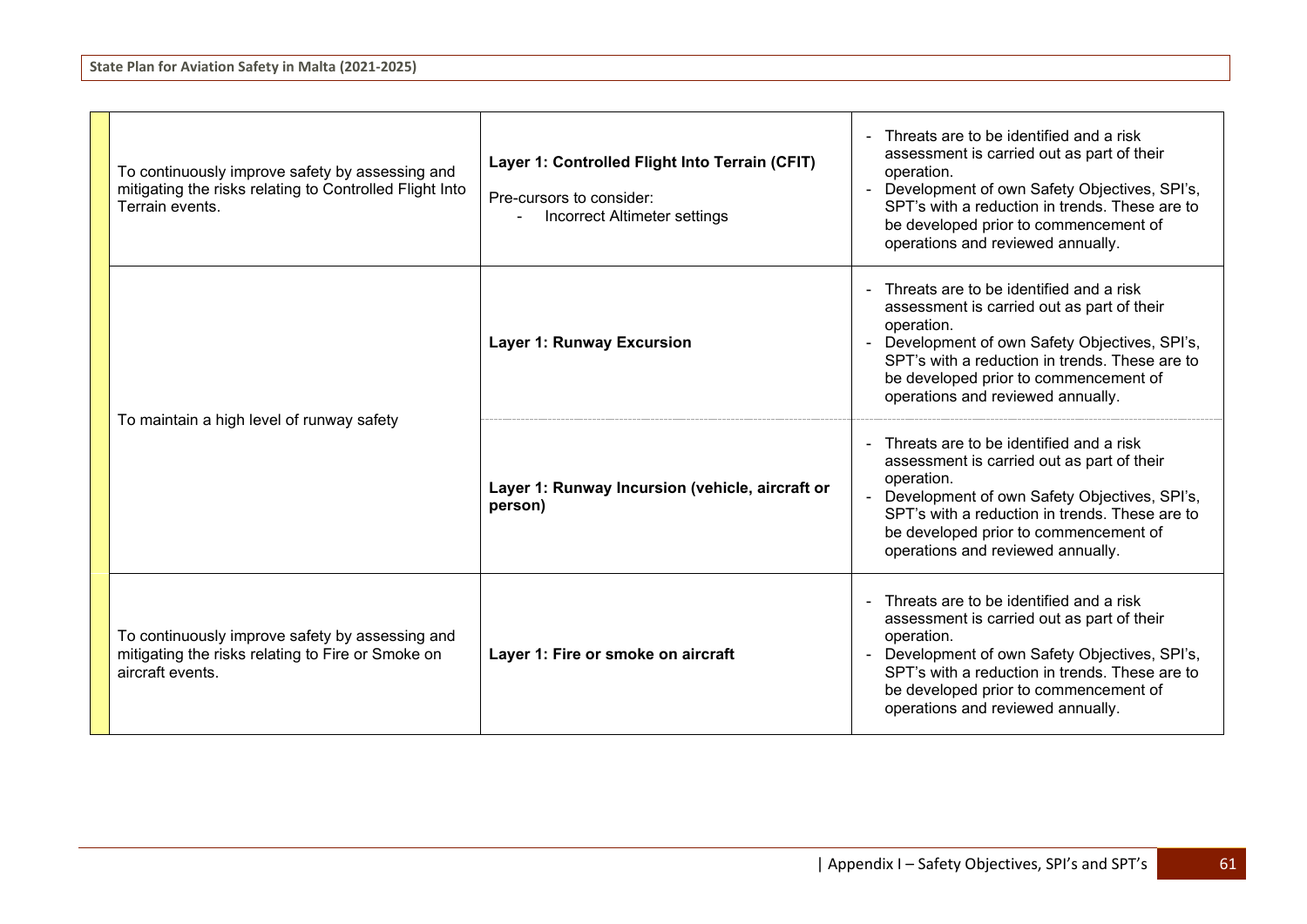|                                                                                                                        | SCF powerplant /. Non-powerplant                         | Threats related to ageing and high utilisation<br>$\blacksquare$<br>aircraft are identified and mitigated.<br>Monitor common failures of component<br>serviceability and operational lifetime |
|------------------------------------------------------------------------------------------------------------------------|----------------------------------------------------------|-----------------------------------------------------------------------------------------------------------------------------------------------------------------------------------------------|
| To continuously improve safety awareness among<br>the GA community and encourage safety reporting<br>of MOR's.         | Enhance the MOR reporting knowledge among<br>users of GA | Increase awareness among general aviation<br>personnel about the importance of reporting<br>MOR's.<br>Enhance safety promotion among general<br>aviation users.                               |
| To ensure that safety awareness and root-cause of<br>latent/repetitive issues are addressed in an<br>effective manner. | Root-cause analysis following an MOR event               | Enhance the Root Cause Analysis, causal<br>$\blacksquare$<br>factors identification and mitigation measures<br>for reportable events.                                                         |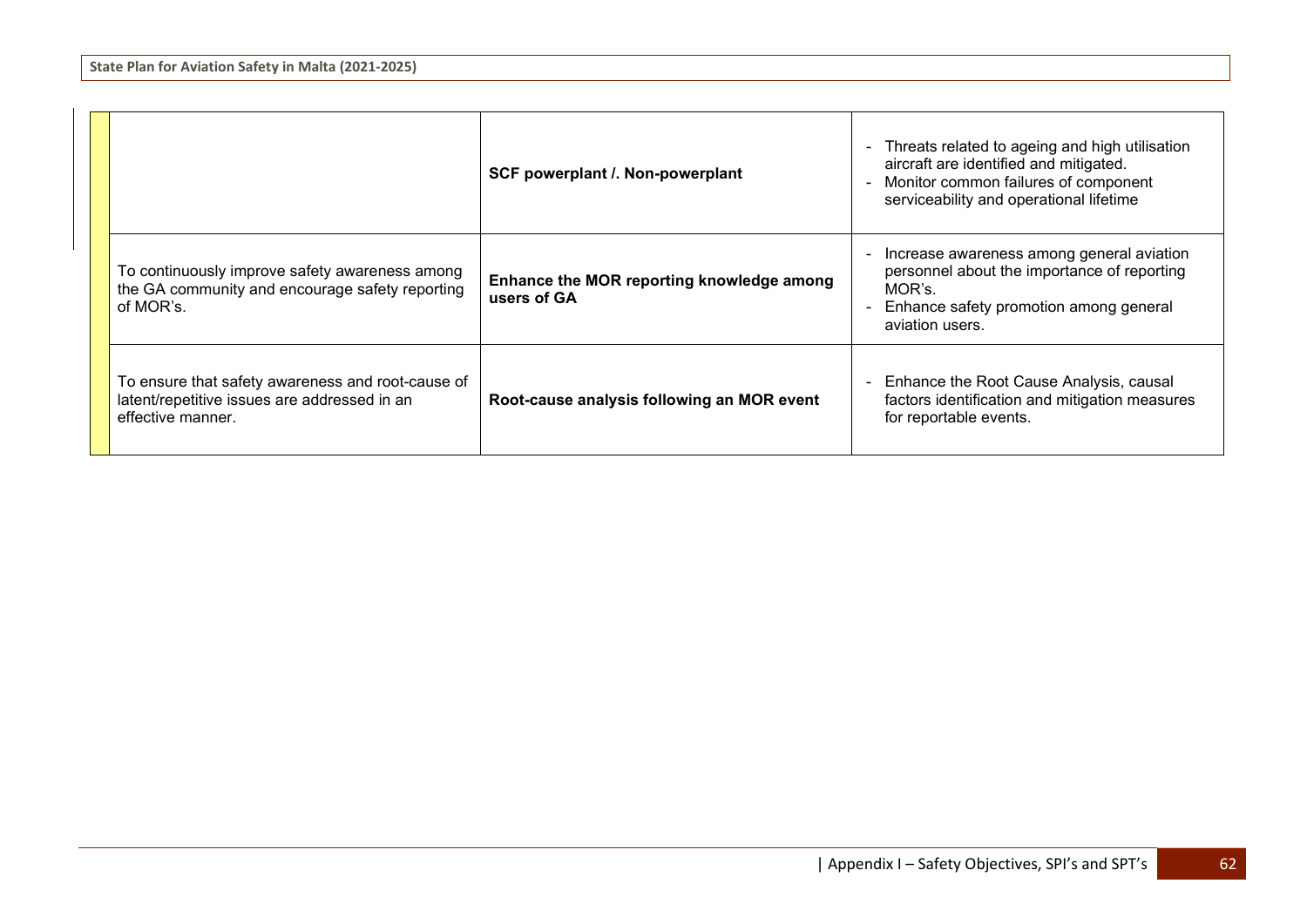

| <b>Unmanned Aircraft Systems (UAS)</b>                                                                             |                                                   |                                                                                                                                                                                          |
|--------------------------------------------------------------------------------------------------------------------|---------------------------------------------------|------------------------------------------------------------------------------------------------------------------------------------------------------------------------------------------|
| <b>Safety Objective</b>                                                                                            | <b>SPI</b>                                        | <b>SPT</b>                                                                                                                                                                               |
| To continuously improve safety by assessing and<br>mitigating the risks in relation to UAS activities.             | Risk assessment depending on type of<br>operation | Threats are to be identified and a risk<br>assessment is carried out as part of their<br>operation.<br>Development of own Safety Objectives, SPI's,<br>SPT's with a reduction in trends. |
| To ensure the safe operation of an UAS in local<br>airspace.                                                       | <b>Flying into No-Fly Zones/Restricted areas</b>  | No-Fly Zones/Restricted areas of operation are<br>identified.                                                                                                                            |
| To ensure that Malta caters for the UAS categories<br>and have a database of UAS models registered<br>with TM-CAD. | <b>Control of UAS inventory</b>                   | All UAS in operation are registered as required<br>by regional and/or national legislation                                                                                               |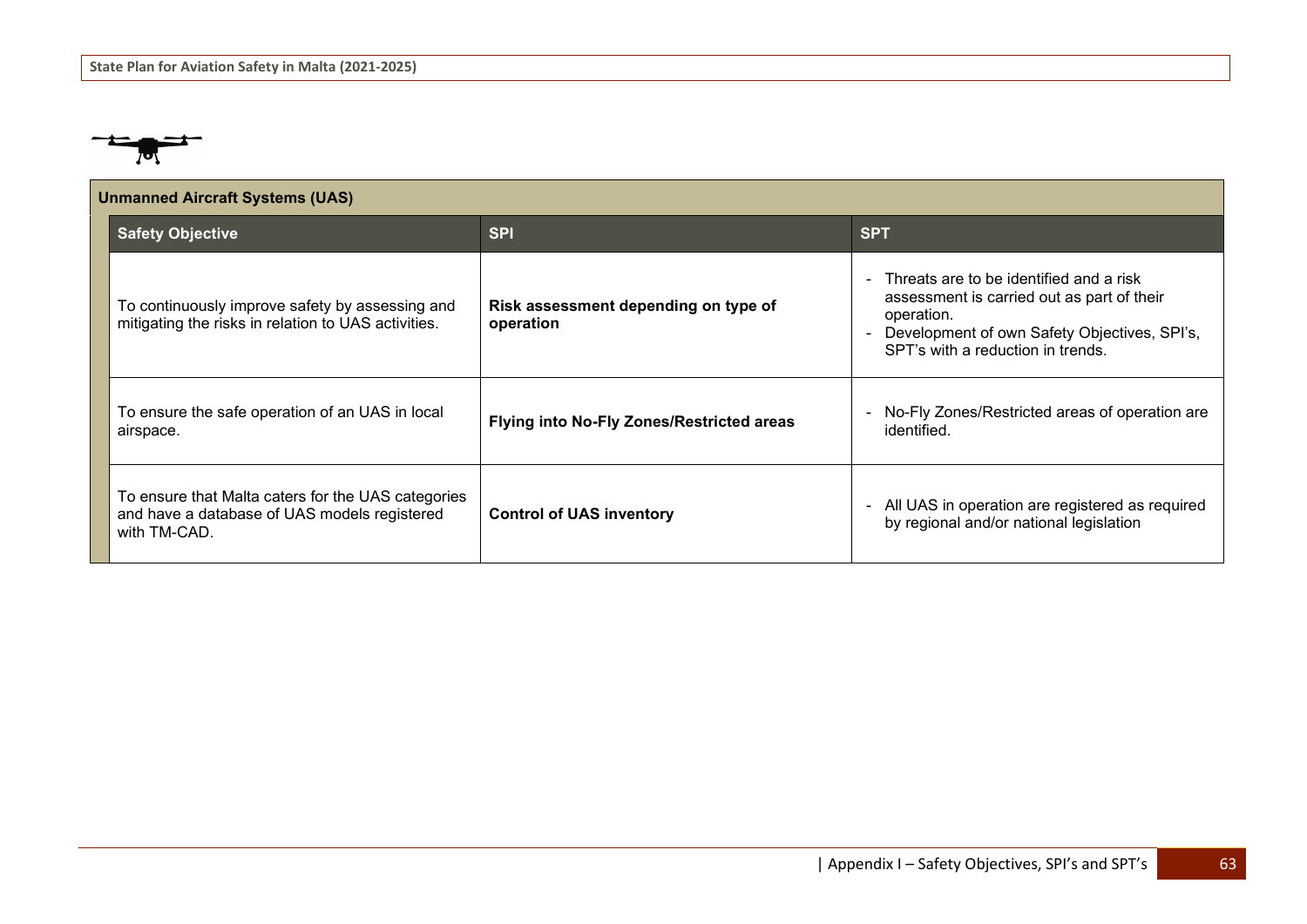

| <b>Airworthiness and Maintenance Organisations</b>                                      |                                                                                        |                                                                                                                                                                                                                                                                                                                                            |
|-----------------------------------------------------------------------------------------|----------------------------------------------------------------------------------------|--------------------------------------------------------------------------------------------------------------------------------------------------------------------------------------------------------------------------------------------------------------------------------------------------------------------------------------------|
| <b>Safety Objective</b>                                                                 | <b>SPI</b>                                                                             | <b>SPT</b>                                                                                                                                                                                                                                                                                                                                 |
| Continuous development of safety performance<br>including the implementation of an SMS. | Performance of the organisation's SMS                                                  | Review of the organisation's SMS for effective<br>implementation, including correct identification of<br>threats and risks, and implementation of required<br>actions.                                                                                                                                                                     |
| To ensure that safety threats are identified and<br>addressed in an effective manner.   | Identification of occurrences related to the<br>maintenance organisation's operations. | Identify shortcomings in maintenance activities<br>$\blacksquare$<br>at a level that may put aviation safety at risk.<br>Threats are to be identified and a risk<br>assessment is carried out as part of their<br>operation.<br>Development of own Safety Objectives, SPI's,<br>SPT's with a reduction in trends and reviewed<br>annually. |
| To ensure the safe installation of correct aircraft<br>parts during maintenance.        | Layer 2: Identification of correct aircraft parts<br>delivery before installation      | Threats are to be identified and a risk<br>assessment is carried out as part of their<br>operation.                                                                                                                                                                                                                                        |
| To ensure the safe maintenance release and<br>related airworthiness documentation.      | Layer 2: Airworthiness documentation<br>managements                                    | Threats are to be identified and a risk<br>$\blacksquare$<br>assessment is carried out as part of their<br>operation.                                                                                                                                                                                                                      |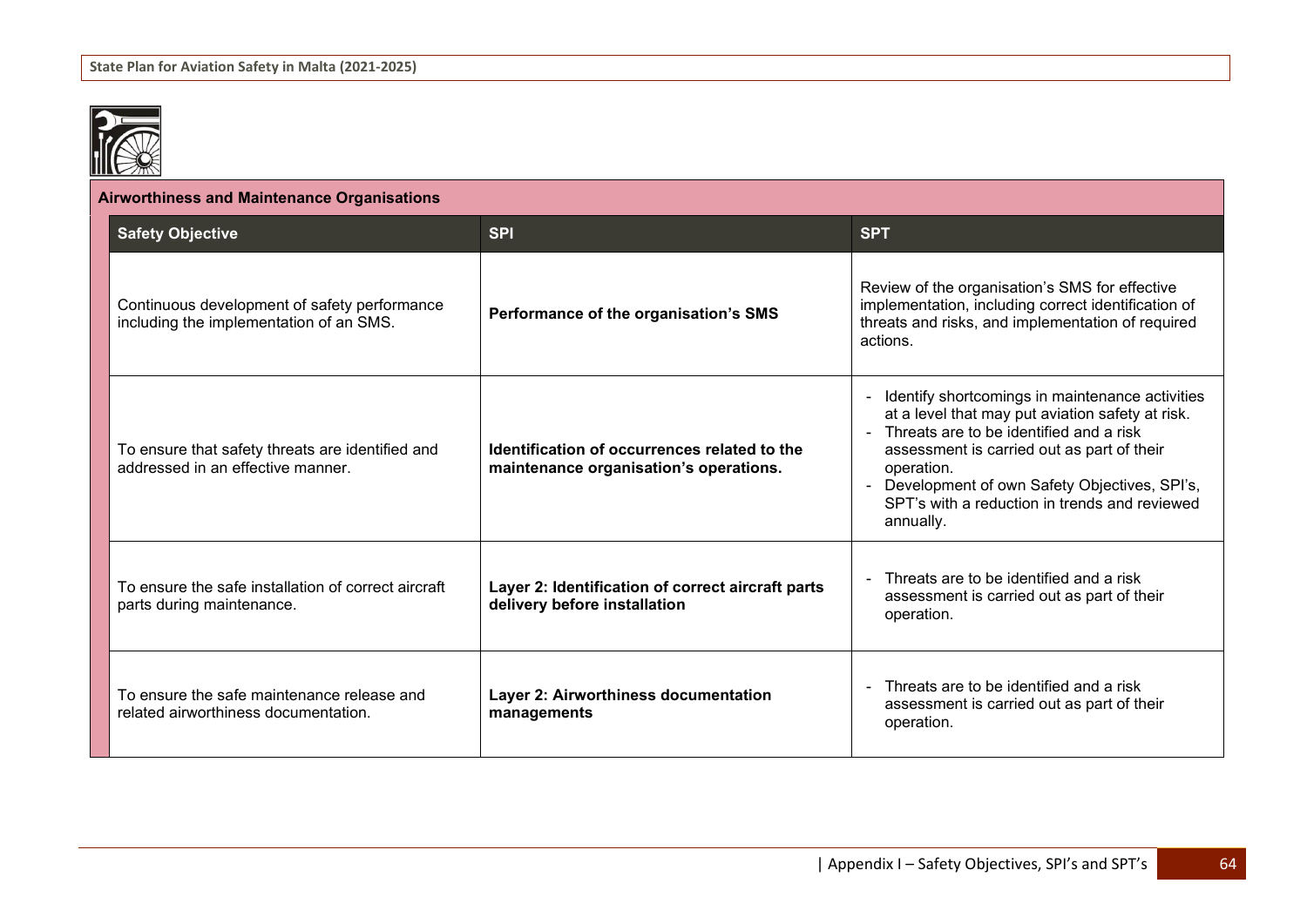|--|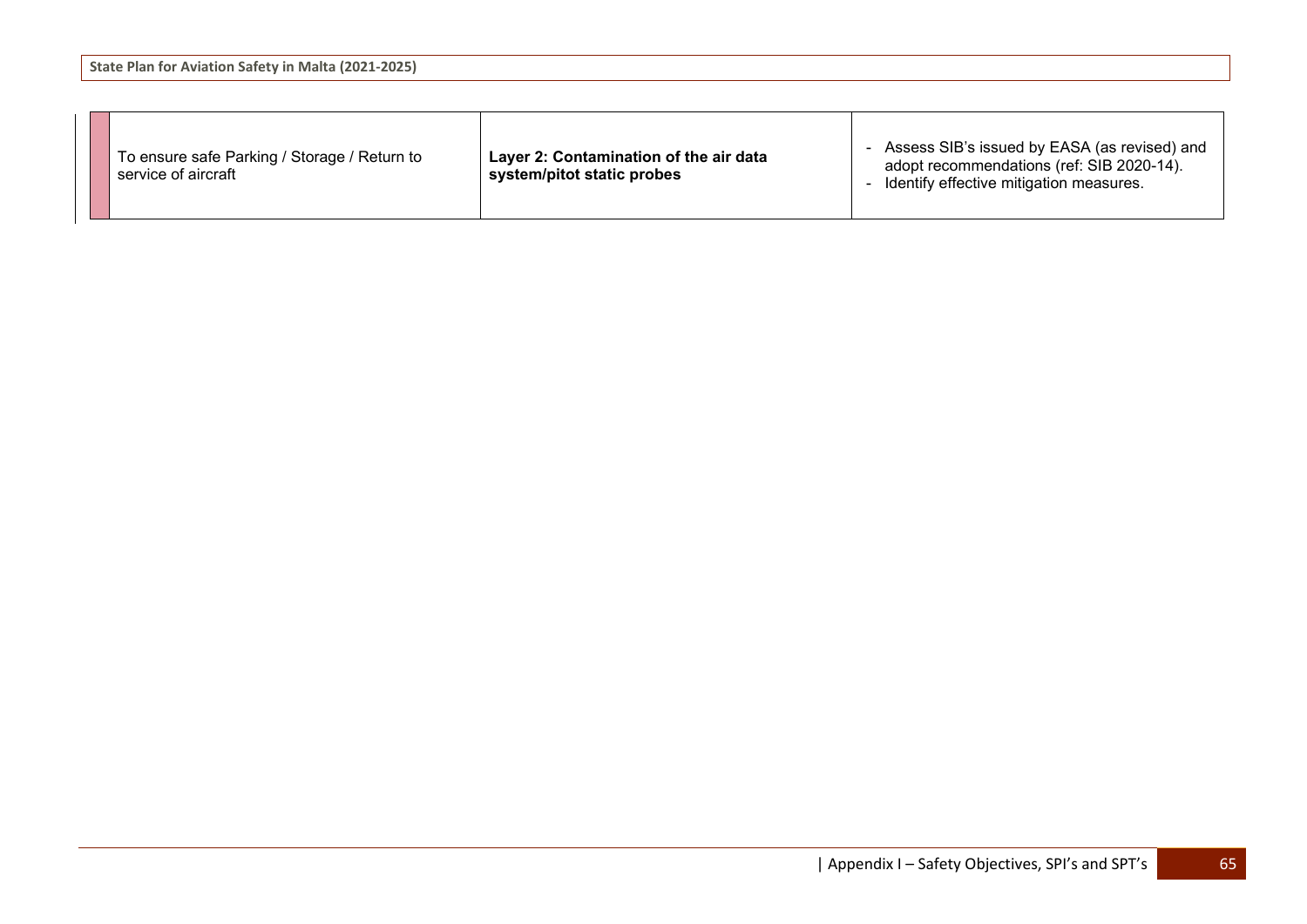## **Appendix II – List of actions in this publication**

| <b>SPAS in Malta</b><br><b>Reference</b> | EPAS<br><b>Reference</b> | <b>EPAS Title</b>                                                                                                |
|------------------------------------------|--------------------------|------------------------------------------------------------------------------------------------------------------|
| <b>SYS.MST.001</b>                       | <b>MST.0001</b>          | Member States to give priority to the work on SSP                                                                |
| <b>SYS.MST.002</b>                       | MST.0002                 | <b>Promotion of SMS</b>                                                                                          |
| <b>SYS.MST.026</b>                       | <b>MST.0026</b>          | <b>SMS</b> assessment                                                                                            |
| <b>SYS.MST.027</b>                       | MST.0027                 | Develop Just Culture in GA                                                                                       |
| <b>SYS.MST.028</b>                       | <b>MST.0028</b>          | Member States to establish and maintain a SPAS                                                                   |
| SYS.MST.028-1                            | MST.0028                 | Member States to establish and maintain a SPAS                                                                   |
| <b>SYS.MST.032</b>                       | <b>MST.0032</b>          | Oversight capabilities/focus areas                                                                               |
| <b>SYS.MST.033</b>                       | MST.0033                 | Sharing of best practices for language proficiency requirements                                                  |
| <b>SYS.MST.035</b>                       | <b>MST.0035</b>          | Oversight capabilities/focus area: fraud cases in Part-147                                                       |
| <b>SYS.MST.036</b>                       | MST.0036                 | PPL/LAPL learning objectives                                                                                     |
| <b>SYS.MST.037</b>                       | <b>MST.0037</b>          | Human Factors Competence for Regulator Staff                                                                     |
| SYS.CAD.071                              | SPT.071,<br>RMT.0720     | (EPAS 2019-2023): Strategy for cybersecurity in aviation<br>(EPAS 2019-2023): Cybersecurity risks                |
| OPS.MST.024                              | <b>MST.0024</b>          | Loss of separation between civil and military aircraft                                                           |
| OPS.MST.030                              | MST.0030                 | Implementation of SESAR solutions aiming to reduce the risk of<br>MAC en-route and in terminal manoeuvring areas |
| OPS.MST.003                              | <b>MST.0003</b>          | Member States should maintain a regular dialogue with their<br>national aircraft operators on FDM programmes     |
| OPS.MST.019                              | MST.0019                 | Better understanding of operators' governance structure                                                          |
| <b>OPS.MST.034</b>                       | <b>MST.0034</b>          | Oversight capabilities/focus area: flight time specification<br>schemes                                          |
| ROT.MST.015                              | MST.0015                 | <b>Helicopter Safety events</b>                                                                                  |
| <b>ROT.MST.031</b>                       | <b>MST.0031</b>          | Implementation of SESAR solutions aiming to facilitate safe<br>instrument flight rules operations                |
| GA.MST.025                               | MST.0025                 | Improvement in the dissemination of safety messages                                                              |
| <b>GA.MST.027</b>                        | <b>MST.0027</b>          | Promotion of safety culture in GA                                                                                |
| ADR.MST.029                              | MST.0029                 | Implementation of SESAR runway safety solutions                                                                  |
| CAD.MST.004                              | <b>MST.004</b>           | EPAS 2018-2022: Include loss of control in flight in national SSP                                                |
| CAD.MST.007                              | <b>MST.007</b>           | EPAS 2018-2022: Include runway excursions in national SSP                                                        |
| CAD.MST.014                              | <b>MST.014</b>           | EPAS 2018-2022: Include runway incursions in national SSP                                                        |
| CAD.MST.010                              | <b>MST.010</b>           | EPAS 2018-2022: Include MACs in national SSP                                                                     |
| <b>CAD.TM.001</b>                        | - - - -                  | Include management of Fatigue risks in national SSP                                                              |
| CAD.MST.018                              | <b>MST.018</b>           | EPAS 2018-2022: Include ground safety in national SSP                                                            |
| CAD.MST.005                              | <b>MST.005</b>           | EPAS 2018-2022: Include fire, smoke and fumes in national SSP                                                    |
| CAD.MST.006                              | MST.006                  | EPAS 2018-2022: Include CFIT in national SSP                                                                     |
| <b>CAD.TM.002</b>                        | - - - -                  | Include management of Laser Attacks in national SSP                                                              |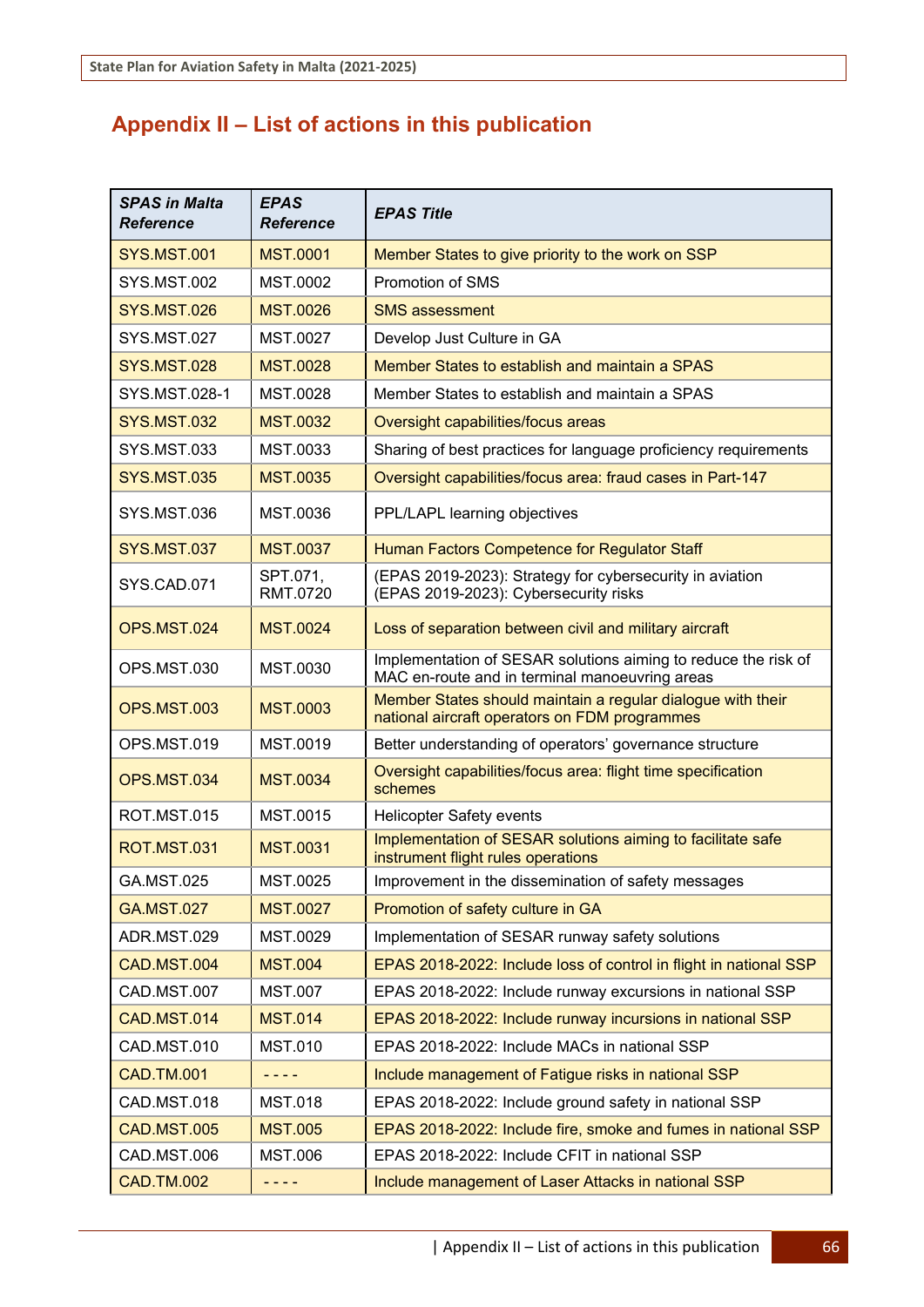**State Plan for Aviation Safety in Malta (2021-2025)**

| CAD.TM.003 | . | Include management of Firework threats in national SSP |
|------------|---|--------------------------------------------------------|
| CAD.TM.004 | . | I Safety promotion of Unmanned Aircraft Systems        |

| <b>SPAS in Malta</b><br><b>Reference</b> | <b>EPAS</b><br><b>Reference</b> | <b>EPAS Title</b>                          |
|------------------------------------------|---------------------------------|--------------------------------------------|
| NAT.ACC.1                                |                                 | Number of aviation accidents (CAT)         |
| NAT.ACC.2                                |                                 | Number of aviation accidents (GA)          |
| NAT.FAC.1                                |                                 | Number of fatal aviation accidents (CAT)   |
| NAT.FAC.2                                |                                 | Number of fatal aviation accidents (GA)    |
| NAT.SER.1                                |                                 | Number of aviation serious incidents (CAT) |
| NAT.SER.2                                |                                 | Number of aviation serious incidents (GA)  |
| NAT.RE.1                                 |                                 | <b>Runway Excursions</b>                   |
| NAT.RI.1                                 |                                 | Runway Incursions                          |
| NAT.MAC.1                                |                                 | Near misses and Mid-air collisions         |
| NAT.CFIT.1                               |                                 | Controlled flight into or towards terrain  |
| NAT.LOCI.1                               |                                 | Loss of control in flight                  |
| NAT.GCOL.1                               |                                 | <b>Ground Collision</b>                    |
| NAT.RAMP.1                               |                                 | <b>Ground Handling operations</b>          |
| NAT.UAS.1                                |                                 | Unmanned Aircraft Systems (UAS)            |